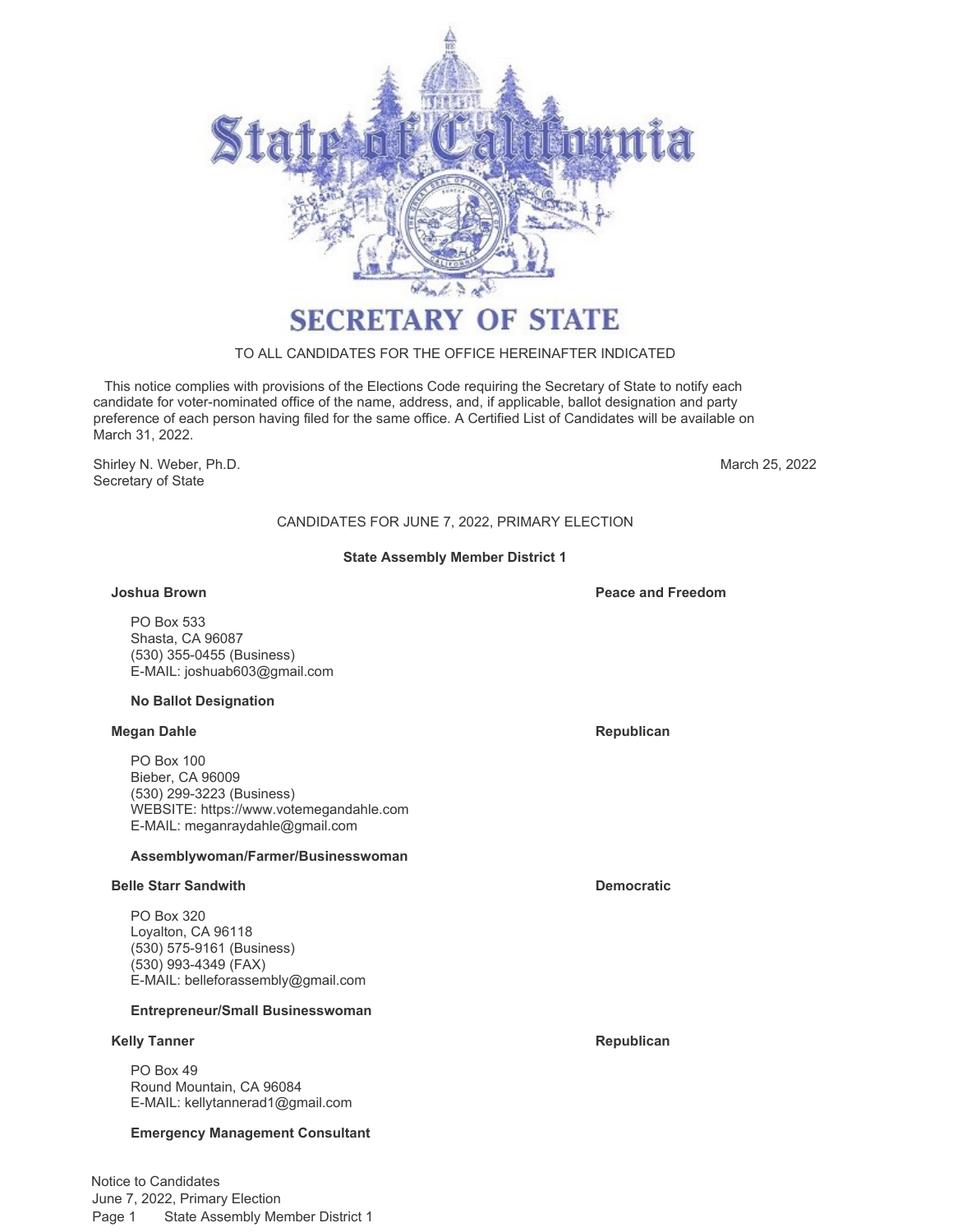

# TO ALL CANDIDATES FOR THE OFFICE HEREINAFTER INDICATED

 This notice complies with provisions of the Elections Code requiring the Secretary of State to notify each candidate for voter-nominated office of the name, address, and, if applicable, ballot designation and party preference of each person having filed for the same office. A Certified List of Candidates will be available on March 31, 2022.

Shirley N. Weber, Ph.D. Secretary of State

March 25, 2022

# CANDIDATES FOR JUNE 7, 2022, PRIMARY ELECTION

# **State Assembly Member District 2**

# **Charlotte Svolos**

**Republican**

3071 Alder Rd Crescent City, CA 95531 (310) 701-4864 (Business) WEBSITE:<https://www.charlottesvolos.com> E-MAIL: [svolos4assembly@gmail.com](mailto:svolos4assembly@gmail.com)

# **Special Education Teacher**

# **Jim Wood Democratic**

1120 N St Rm 390 Sacramento, CA 95814 (916) 319-2002 (Business) WEBSITE:<https://www.jim-wood.com> E-MAIL: [jim@jim-wood.com](mailto:jim@jim-wood.com)

**California State Assemblymember**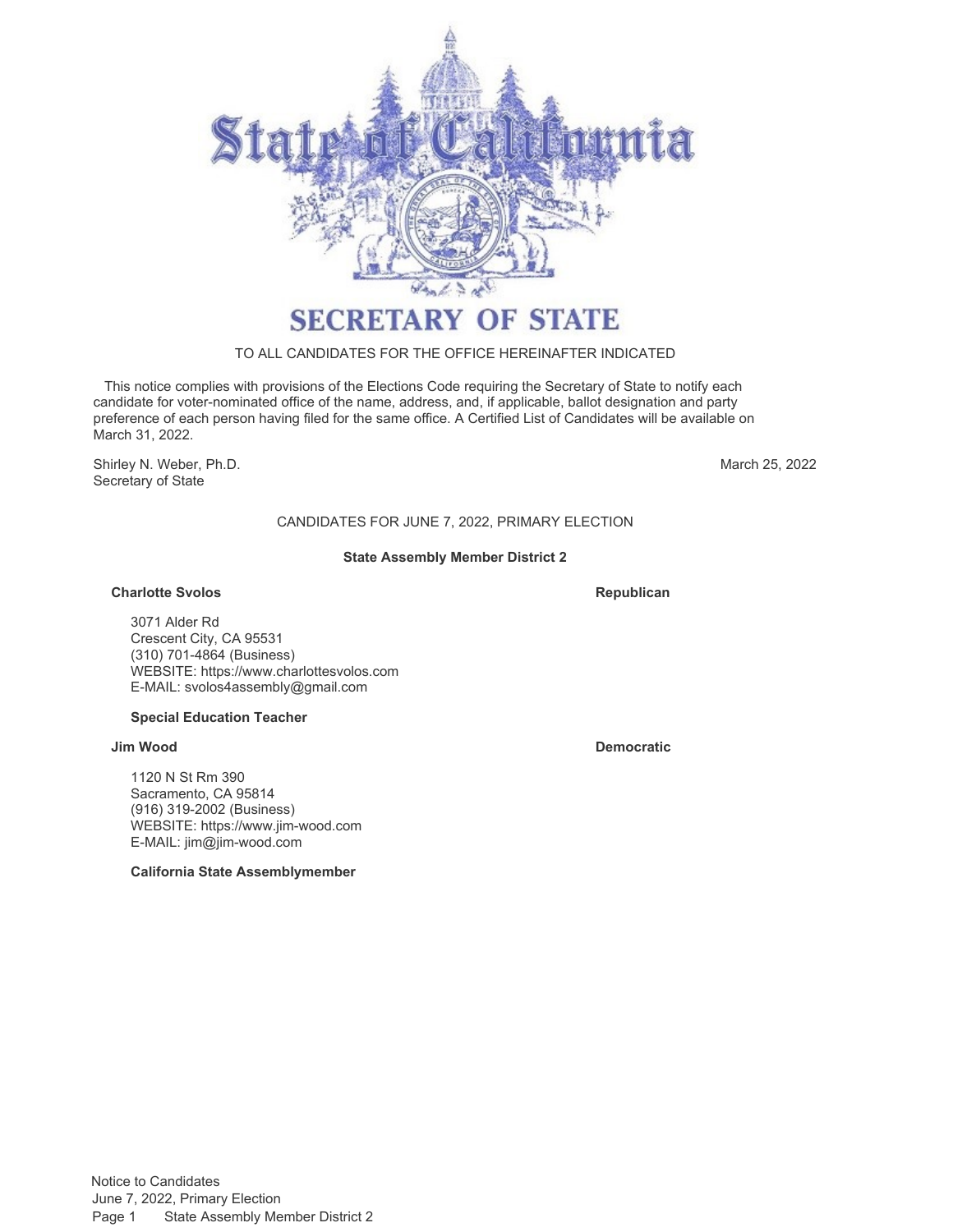

# TO ALL CANDIDATES FOR THE OFFICE HEREINAFTER INDICATED

 This notice complies with provisions of the Elections Code requiring the Secretary of State to notify each candidate for voter-nominated office of the name, address, and, if applicable, ballot designation and party preference of each person having filed for the same office. A Certified List of Candidates will be available on March 31, 2022.

Shirley N. Weber, Ph.D. Secretary of State

March 25, 2022

# CANDIDATES FOR JUNE 7, 2022, PRIMARY ELECTION

# **State Assembly Member District 3**

# **James Gallagher**

**Republican**

1017 L St #131 Sacramento, CA 95814

# **Assemblyman/Farmer/Businessman**

# **David Leon Zink Democratic**

14124 Rollins Ct Magalia, CA 95954 (626) 840-4438 (Business) WEBSITE:<https://www.partnerzink.com> E-MAIL: [d.z@partnerzink.com](mailto:d.z@partnerzink.com)

**Consultant/Community Organizer**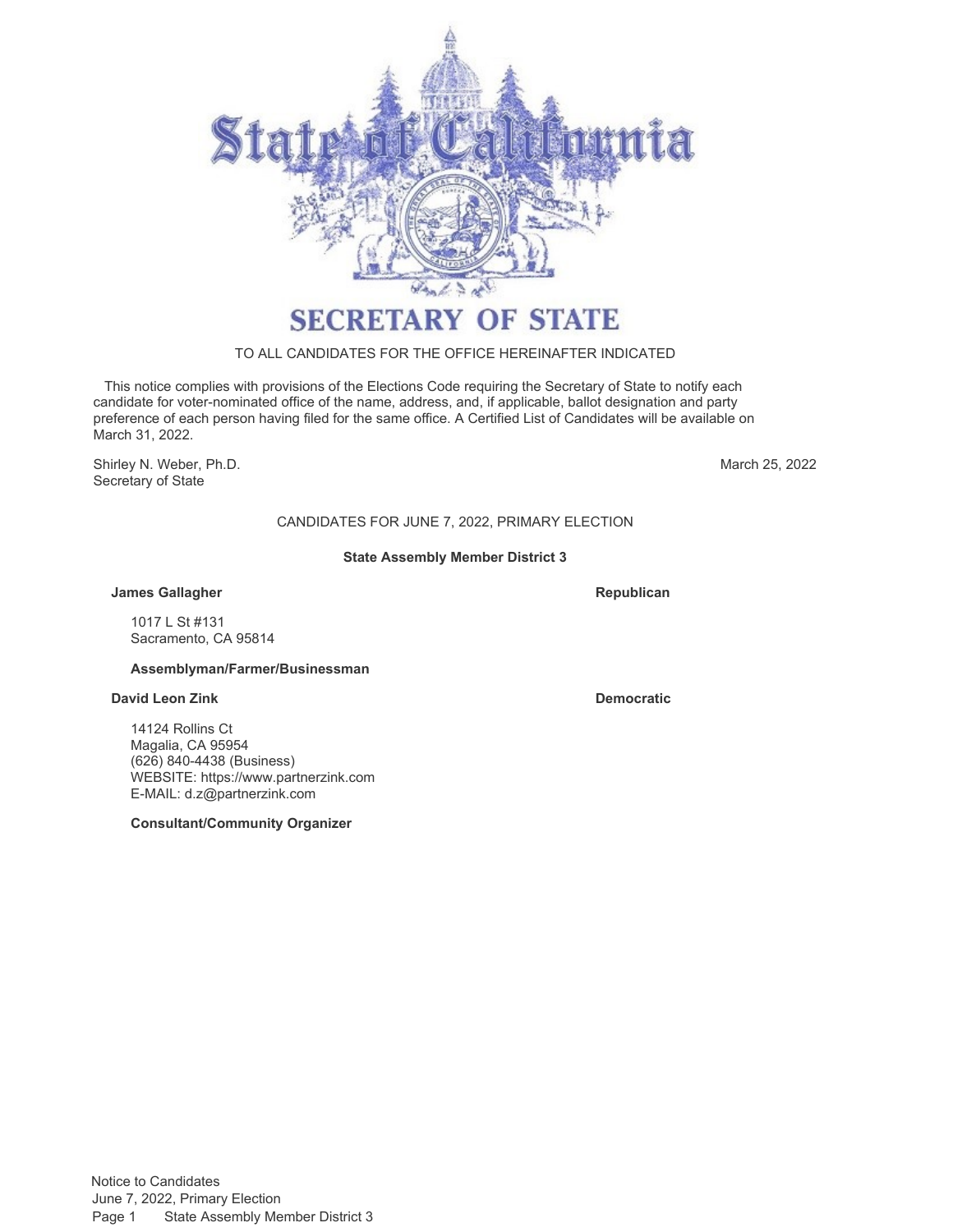

# TO ALL CANDIDATES FOR THE OFFICE HEREINAFTER INDICATED

 This notice complies with provisions of the Elections Code requiring the Secretary of State to notify each candidate for voter-nominated office of the name, address, and, if applicable, ballot designation and party preference of each person having filed for the same office. A Certified List of Candidates will be available on March 31, 2022.

Shirley N. Weber, Ph.D. Secretary of State

March 25, 2022

# CANDIDATES FOR JUNE 7, 2022, PRIMARY ELECTION

# **State Assembly Member District 4**

### **Cecilia Aguiar-Curry**

PO Box 1173 Winters, CA 95694

#### **State Assemblymember/Farmer**

#### **Bryan Pritchard Republican**

PO Box 614 Rutherford, CA 94573 (231) 392-3155 (Business) WEBSITE:<https://www.electbryanpritchard.com> E-MAIL: [electbryanpritchard@gmail.com](mailto:electbryanpritchard@gmail.com)

### **Winemaker/Business Owner**

**Democratic**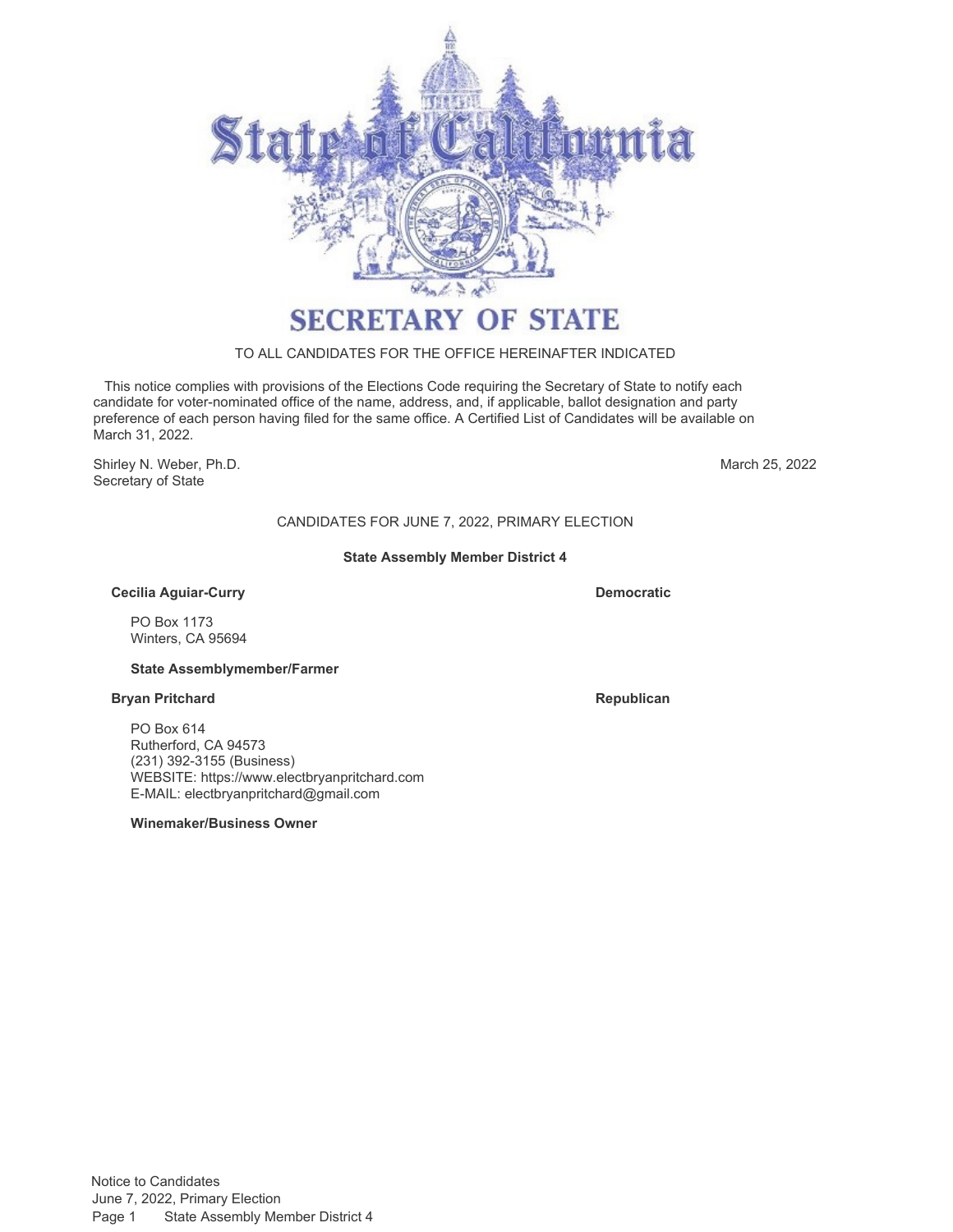

# TO ALL CANDIDATES FOR THE OFFICE HEREINAFTER INDICATED

 This notice complies with provisions of the Elections Code requiring the Secretary of State to notify each candidate for voter-nominated office of the name, address, and, if applicable, ballot designation and party preference of each person having filed for the same office. A Certified List of Candidates will be available on March 31, 2022.

Shirley N. Weber, Ph.D. Secretary of State

March 25, 2022

# CANDIDATES FOR JUNE 7, 2022, PRIMARY ELECTION

# **State Assembly Member District 5**

#### **Rebecca L Chenoweth Democratic Democratic**

PO Box 907 Roseville, CA 95661 (916) 863-5290 (Business)

### **Attorney/COO**

#### **Jason Paletta Republican**

PO Box 730 Hilmar, CA 95324 (530) 682-5651 (Business) E-MAIL: [paletta2022@protonmail.com](mailto:paletta2022@protonmail.com)

# **Police Officer**

### **Joe Patterson Republican**

1849 Stageline Cir Rocklin, CA 95765 (916) 297-4822 (Business) WEBSITE:<https://www.joepatterson.com> E-MAIL: [joe@joepatterson.com](mailto:joe@joepatterson.com)

# **City Councilman/Businessman**

### **Greg Smith Republican**

1603 Crestmont Ave Roseville, CA 95661 (916) 783-6630 (Business) E-MAIL: [gregsmith8591@gmail.com](mailto:gregsmith8591@gmail.com)

#### **Small Business Owner**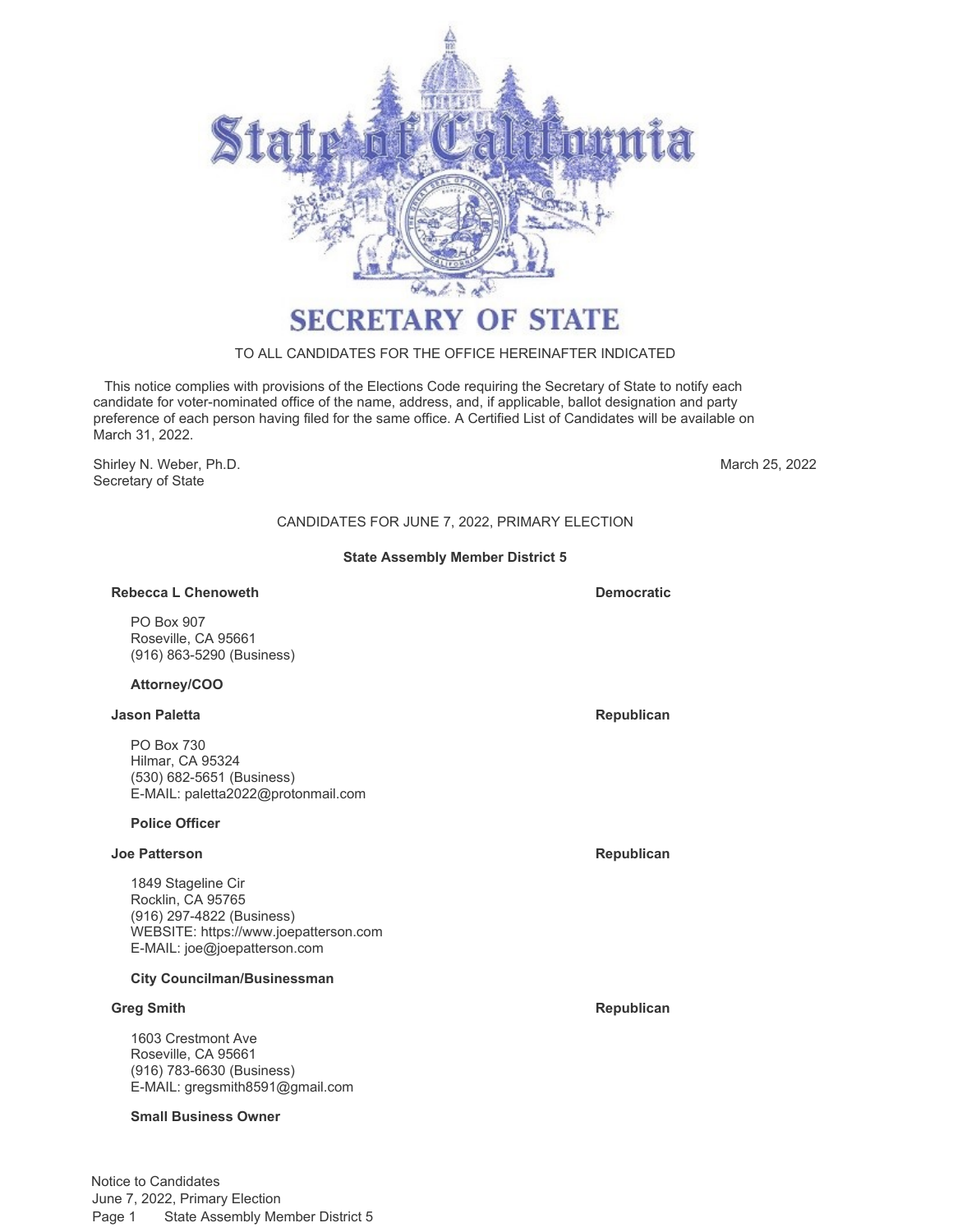

# TO ALL CANDIDATES FOR THE OFFICE HEREINAFTER INDICATED

 This notice complies with provisions of the Elections Code requiring the Secretary of State to notify each candidate for voter-nominated office of the name, address, and, if applicable, ballot designation and party preference of each person having filed for the same office. A Certified List of Candidates will be available on March 31, 2022.

Shirley N. Weber, Ph.D. Secretary of State

March 25, 2022

# CANDIDATES FOR JUNE 7, 2022, PRIMARY ELECTION

# **State Assembly Member District 6**

#### **Janice Marlae Bonser Libertarian**

3137 Lines Ln Carmichael, CA 95608

### **Care Provider**

#### **Cathy Cook Republican**

4328 Engle Rd Sacramento, CA 95821 (916) 765-2665 (Business) E-MAIL: [cookfortner@gmail.com](mailto:cookfortner@gmail.com)

#### **Retired Airline Pilot**

#### **Bob Marques Republican**

8313 El Modena Ave Elverta, CA 95626 (916) 201-3660 (Business) E-MAIL: [marqueselectric@netzero.net](mailto:marqueselectric@netzero.net)

# **Electrical Contractor/Rancher**

### **Kevin McCarty Democratic**

1809 S St #101-368 Sacramento, CA 95811

#### **Assemblymember**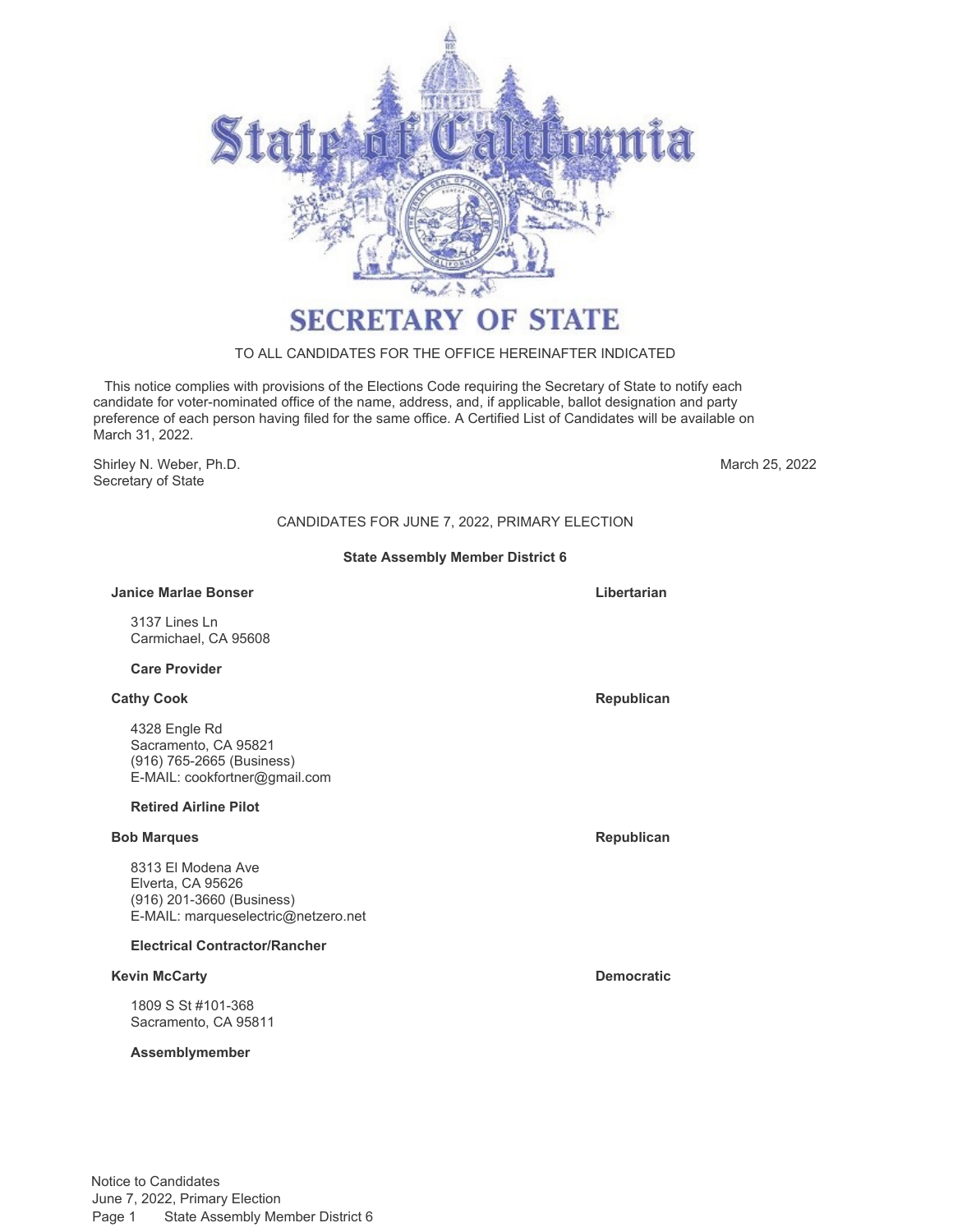# **Josh Pane Democratic**

1123 J St 3rd Flr Sacramento, CA 95814 WEBSITE:<https://www.joshpane4assembly.com>

# **Parent/Business Owner**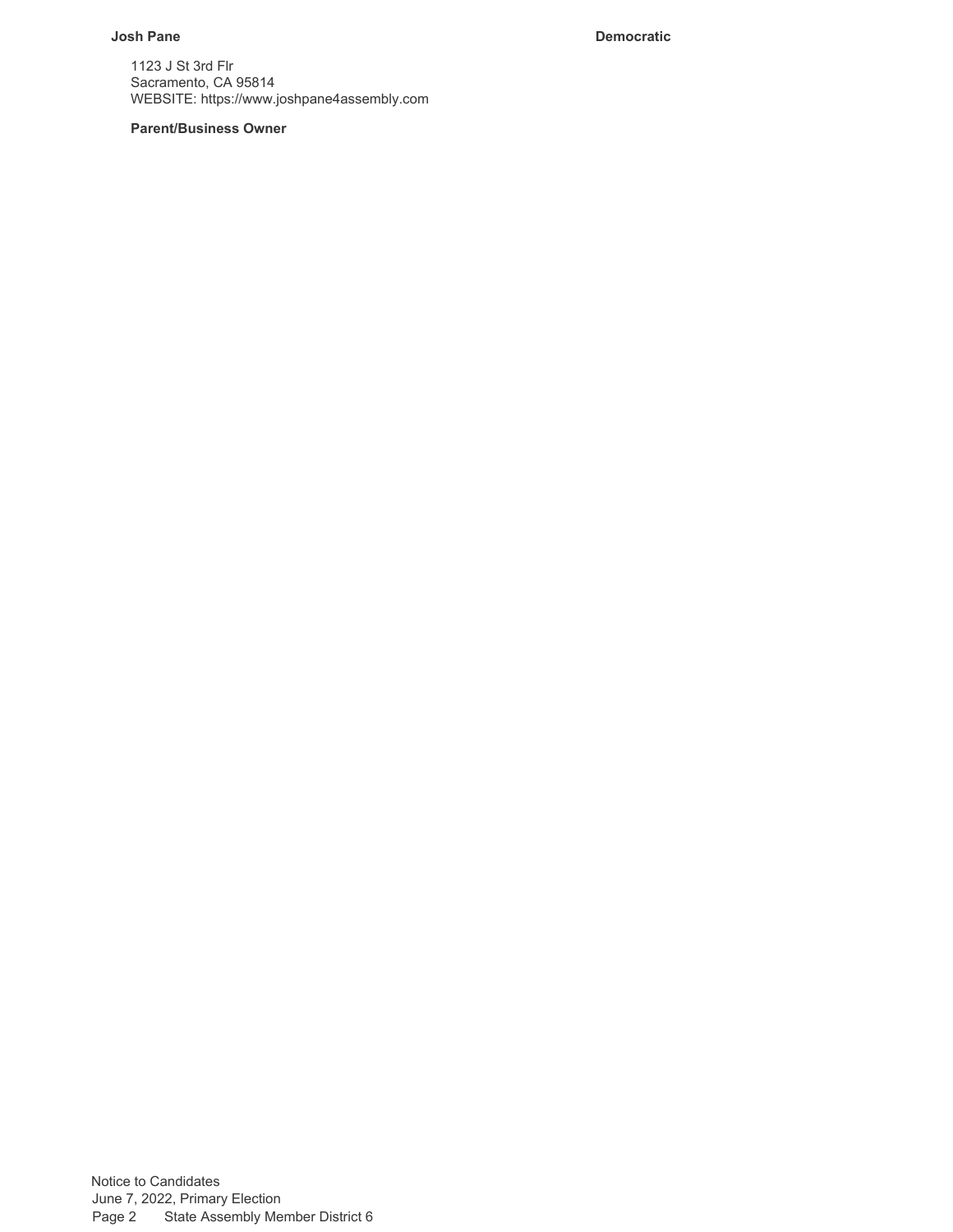

# TO ALL CANDIDATES FOR THE OFFICE HEREINAFTER INDICATED

 This notice complies with provisions of the Elections Code requiring the Secretary of State to notify each candidate for voter-nominated office of the name, address, and, if applicable, ballot designation and party preference of each person having filed for the same office. A Certified List of Candidates will be available on March 31, 2022.

Shirley N. Weber, Ph.D. Secretary of State

March 25, 2022

# CANDIDATES FOR JUNE 7, 2022, PRIMARY ELECTION

# **State Assembly Member District 7**

### **Ken Cooley**

PO Box 1357 Rancho Cordova, CA 95741 WEBSITE:<https://www.kencooley.com> E-MAIL: [ken@kencooley.com](mailto:ken@kencooley.com)

# **California State Assemblyman**

# **Josh Hoover Republican**

PO Box 6761 Folsom, CA 95763 (916) 626-6804 (Business) WEBSITE:<https://www.hooverforassembly.com> E-MAIL: [josh@hooverforassembly.com](mailto:josh@hooverforassembly.com)

# **Board Member, Folsom Cordova Unified School District**

# **Quintin Toshi Levesque Republican**

1029 H St Ste 409 Sacramento, CA 95814 (916) 216-0608 (Business) WEBSITE:<https://www.thepeoplesadvocacygroup.com> E-MAIL: [quintin@thepeoplesadvocacygroup.com](mailto:quintin@thepeoplesadvocacygroup.com)

# **Businessman/Student Advocate**

Notice to Candidates June 7, 2022, Primary Election Page 1 State Assembly Member District 7

**Democratic**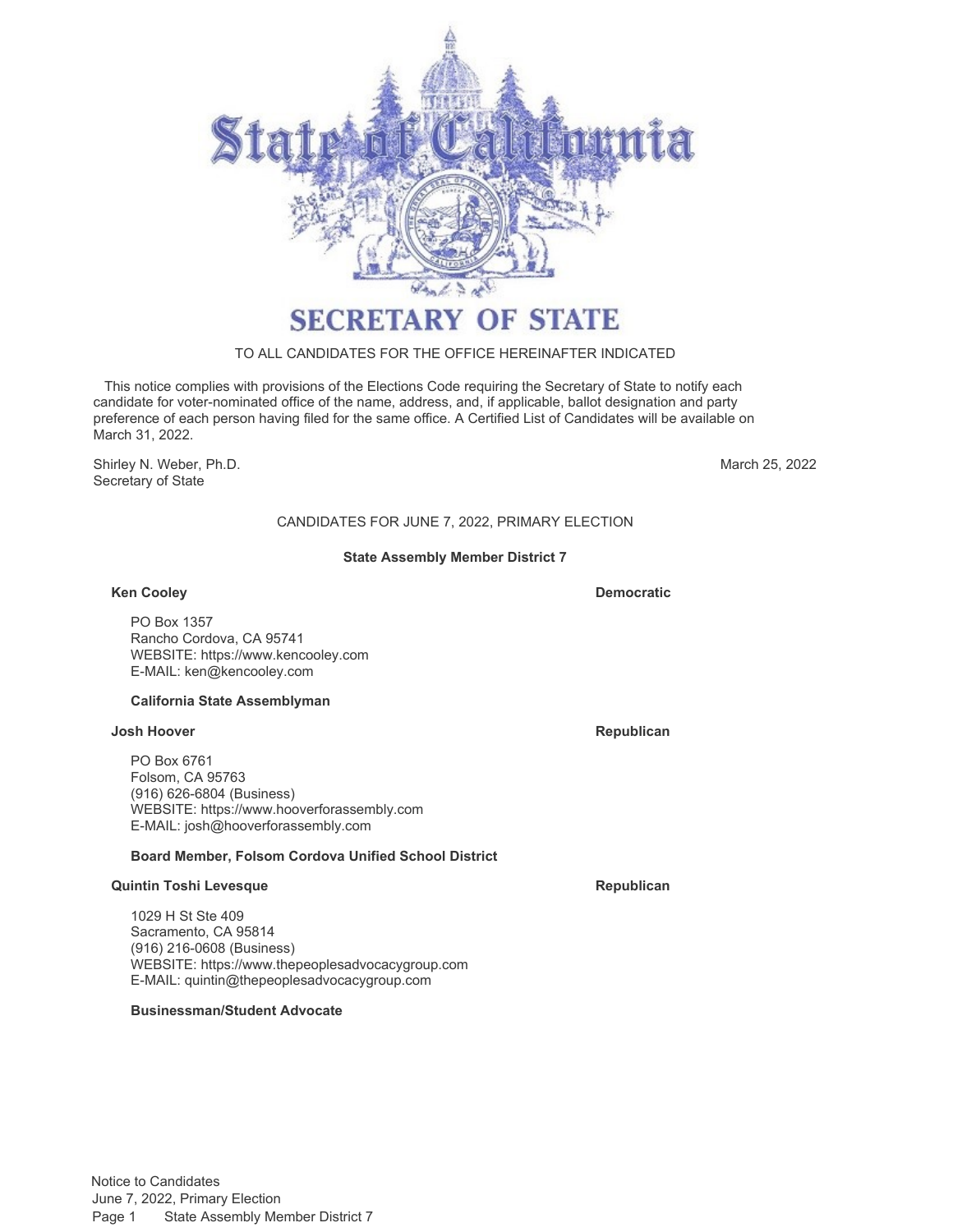## **Jeffrey Erik Perrine Republican**

8930 Genoa Ave Orangevale, CA 95662 (916) 380-9939 (Business) WEBSITE: https://www.perrineforassembly.org E-MAIL: perrineforassembly@protonmail.com

### **Father**

# **Raymond Riehle Raymond Riehle Republican**

6830 Antelope Rd #H Citrus Heights, CA 95621 (916) 217-7162 (Business) WEBSITE: https://www.rayriehle.com E-MAIL: ray@aapplied.com

# **Small Business Owner**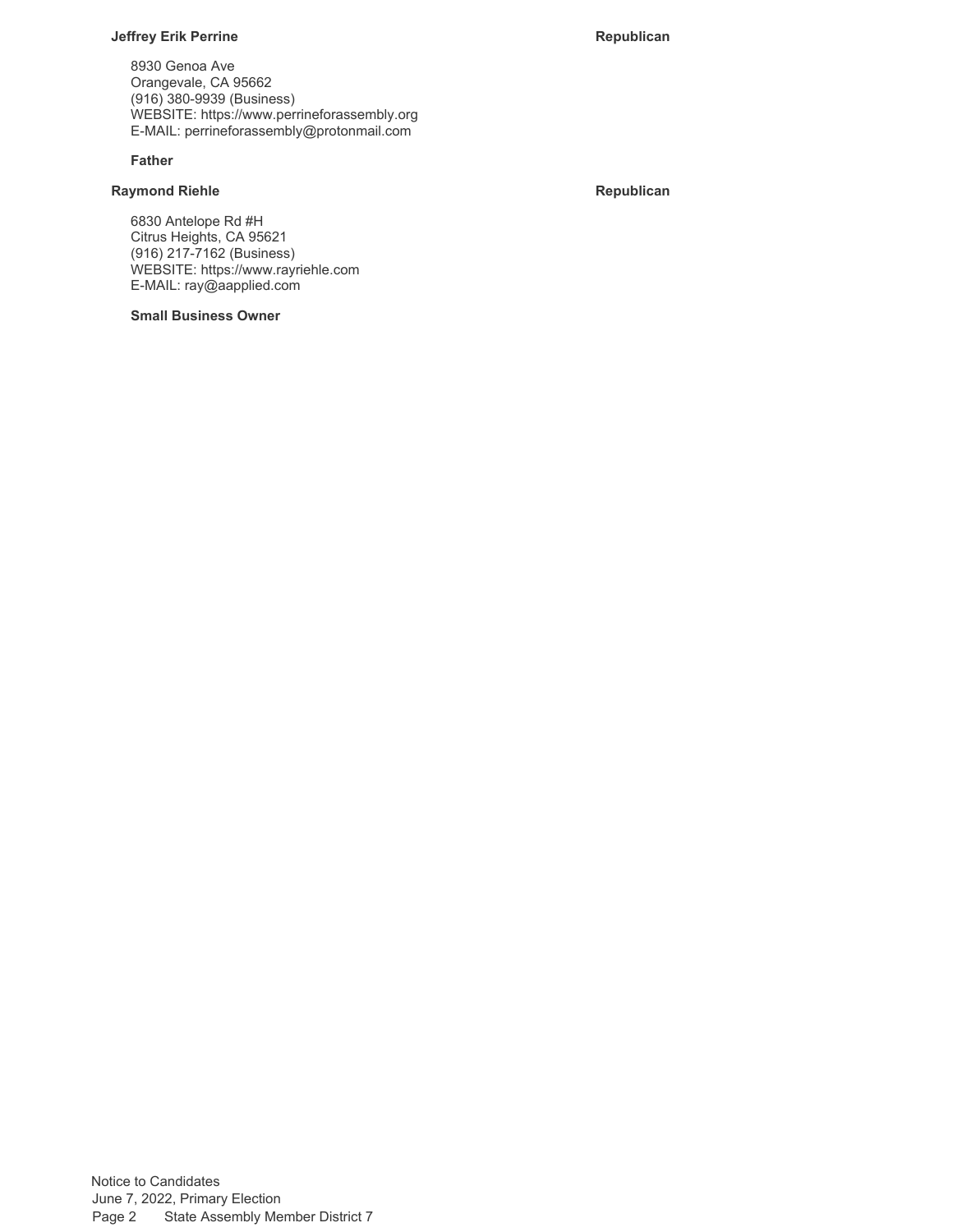

# TO ALL CANDIDATES FOR THE OFFICE HEREINAFTER INDICATED

 This notice complies with provisions of the Elections Code requiring the Secretary of State to notify each candidate for voter-nominated office of the name, address, and, if applicable, ballot designation and party preference of each person having filed for the same office. A Certified List of Candidates will be available on March 31, 2022.

Shirley N. Weber, Ph.D. Secretary of State

March 25, 2022

CANDIDATES FOR JUNE 7, 2022, PRIMARY ELECTION

# **State Assembly Member District 8**

# **Jim Patterson**

**Republican**

504 Van Ness Ave Fresno, CA 93721 (559) 790-2239 (Business) E-MAIL: [jim@jimpatterson.com](mailto:jim@jimpatterson.com)

**Assemblymember**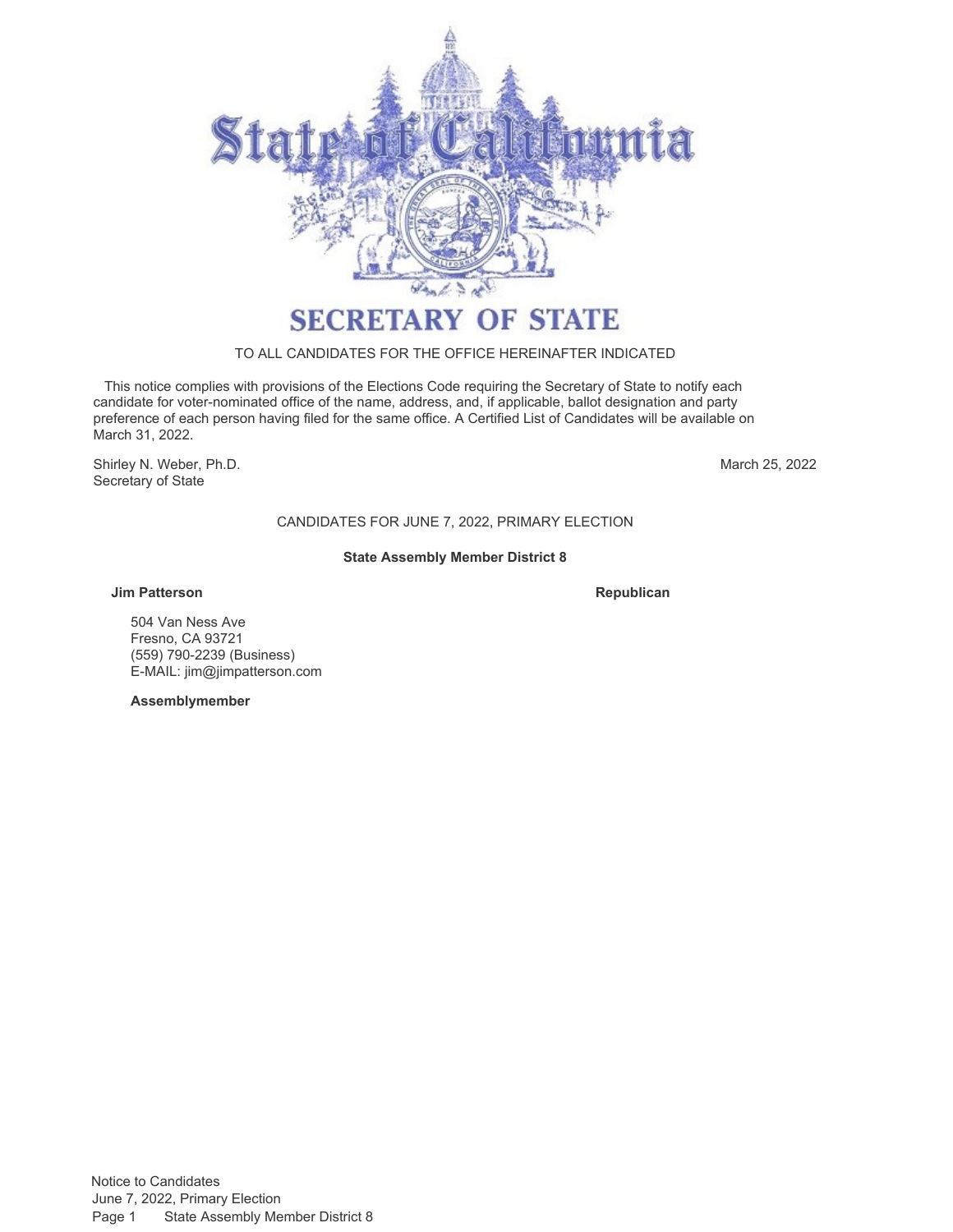

# TO ALL CANDIDATES FOR THE OFFICE HEREINAFTER INDICATED

 This notice complies with provisions of the Elections Code requiring the Secretary of State to notify each candidate for voter-nominated office of the name, address, and, if applicable, ballot designation and party preference of each person having filed for the same office. A Certified List of Candidates will be available on March 31, 2022.

Shirley N. Weber, Ph.D. Secretary of State

March 25, 2022

CANDIDATES FOR JUNE 7, 2022, PRIMARY ELECTION

# **State Assembly Member District 9**

### **Heath Flora**

**Republican**

PO Box 1027 Ripon, CA 95366 (209) 850-3060 (Business) WEBSITE:<https://www.heathflora.com> E-MAIL: [flora4assembly@gmail.com](mailto:flora4assembly@gmail.com)

**Parent/Farmer/Assemblyman**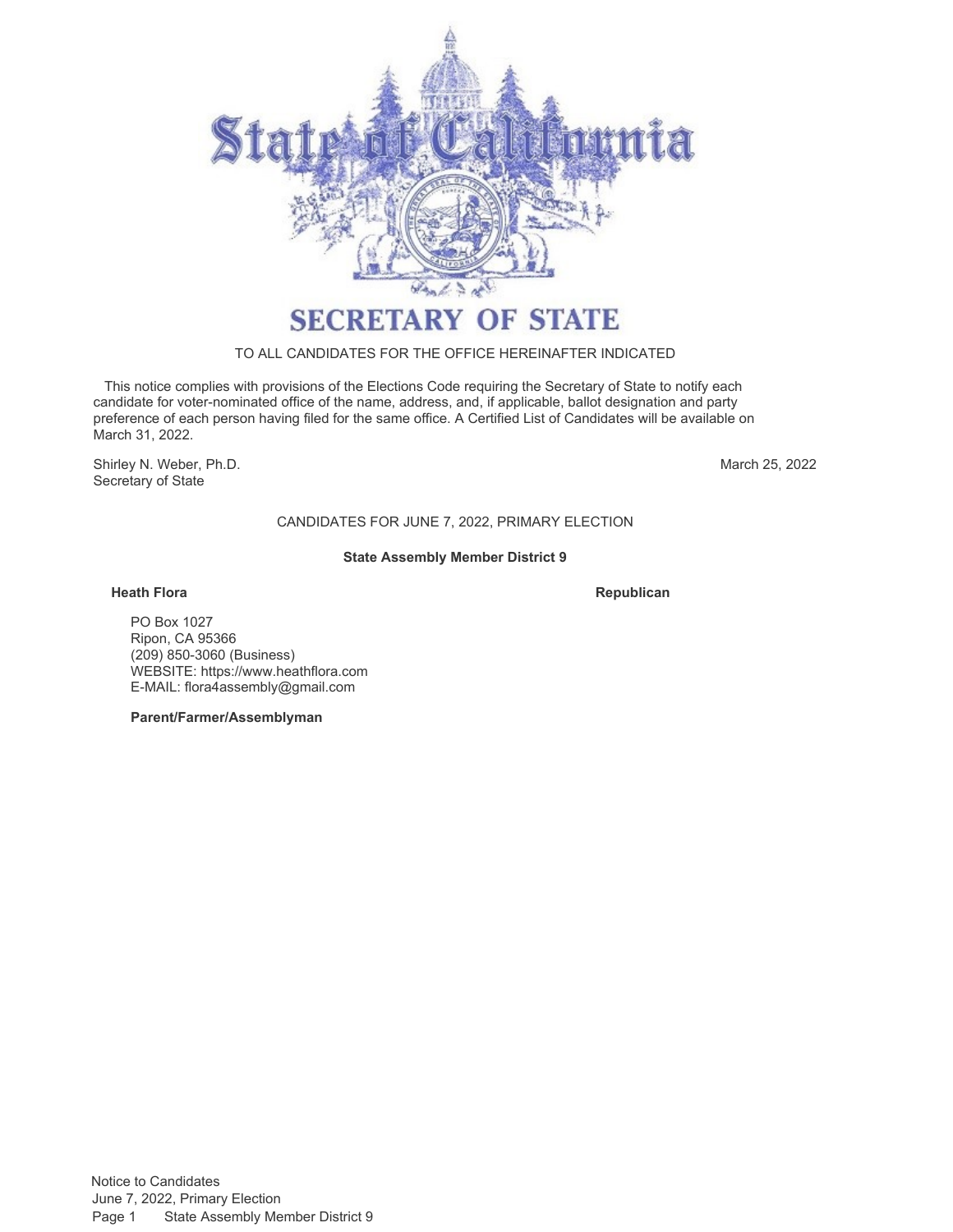

# TO ALL CANDIDATES FOR THE OFFICE HEREINAFTER INDICATED

 This notice complies with provisions of the Elections Code requiring the Secretary of State to notify each candidate for voter-nominated office of the name, address, and, if applicable, ballot designation and party preference of each person having filed for the same office. A Certified List of Candidates will be available on March 31, 2022.

Shirley N. Weber, Ph.D. Secretary of State

March 25, 2022

# CANDIDATES FOR JUNE 7, 2022, PRIMARY ELECTION

# **State Assembly Member District 10**

#### **Eric Guerra Democratic**

5870 17th Ave Sacramento, CA 95820 WEBSITE:<https://www.electericguerra.com> E-MAIL: [cody@electericguerra.com](mailto:cody@electericguerra.com)

#### **Councilmember/Legislative Director**

#### **Stephanie Nguyen Democratic**

5445 Madison Ave Sacramento, CA 95841 (916) 508-5239 (Business) WEBSITE:<https://www.stephanieforassembly.com> E-MAIL: [nguyen.t.stephanie@gmail.com](mailto:nguyen.t.stephanie@gmail.com)

# **Councilmember/Nonprofit Director**

#### **Tecoy Porter Democratic**

1787 Tribute Rd Ste K Sacramento, CA 95815

#### **Pastor/Nonprofit Director**

### **Eric M. Rigard Republican**

7321 Idle Wild Way Sacramento, CA 95831

### **Retired Businessman**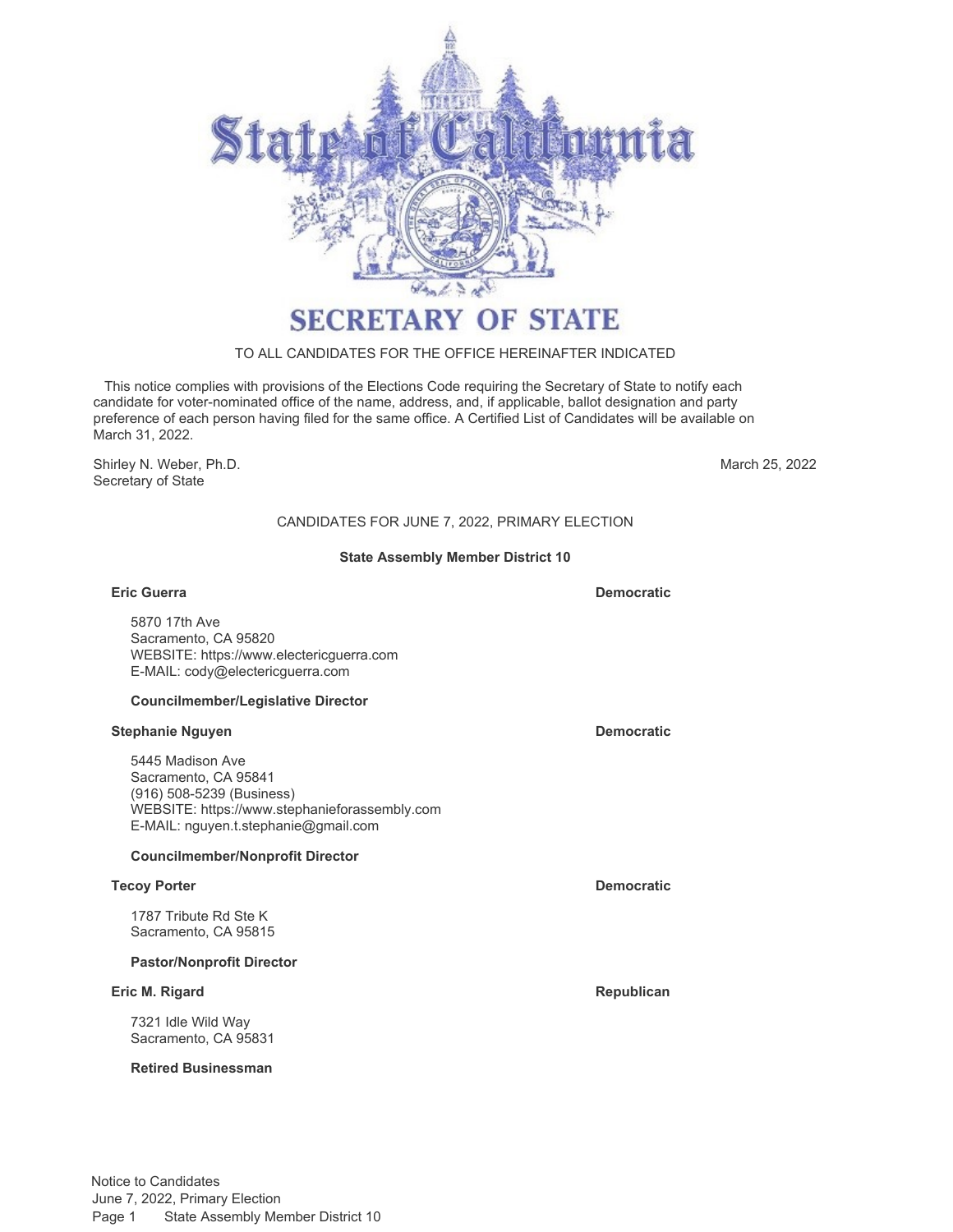# **Ben Thompkins Democratic**

5013 Chamberlin Cir Elk Grove, CA 95757 (916) 690-3647 (Business) E-MAIL: [benn7173@aol.com](mailto:benn7173@aol.com)

**Retired Emergency Physician**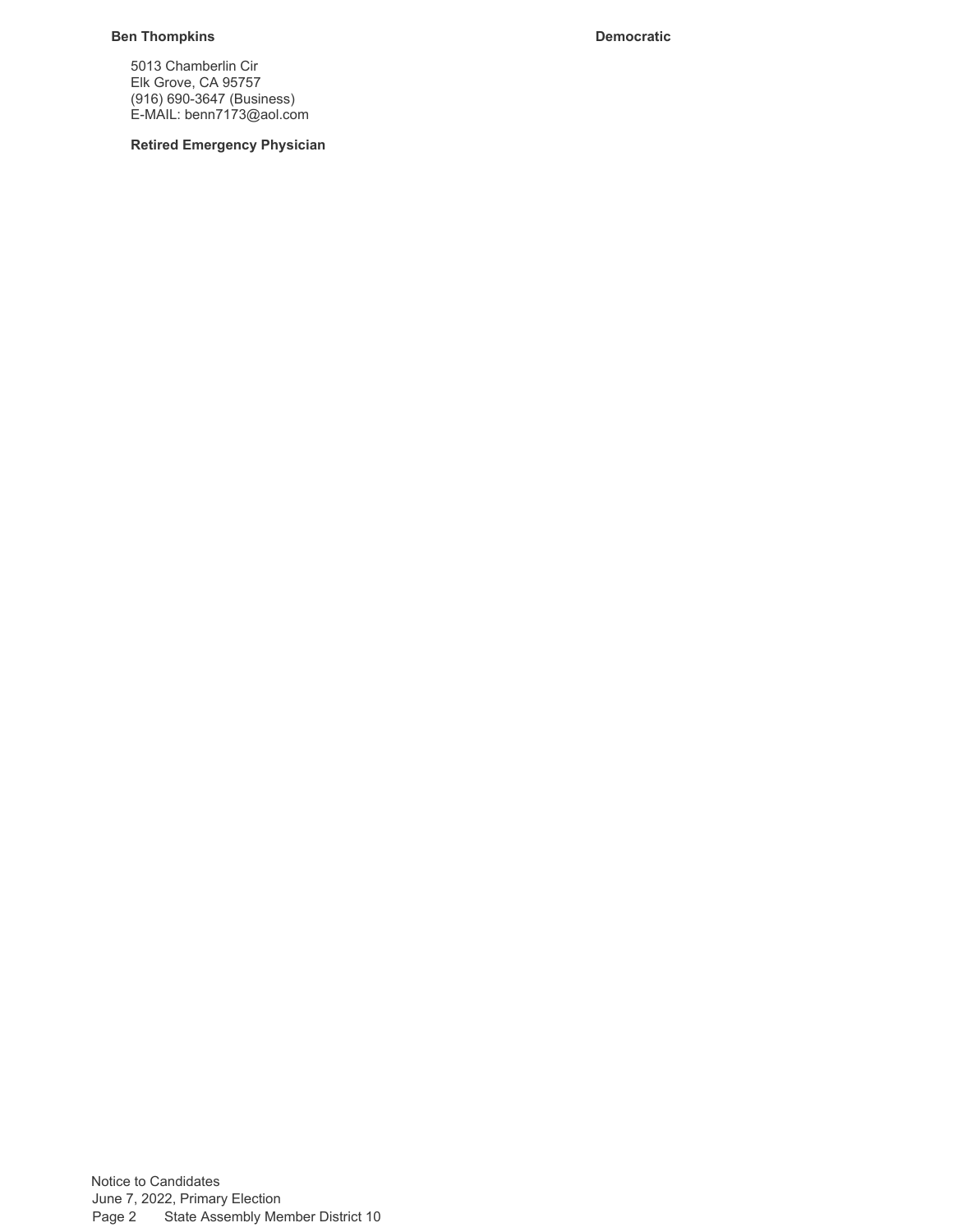

# TO ALL CANDIDATES FOR THE OFFICE HEREINAFTER INDICATED

 This notice complies with provisions of the Elections Code requiring the Secretary of State to notify each candidate for voter-nominated office of the name, address, and, if applicable, ballot designation and party preference of each person having filed for the same office. A Certified List of Candidates will be available on March 31, 2022.

Shirley N. Weber, Ph.D. **March 25, 2022** Secretary of State

# CANDIDATES FOR JUNE 7, 2022, PRIMARY ELECTION

# **State Assembly Member District 11**

### **Jenny Leilani Callison No Party Preference**

1020 A Harbison Dr #444 Vacaville, CA 95687 WEBSITE:<https://www.callison2022.com> E-MAIL: [callison2022@gmail.com](mailto:callison2022@gmail.com)

#### **Consultant, Veterans Affairs**

### **Lori D Wilson Democratic**

325 Merganser Dr #1490 Suisun City, CA 94585 (707) 410-0585 (Business) WEBSITE:<https://www.electloriwilson.com> E-MAIL: [electloriwilson@prodigy.net](mailto:electloriwilson@prodigy.net)

**Mayor/Finance Director**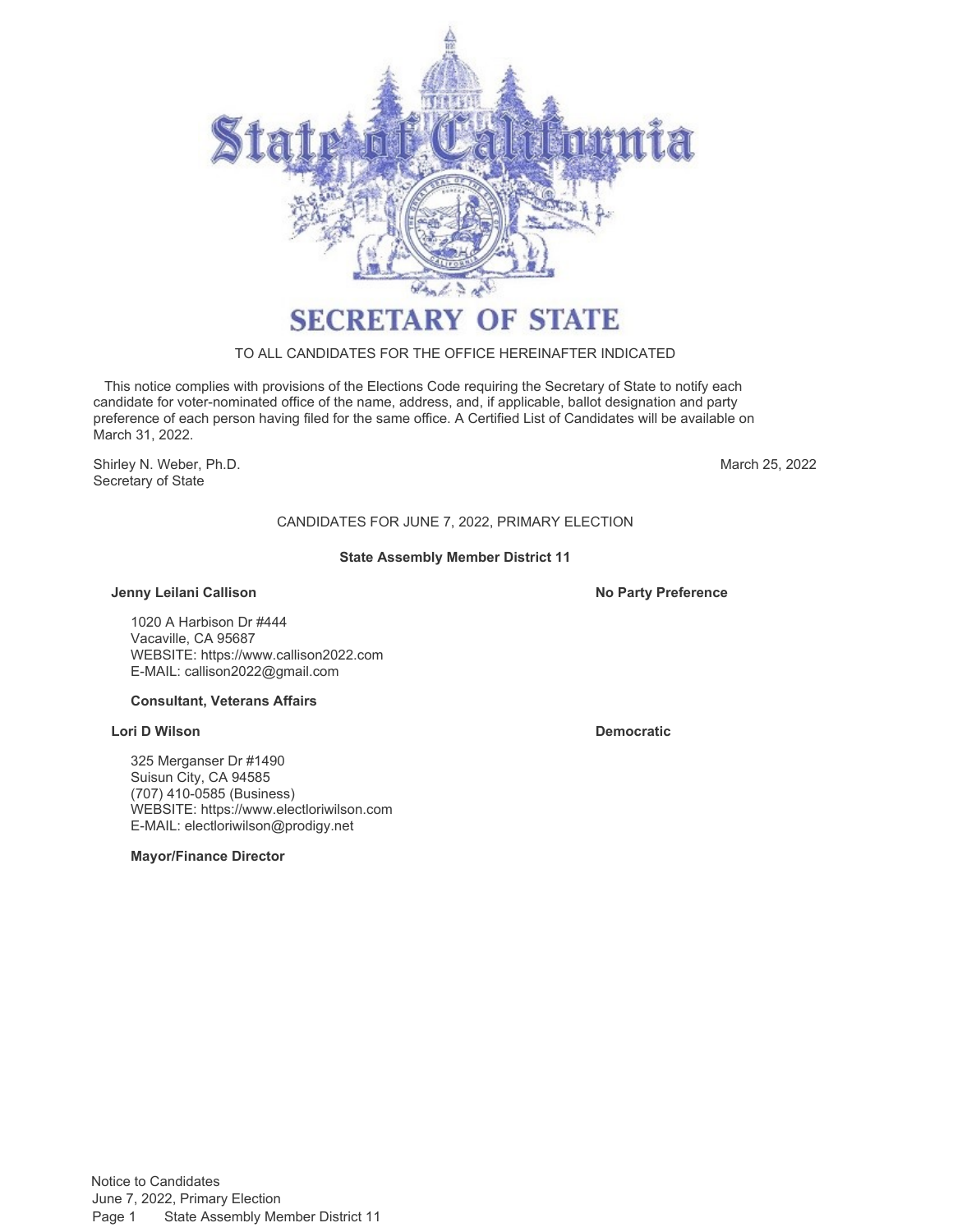

# TO ALL CANDIDATES FOR THE OFFICE HEREINAFTER INDICATED

 This notice complies with provisions of the Elections Code requiring the Secretary of State to notify each candidate for voter-nominated office of the name, address, and, if applicable, ballot designation and party preference of each person having filed for the same office. A Certified List of Candidates will be available on March 31, 2022.

Shirley N. Weber, Ph.D. Secretary of State

March 25, 2022

# CANDIDATES FOR JUNE 7, 2022, PRIMARY ELECTION

# **State Assembly Member District 12**

### **Sara Aminzadeh Democratic**

18 McAllister Ave Kentfield, CA 94904 (415) 794-8422 (Business) WEBSITE:<https://www.saraforassembly.com> E-MAIL: [sara@saraforassembly.com](mailto:sara@saraforassembly.com)

# **California Coastal Commissioner**

#### **Damon Connolly Democratic**

1888 Las Gallinas Ave San Rafael, CA 94903 (415) 507-9567 (Business) WEBSITE:<https://www.damonconnolly.com> E-MAIL: [info@damonconnolly.com](mailto:info@damonconnolly.com)

#### **County Supervisor**

### **Steve Schwartz Democratic**

PO Box 87 Fairfax, CA 94978 (707) 353-1933 (Business) WEBSITE:<https://www.steveschwartzassembly.com> E-MAIL: [steve@steveschwartzassembly.com](mailto:steve@steveschwartzassembly.com)

# **Farmer/Nonprofit Director**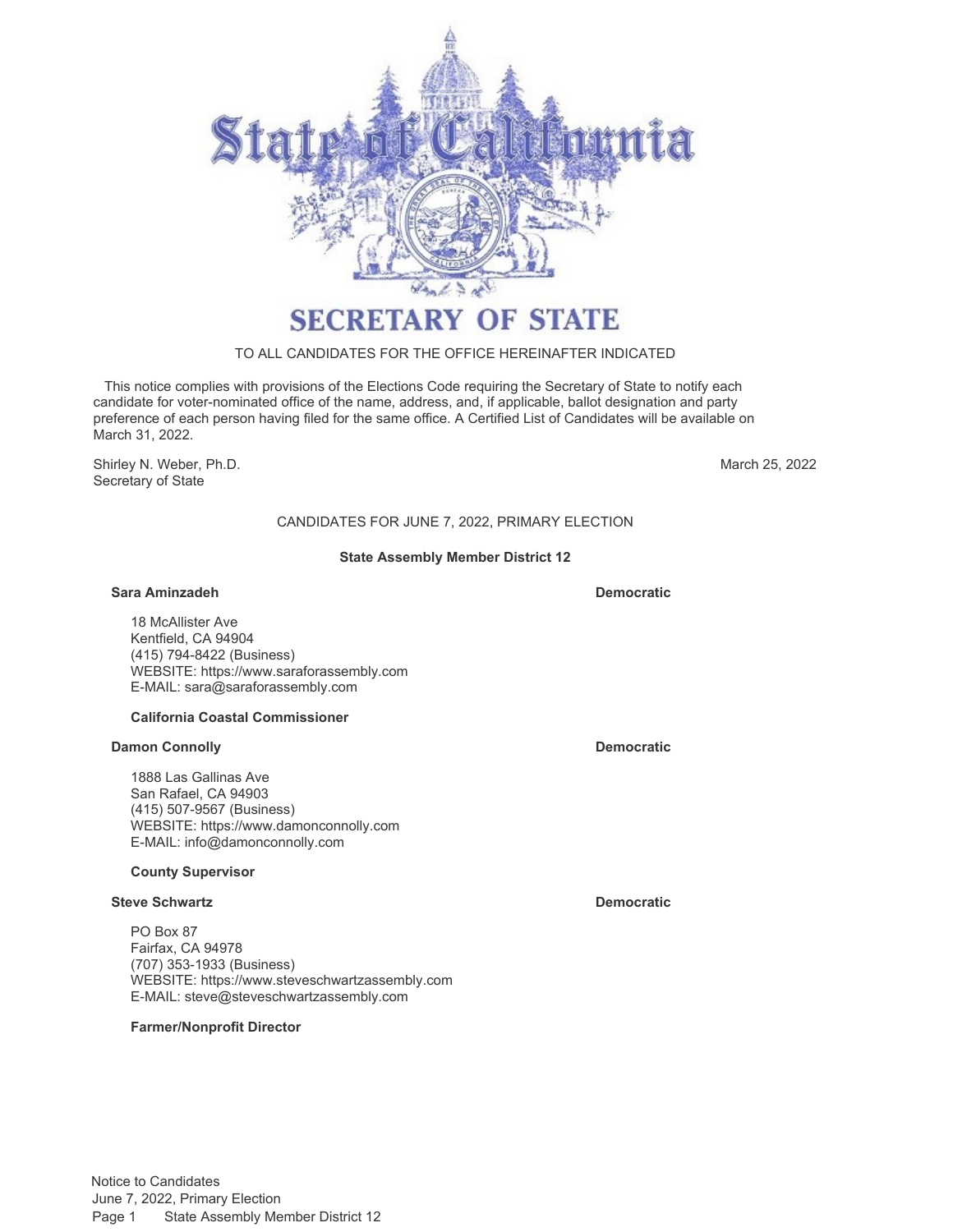# **Ida Times-Green Democratic**

891 Drake Ave Marin City, CA 94965 (415) 331-2056 (Business) WEBSITE:<https://www.idatimesgreenforassembly.com> E-MAIL: [idaforassembly@gmail.com](mailto:idaforassembly@gmail.com)

# **School Board Trustee**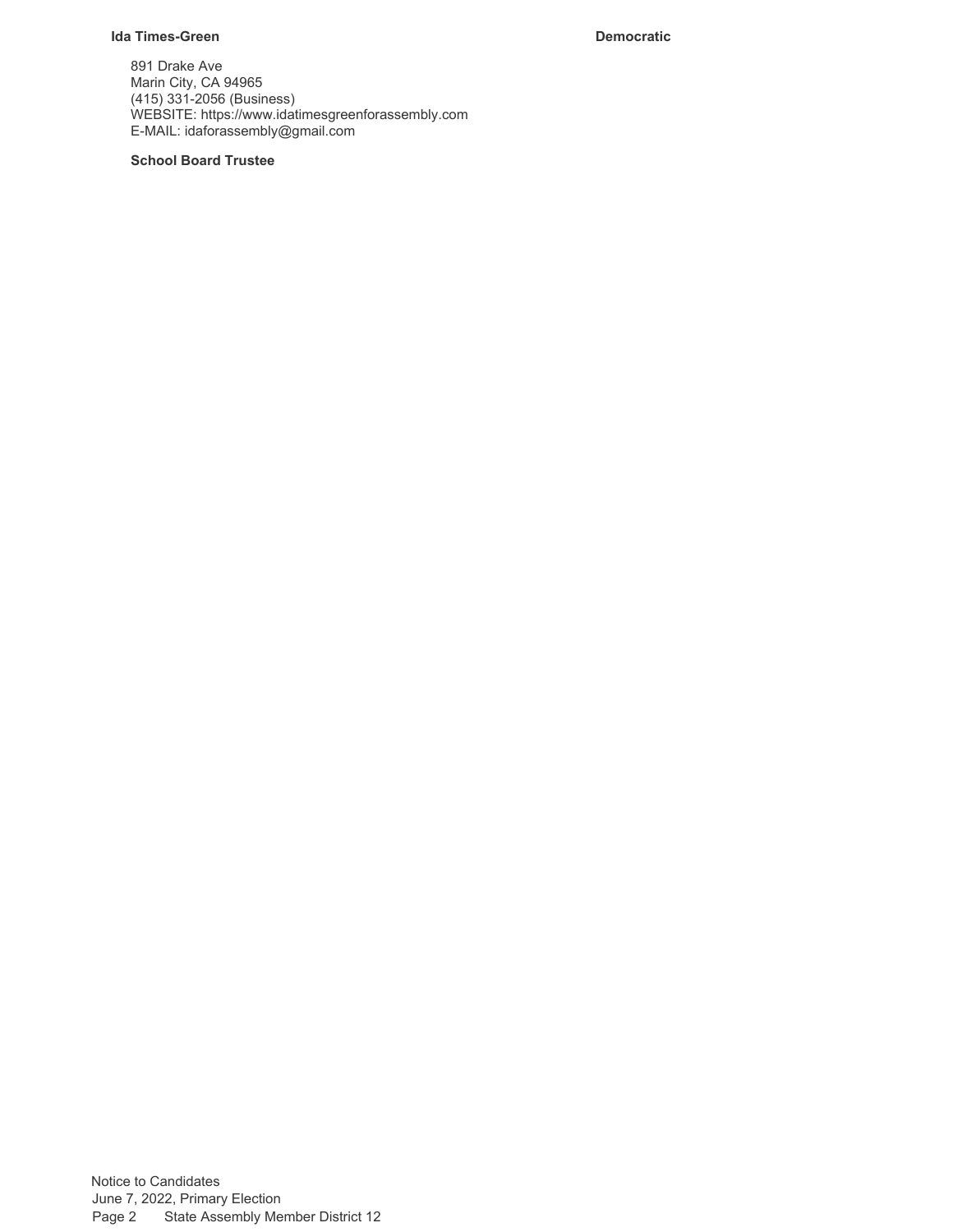

# TO ALL CANDIDATES FOR THE OFFICE HEREINAFTER INDICATED

 This notice complies with provisions of the Elections Code requiring the Secretary of State to notify each candidate for voter-nominated office of the name, address, and, if applicable, ballot designation and party preference of each person having filed for the same office. A Certified List of Candidates will be available on March 31, 2022.

Shirley N. Weber, Ph.D. Secretary of State

March 25, 2022

# CANDIDATES FOR JUNE 7, 2022, PRIMARY ELECTION

# **State Assembly Member District 13**

### **Mateo Bedolla Democratic**

1755 Harvest Landing Ln Tracy, CA 95376 (209) 666-7107 (Business) WEBSITE:<https://www.mateobedolla.com> E-MAIL: [mateobedolla@outlook.com](mailto:mateobedolla@outlook.com)

#### **City Councilmember/Carpenter**

#### **Veronica Vargas Democratic**

333 Civic Center Tracy, CA 95376

#### **Vice-Mayor/Business Owner**

#### **Carlos Villapudua Democratic Democratic**

1252 Heavenly Cir Stockton, CA 95205 (209) 810-6580 (Business) WEBSITE:<https://www.carlos2022.com> E-MAIL: [carlosvillapudua@hotmail.com](mailto:carlosvillapudua@hotmail.com)

#### **State Assemblymember/Businessman**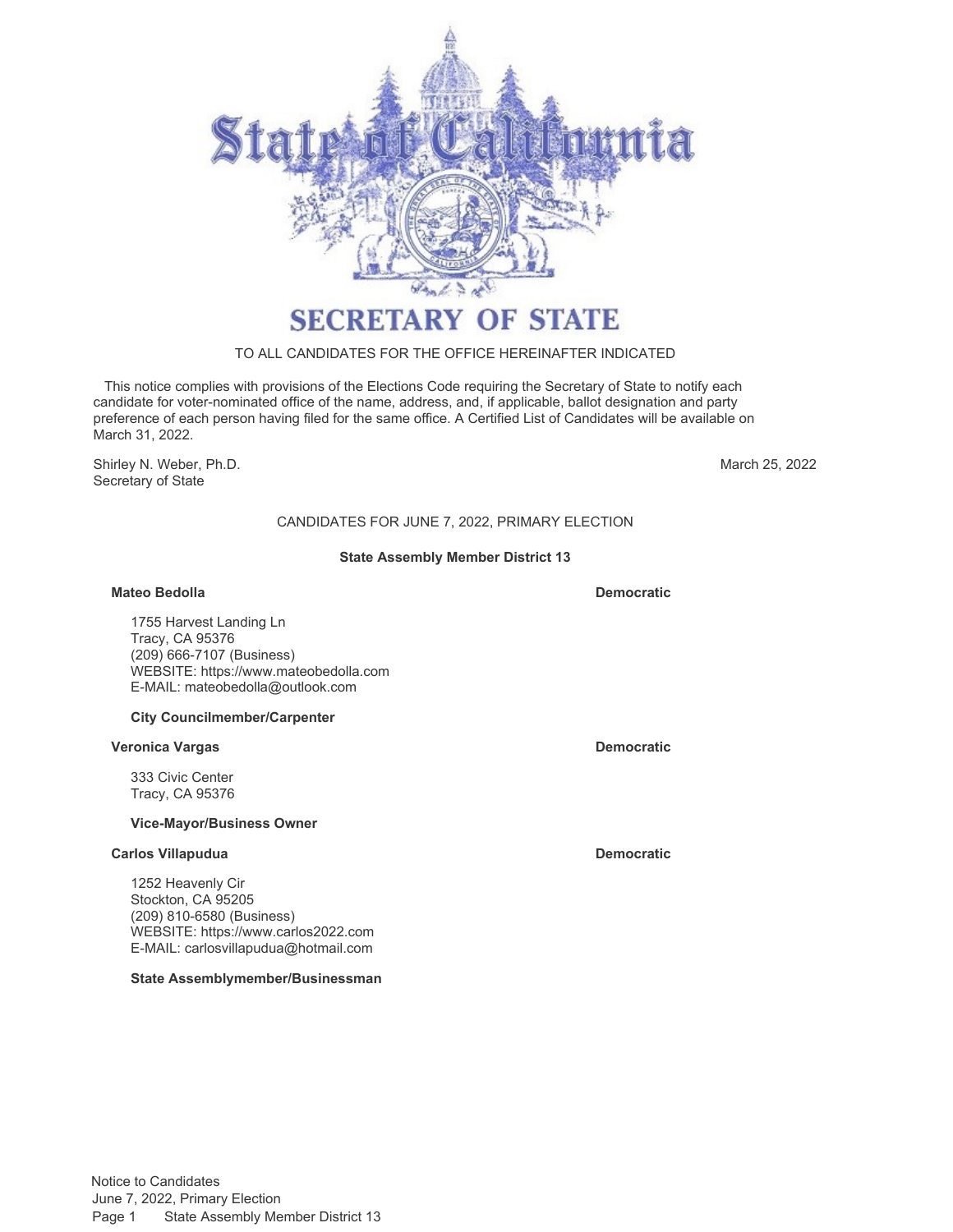

# TO ALL CANDIDATES FOR THE OFFICE HEREINAFTER INDICATED

 This notice complies with provisions of the Elections Code requiring the Secretary of State to notify each candidate for voter-nominated office of the name, address, and, if applicable, ballot designation and party preference of each person having filed for the same office. A Certified List of Candidates will be available on March 31, 2022.

Shirley N. Weber, Ph.D. Secretary of State

March 25, 2022

# CANDIDATES FOR JUNE 7, 2022, PRIMARY ELECTION

# **State Assembly Member District 14**

# **Buffy Wicks**

**Democratic**

490 Post St #1700 San Francisco, CA 94012 WEBSITE:<https://www.buffywicks.com> E-MAIL: [hello@buffywicks.com](mailto:hello@buffywicks.com)

**Assemblymember/Mom**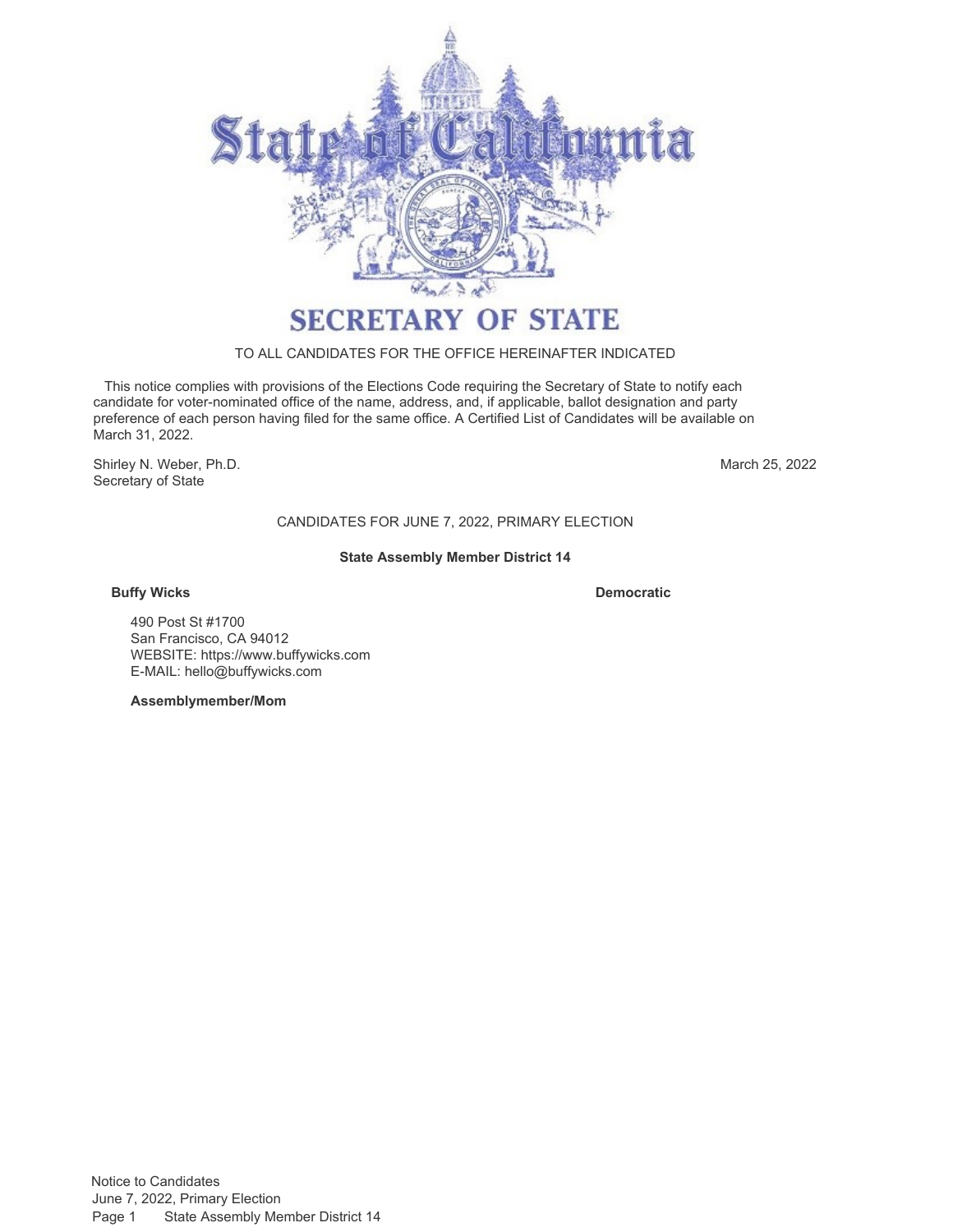

# TO ALL CANDIDATES FOR THE OFFICE HEREINAFTER INDICATED

 This notice complies with provisions of the Elections Code requiring the Secretary of State to notify each candidate for voter-nominated office of the name, address, and, if applicable, ballot designation and party preference of each person having filed for the same office. A Certified List of Candidates will be available on March 31, 2022.

Shirley N. Weber, Ph.D. Secretary of State

March 25, 2022

# CANDIDATES FOR JUNE 7, 2022, PRIMARY ELECTION

# **State Assembly Member District 15**

**Tim Grayson Democratic**

4425-C Treat Blvd #161 Concord, CA 94521

# **Assemblymember/Business Owner**

#### **Janell Elizabeth Proctor Republican Republican Republican**

712 Bancroft Rd Ste 331 Walnut Creek, CA 94598 (323) 841-4224 (Business) E-MAIL: [janell.proctor@outlook.com](mailto:janell.proctor@outlook.com)

**Patient Health Advocate**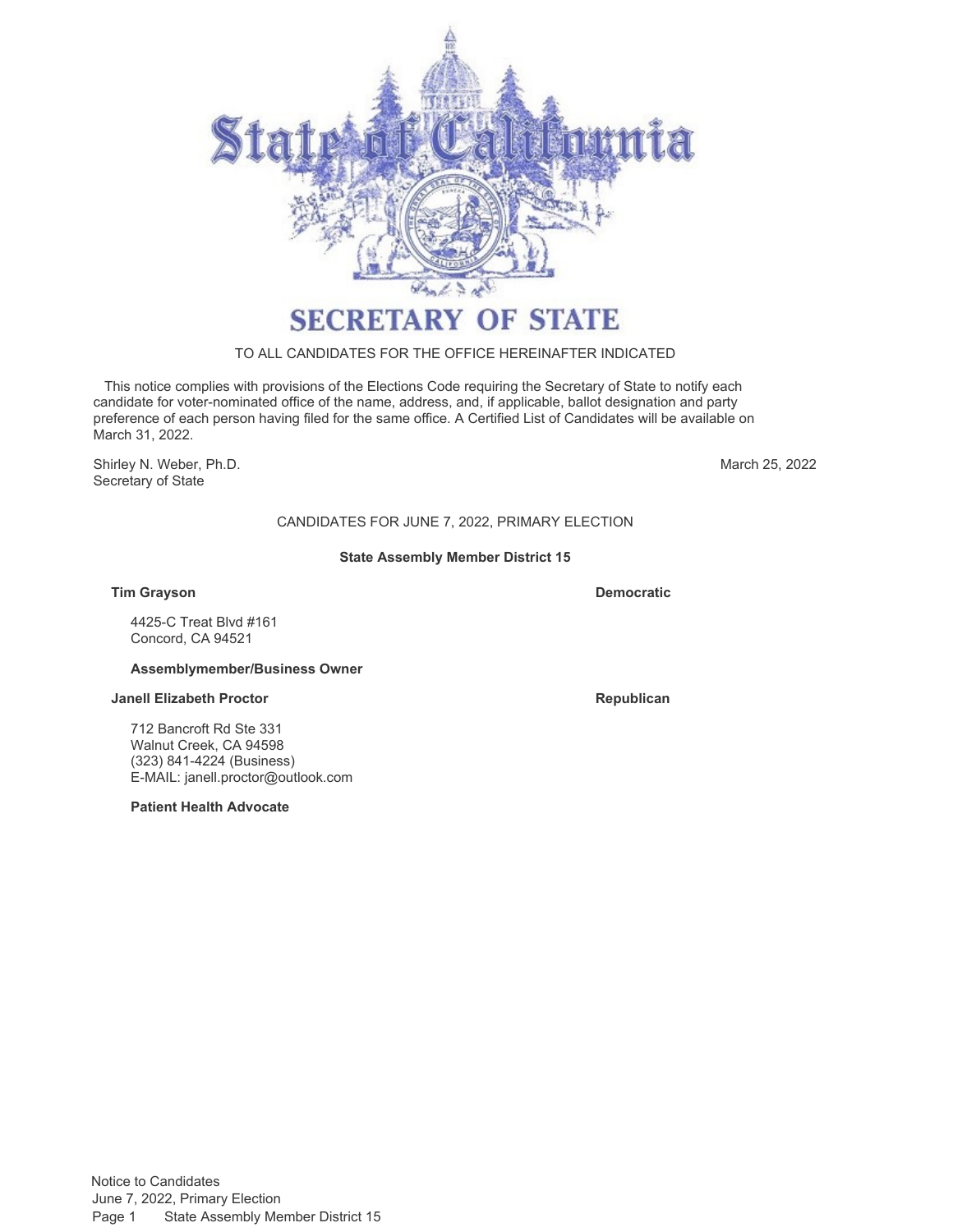

# TO ALL CANDIDATES FOR THE OFFICE HEREINAFTER INDICATED

 This notice complies with provisions of the Elections Code requiring the Secretary of State to notify each candidate for voter-nominated office of the name, address, and, if applicable, ballot designation and party preference of each person having filed for the same office. A Certified List of Candidates will be available on March 31, 2022.

Shirley N. Weber, Ph.D. Secretary of State

March 25, 2022

# CANDIDATES FOR JUNE 7, 2022, PRIMARY ELECTION

# **State Assembly Member District 16**

### **Rebecca Bauer-Kahan Democratic**

PO Box 335 Orinda, CA 94563 (925) 386-6725 (Business) WEBSITE:<https://www.rebeccaforassembly.com> E-MAIL: [rebeccaforassembly@gmail.com](mailto:rebeccaforassembly@gmail.com)

# **State Assemblymember/Mother**

#### **Joseph A. Rubay Republican**

188 Erselia Trl Alamo, CA 94507 (925) 914-0181 (Business) WEBSITE:<https://www.rubay4assembly.com> E-MAIL: [rubay@usa.com](mailto:rubay@usa.com)

**Small Business Owner**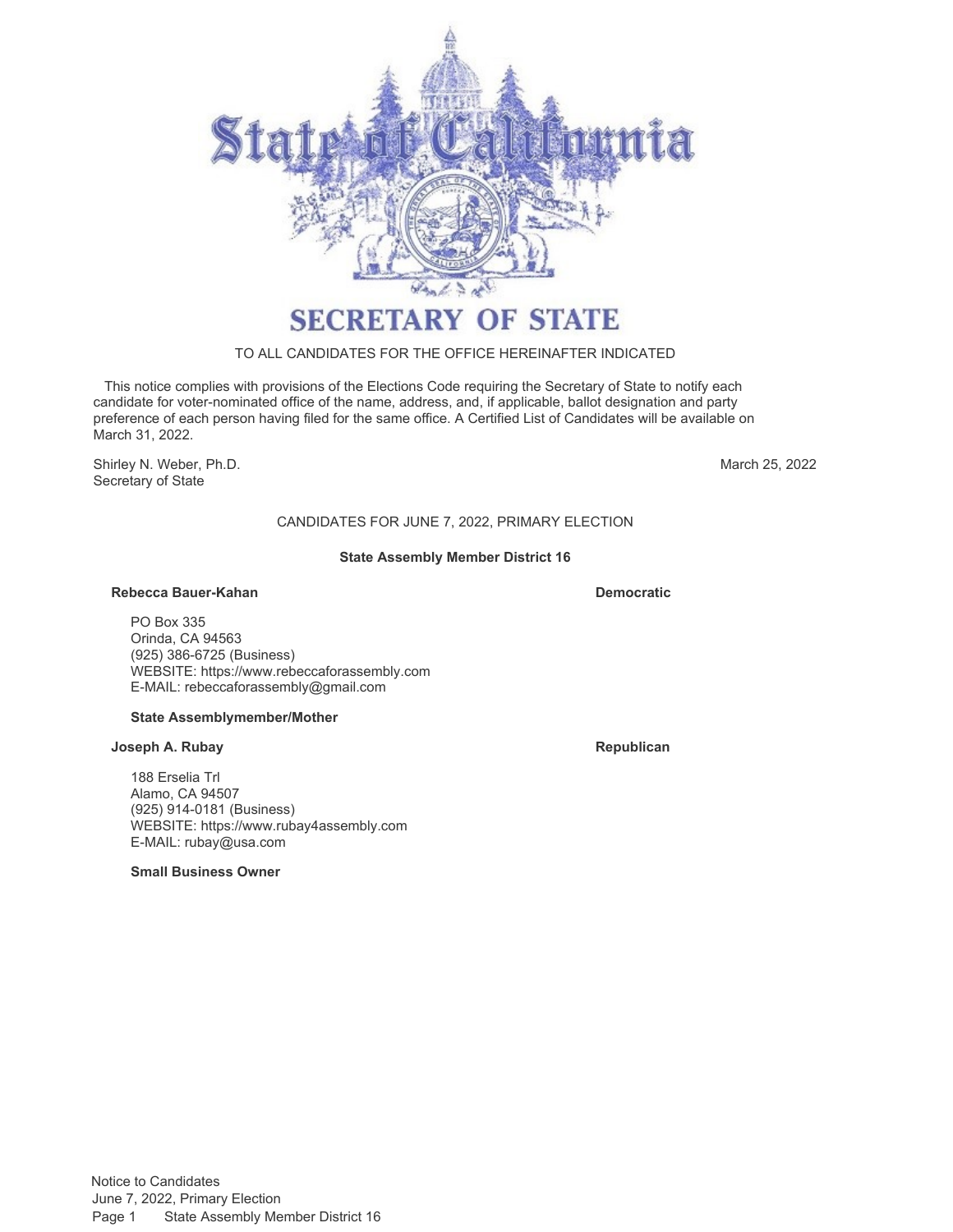

# TO ALL CANDIDATES FOR THE OFFICE HEREINAFTER INDICATED

 This notice complies with provisions of the Elections Code requiring the Secretary of State to notify each candidate for voter-nominated office of the name, address, and, if applicable, ballot designation and party preference of each person having filed for the same office. A Certified List of Candidates will be available on March 31, 2022.

Shirley N. Weber, Ph.D. Secretary of State

March 25, 2022

# CANDIDATES FOR JUNE 7, 2022, PRIMARY ELECTION

# **State Assembly Member District 17**

# **David Campos**

**Democratic**

767 Bryant St #201 San Francisco, CA 94107 (415) 314-1786 (Business) WEBSITE:<https://www.camposforus.com> E-MAIL: [info@camposforca.com](mailto:info@camposforca.com)

# **Criminal Justice Administrator**

# **Matt Haney Democratic**

2370 Market St #103-463 San Francisco, CA 94114 WEBSITE:<https://www.matthaney.com> E-MAIL: [info@matthaney.com](mailto:info@matthaney.com)

# **Supervisor, City and County of San Francisco**

# **Bill Shireman Republican Republican Republican Republican**

430 Courtland Ave San Francisco, CA 94110 (415) 706-4482 (Business) WEBSITE:<https://www.inthistogetheramerica.org> E-MAIL: [bshireman@future500.org](mailto:bshireman@future500.org)

# **Environmental Solutions Entrepreneur**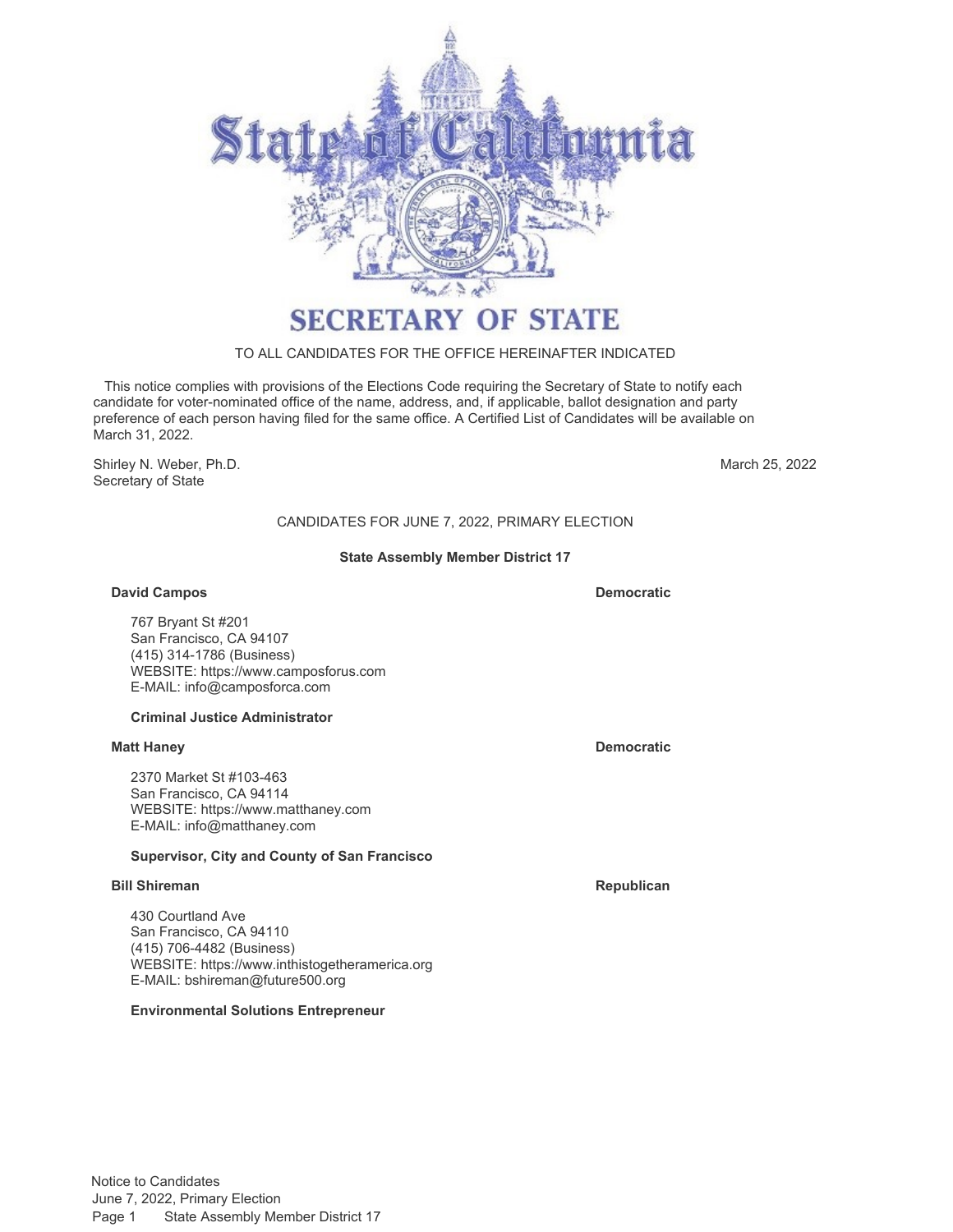

# TO ALL CANDIDATES FOR THE OFFICE HEREINAFTER INDICATED

 This notice complies with provisions of the Elections Code requiring the Secretary of State to notify each candidate for voter-nominated office of the name, address, and, if applicable, ballot designation and party preference of each person having filed for the same office. A Certified List of Candidates will be available on March 31, 2022.

Shirley N. Weber, Ph.D. Secretary of State

March 25, 2022

CANDIDATES FOR JUNE 7, 2022, PRIMARY ELECTION

# **State Assembly Member District 18**

**Mia Bonta Democratic**

1787 Tribute Rd Ste K Sacramento, CA 95815

**California State Assemblymember, Assembly District 18**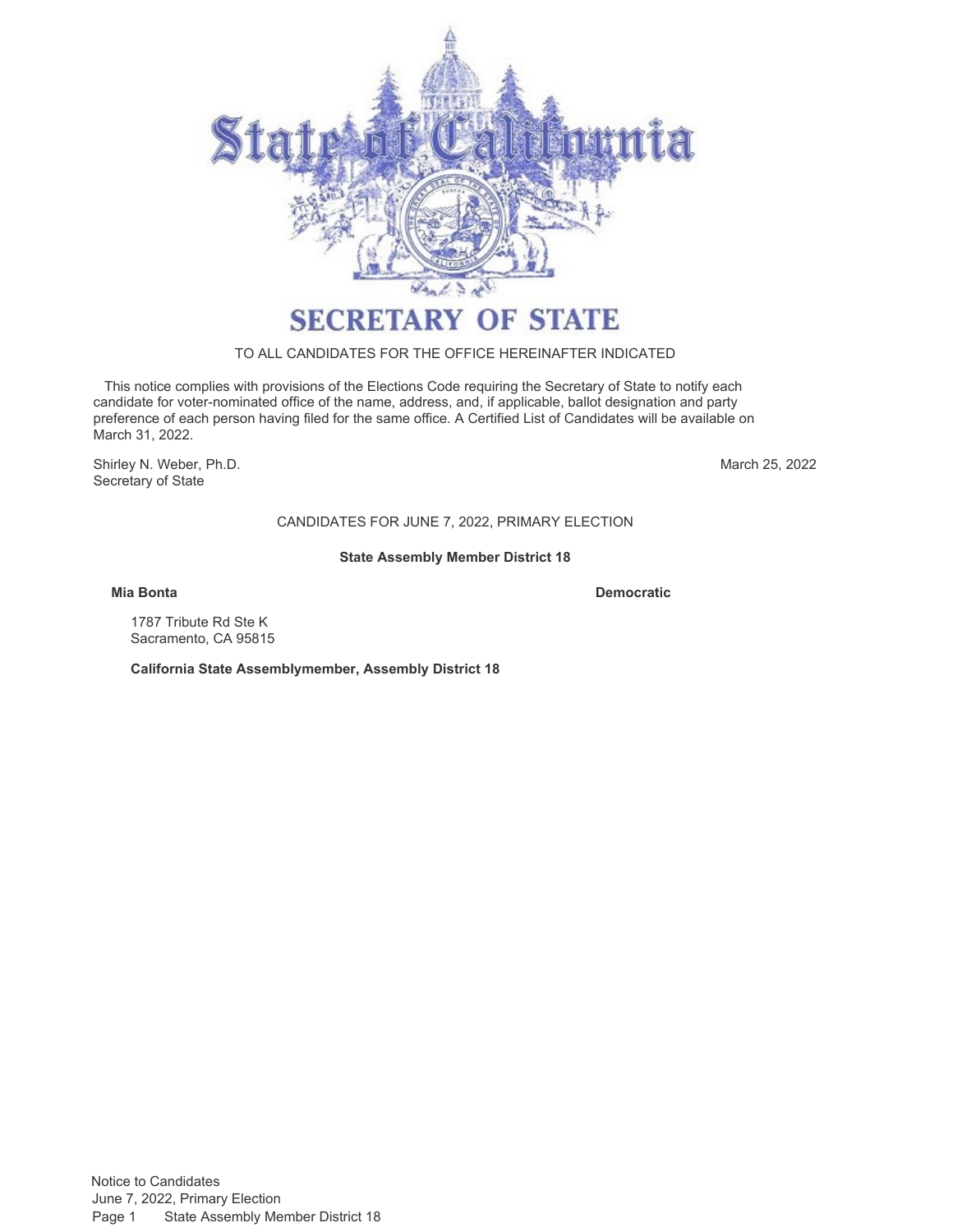

# TO ALL CANDIDATES FOR THE OFFICE HEREINAFTER INDICATED

 This notice complies with provisions of the Elections Code requiring the Secretary of State to notify each candidate for voter-nominated office of the name, address, and, if applicable, ballot designation and party preference of each person having filed for the same office. A Certified List of Candidates will be available on March 31, 2022.

Shirley N. Weber, Ph.D. Secretary of State

March 25, 2022

# CANDIDATES FOR JUNE 7, 2022, PRIMARY ELECTION

# **State Assembly Member District 19**

# **Phil Ting**

**Democratic**

5445 Madison Ave Sacramento, CA 95841 (916) 348-9100 (Business) (916) 348-9111 (FAX) WEBSITE:<https://www.philting.com> E-MAIL: [info@philting.com](mailto:info@philting.com)

# **Assembly Budget Chair**

### **Karsten Weide Republican**

1642 21st Ave San Francisco, CA 94122 (857) 523-0712 (Business) WEBSITE:<https://www.weide4assembly.com> E-MAIL: [karsten@weide4assembly.com](mailto:karsten@weide4assembly.com)

**Industry Analyst**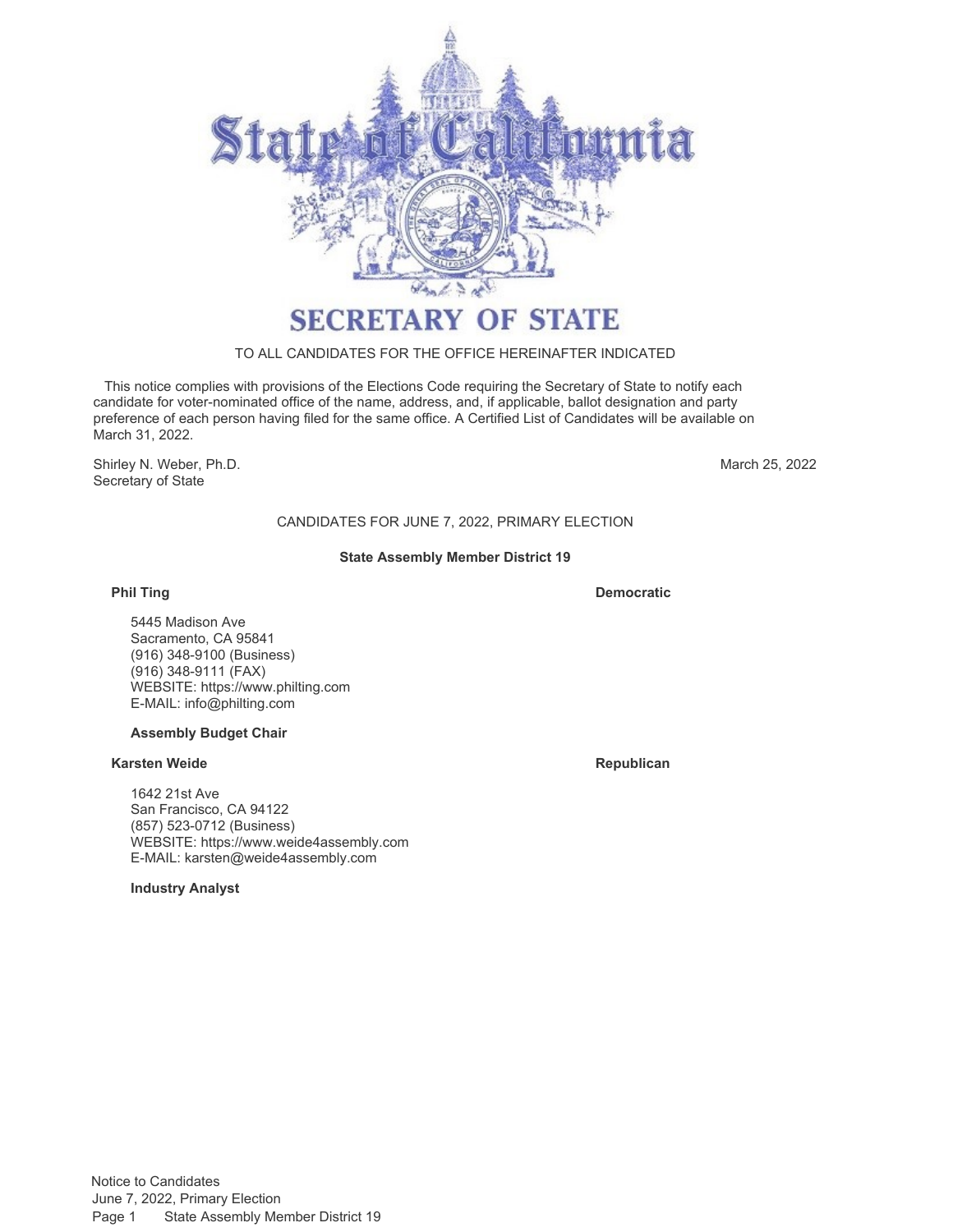

# TO ALL CANDIDATES FOR THE OFFICE HEREINAFTER INDICATED

 This notice complies with provisions of the Elections Code requiring the Secretary of State to notify each candidate for voter-nominated office of the name, address, and, if applicable, ballot designation and party preference of each person having filed for the same office. A Certified List of Candidates will be available on March 31, 2022.

Shirley N. Weber, Ph.D. Secretary of State

March 25, 2022

# CANDIDATES FOR JUNE 7, 2022, PRIMARY ELECTION

# **State Assembly Member District 20**

#### **Jennifer Esteen Democratic**

767 Bryant St #201 San Francisco, CA 94107 (510) 593-0407 (Business) WEBSITE:<https://www.jenniferesteen.com> E-MAIL: [info@jenniferesteen.com](mailto:info@jenniferesteen.com)

#### **Psychiatric Registered Nurse**

#### **Joseph Grcar Republican Republican Republican Republican Republican**

6059 Castlebrook Dr Castro Valley, CA 94552

#### **Retired Laboratory Scientist**

### **Shawn Kumagai Democratic Democratic Democratic**

1787 Tribute Rd Ste K Sacramento, CA 95815 (831) 869-5637 (Business) WEBSITE:<https://www.shawnkumagai.com> E-MAIL: [shawn@shawnkumagai.com](mailto:shawn@shawnkumagai.com)

# **Councilmember/Navy Reservist**

1787 Tribute Road Ste K Sacramento, CA 95815 (916) 285-5733 (Business) E-MAIL: [ortegatoro2020@deanandcompany.com](mailto:ortegatoro2020@deanandcompany.com)

# **Labor Council Executive**

**Liz Ortega Democratic**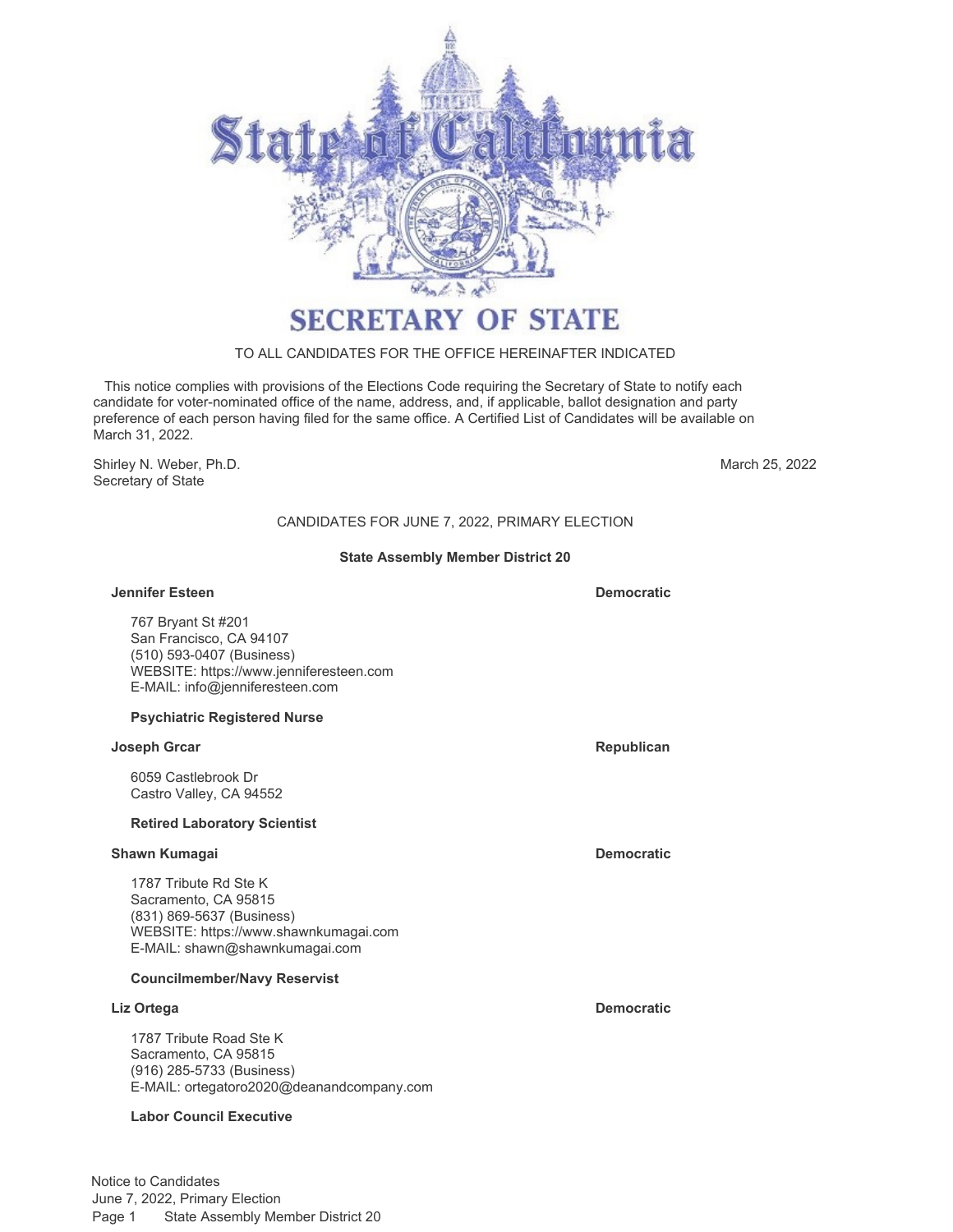

# TO ALL CANDIDATES FOR THE OFFICE HEREINAFTER INDICATED

 This notice complies with provisions of the Elections Code requiring the Secretary of State to notify each candidate for voter-nominated office of the name, address, and, if applicable, ballot designation and party preference of each person having filed for the same office. A Certified List of Candidates will be available on March 31, 2022.

Shirley N. Weber, Ph.D. **March 25, 2022** Secretary of State

# CANDIDATES FOR JUNE 7, 2022, PRIMARY ELECTION

# **State Assembly Member District 21**

#### **James Hsuchen Coleman Democratic Democratic**

767 Bryant St #201 San Francisco, CA 94107 (650) 648-3232 (Business) WEBSITE:<https://www.james4california.com> E-MAIL: [james@james4california.com](mailto:james@james4california.com)

# **Councilmember/Children's Advocate**

#### **Mark Gilham Republican Republican Republican Republican Republican**

227 D St Redwood, CA 94063

### **Small Business Owner**

### **Maurice Goodman Democratic**

34 Corte Princesa Millbrae, CA 94030 (650) 427-9311 (Business) WEBSITE:<https://www.votegoodman.com> E-MAIL: [votegoodman2022@gmail.com](mailto:votegoodman2022@gmail.com)

# **San Mateo County Community College District Trustee**

#### **Giselle Hale Democratic**

855 Jefferson Ave #1238 Redwood City, CA 94063 (650) 521-2134 (Business) WEBSITE:<https://www.gisellehale.com> E-MAIL: [giselle@gisellehale.com](mailto:giselle@gisellehale.com)

# **Mayor/Businesswoman/Mother**

Notice to Candidates June 7, 2022, Primary Election Page 1 State Assembly Member District 21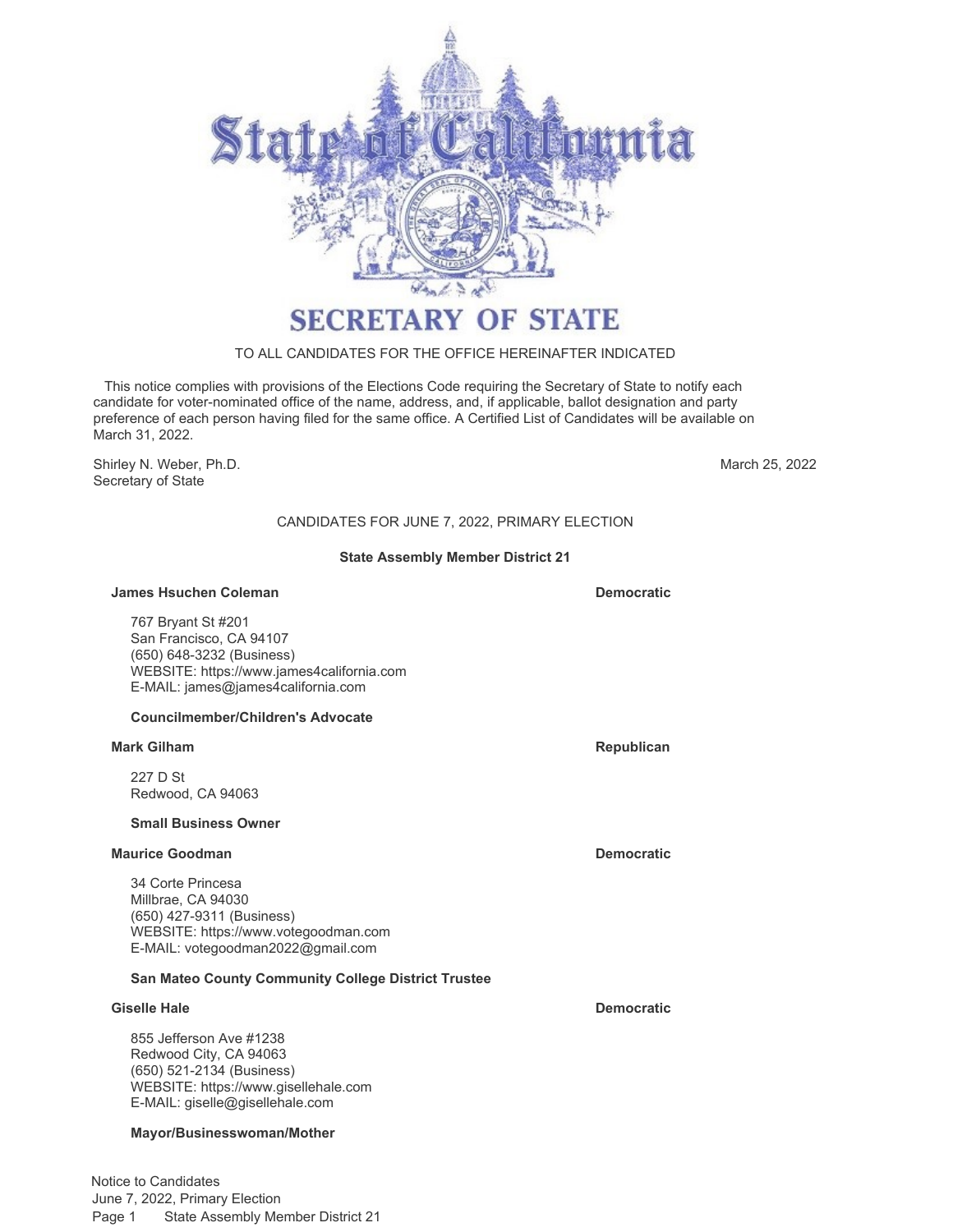# **Alison M. Madden Democratic**

PO Box 620650 Woodside, CA 94062 (650) 270-0066 (Business) E-MAIL: [alisonmadden@yahoo.com](mailto:alisonmadden@yahoo.com)

# **Attorney/Tenant Advocate**

# **Diane Papan Democratic**

233 Eaton Rd San Mateo, CA 94402 (415) 377-4462 (Business) WEBSITE:<https://www.dianepapan.com> E-MAIL: [dianepapan@gmail.com](mailto:dianepapan@gmail.com)

### **San Mateo Deputy Mayor**

### **Tania Solé Green**

1548 Maple St Apt 51 Redwood City, CA 94063

#### **Businessperson**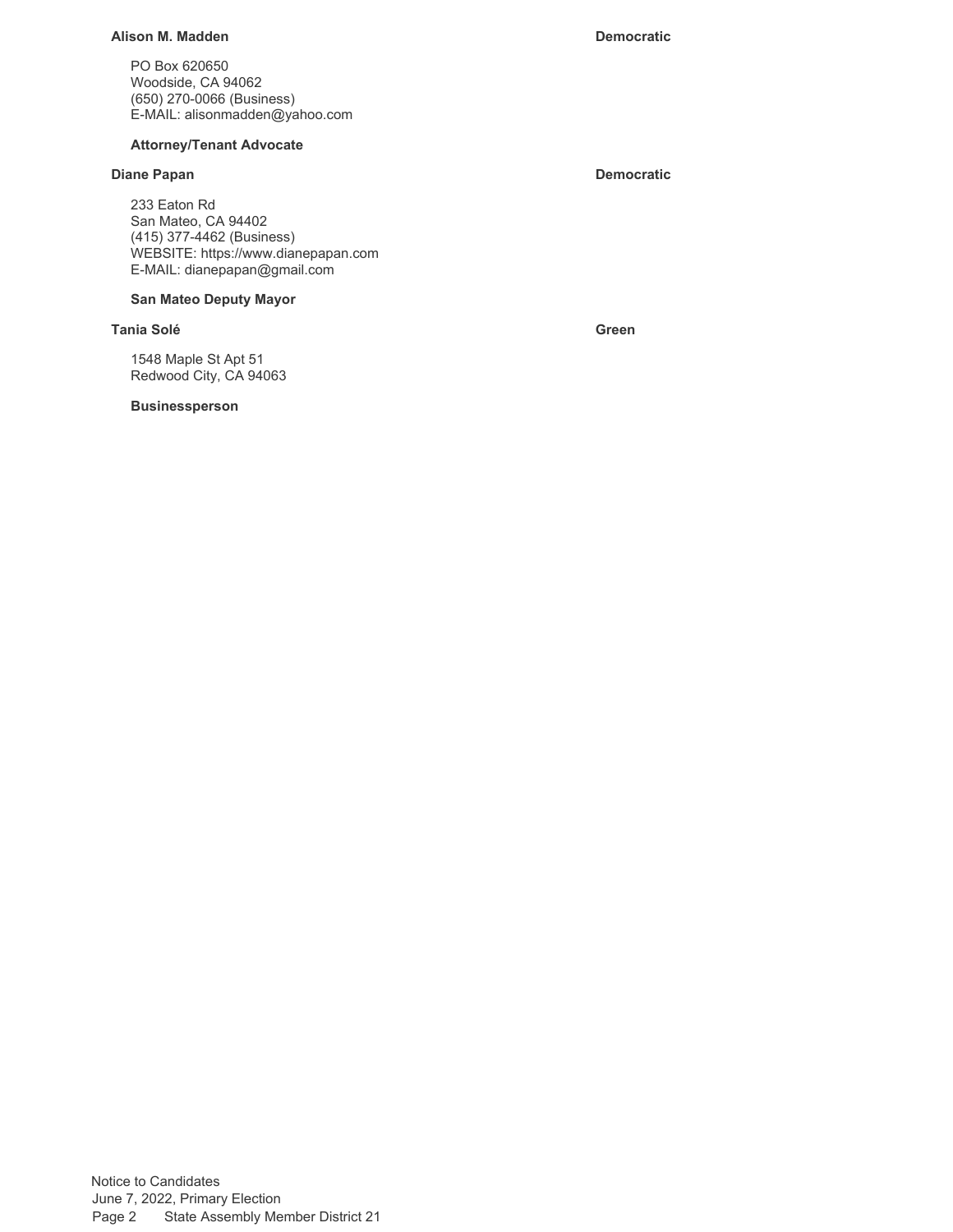

# TO ALL CANDIDATES FOR THE OFFICE HEREINAFTER INDICATED

 This notice complies with provisions of the Elections Code requiring the Secretary of State to notify each candidate for voter-nominated office of the name, address, and, if applicable, ballot designation and party preference of each person having filed for the same office. A Certified List of Candidates will be available on March 31, 2022.

Shirley N. Weber, Ph.D. Secretary of State

March 25, 2022

# CANDIDATES FOR JUNE 7, 2022, PRIMARY ELECTION

# **State Assembly Member District 22**

#### **Juan Alanis**

**Republican**

PO Box 577586 Modesto, CA 95357 (209) 527-2041 (Business) WEBSITE:<https://www.juanalanisforassembly.com> E-MAIL: [juanalanisforassembly@gmail.com](mailto:juanalanisforassembly@gmail.com)

# **Stanislaus Sheriff Sergent**

#### **Joel Gutierrez Campos Republican**

2509 Garvey Ave Modesto, CA 95350 (209) 585-3118 (Business) WEBSITE:<https://www.campos4assembly.com> E-MAIL: [voteforcampos@gmail.com](mailto:voteforcampos@gmail.com)

# **Regional Planner/Soldier**

# **Chad M Condit Democratic**

PO Box 1154 Ceres, CA 95307 (209) 582-1068 (Business) WEBSITE:<https://www.conditforassembly.com> E-MAIL: [conditchad@gmail.com](mailto:conditchad@gmail.com)

# **Businessman**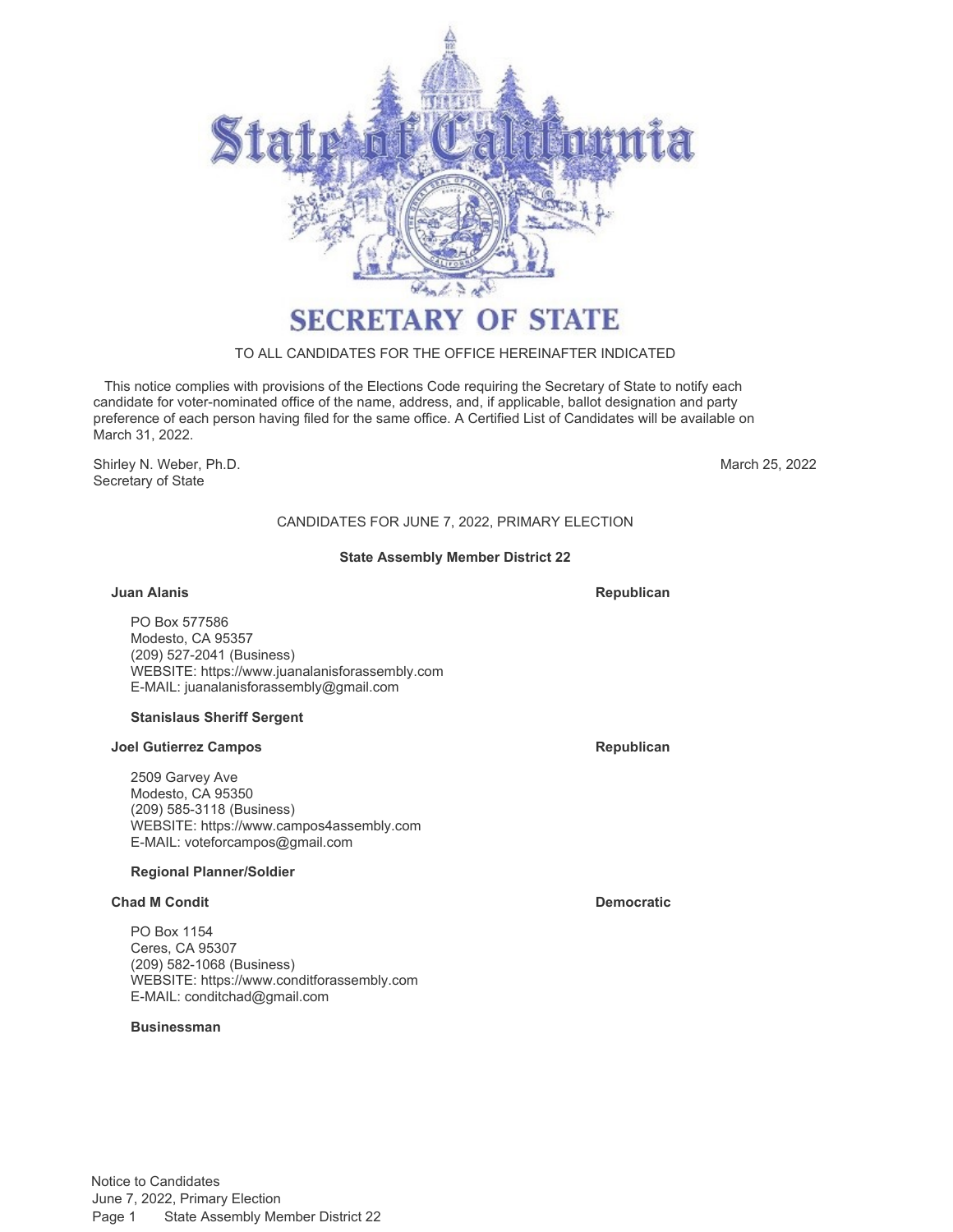### **Guadalupe 'Lupita' Salazar Republican Republican**

30048 Draper Rd Newman, CA 95360 (209) 895-9234 (Business) WEBSITE:<https://www.salazarforassembly.com> E-MAIL: [gnsalazar22@gmail.com](mailto:gnsalazar22@gmail.com)

# **Mother/Farmer**

# **Jessica Self Democratic**

2708 Westchester Ln Modesto, CA 95350 (209) 505-6866 (Business) WEBSITE:<https://www.jessself.com> E-MAIL: [jessica4assembly@gmail.com](mailto:jessica4assembly@gmail.com)

### **Attorney**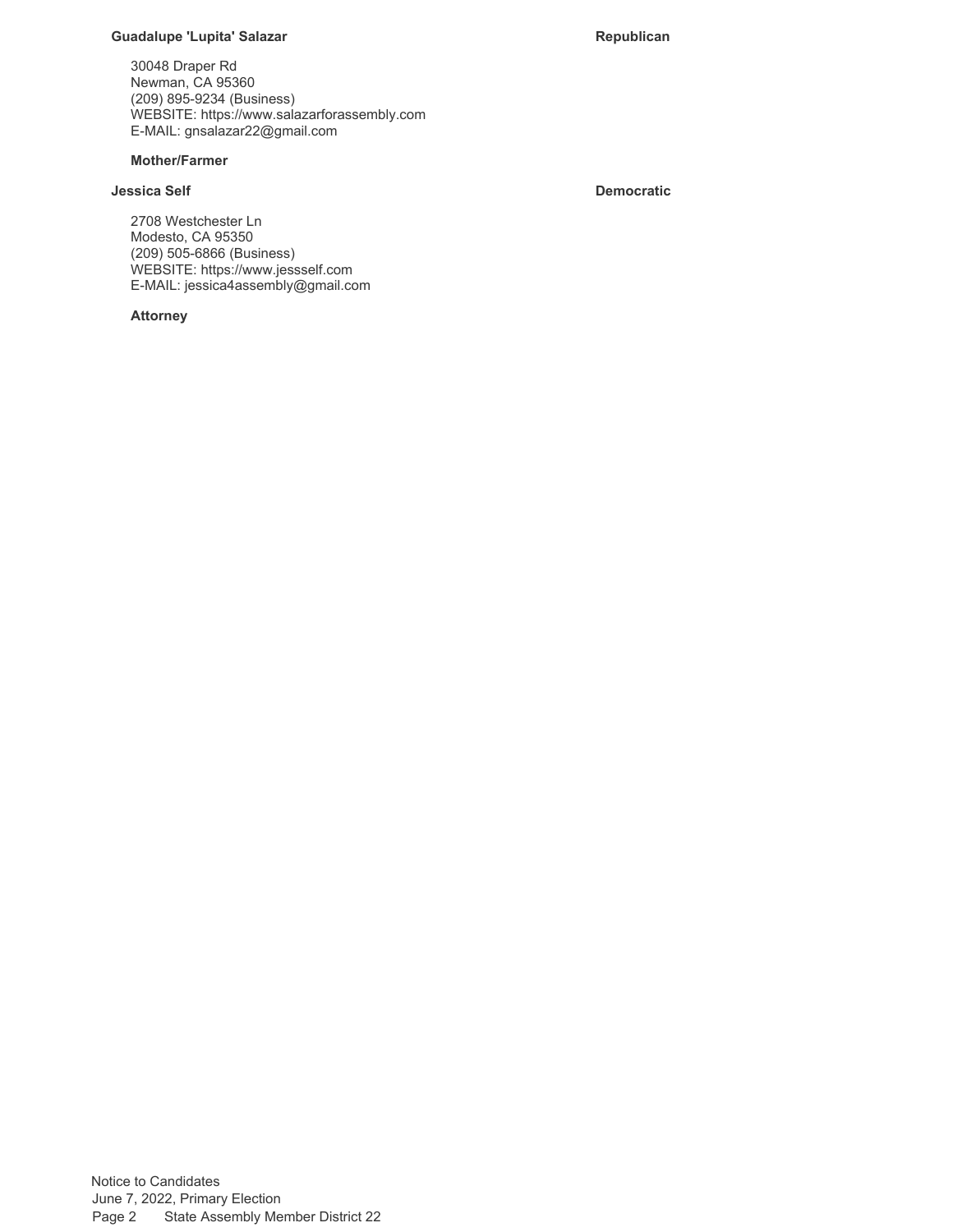

# TO ALL CANDIDATES FOR THE OFFICE HEREINAFTER INDICATED

 This notice complies with provisions of the Elections Code requiring the Secretary of State to notify each candidate for voter-nominated office of the name, address, and, if applicable, ballot designation and party preference of each person having filed for the same office. A Certified List of Candidates will be available on March 31, 2022.

Shirley N. Weber, Ph.D. Secretary of State

March 25, 2022

# CANDIDATES FOR JUNE 7, 2022, PRIMARY ELECTION

# **State Assembly Member District 23**

### **Marc Berman Democratic**

PO Box 7176 Menlo Park, CA 94026 E-MAIL: [zack@voteberman.com](mailto:zack@voteberman.com)

#### **State Assemblymember**

60 Sheffield Ct Mountain View, CA 94040 (650) 495-0786 (Business) WEBSITE:<https://www.timdec.com> E-MAIL: [timdec4assembly@gmail.com](mailto:timdec4assembly@gmail.com)

**Small Business Owner**

**Tim Dec Republican**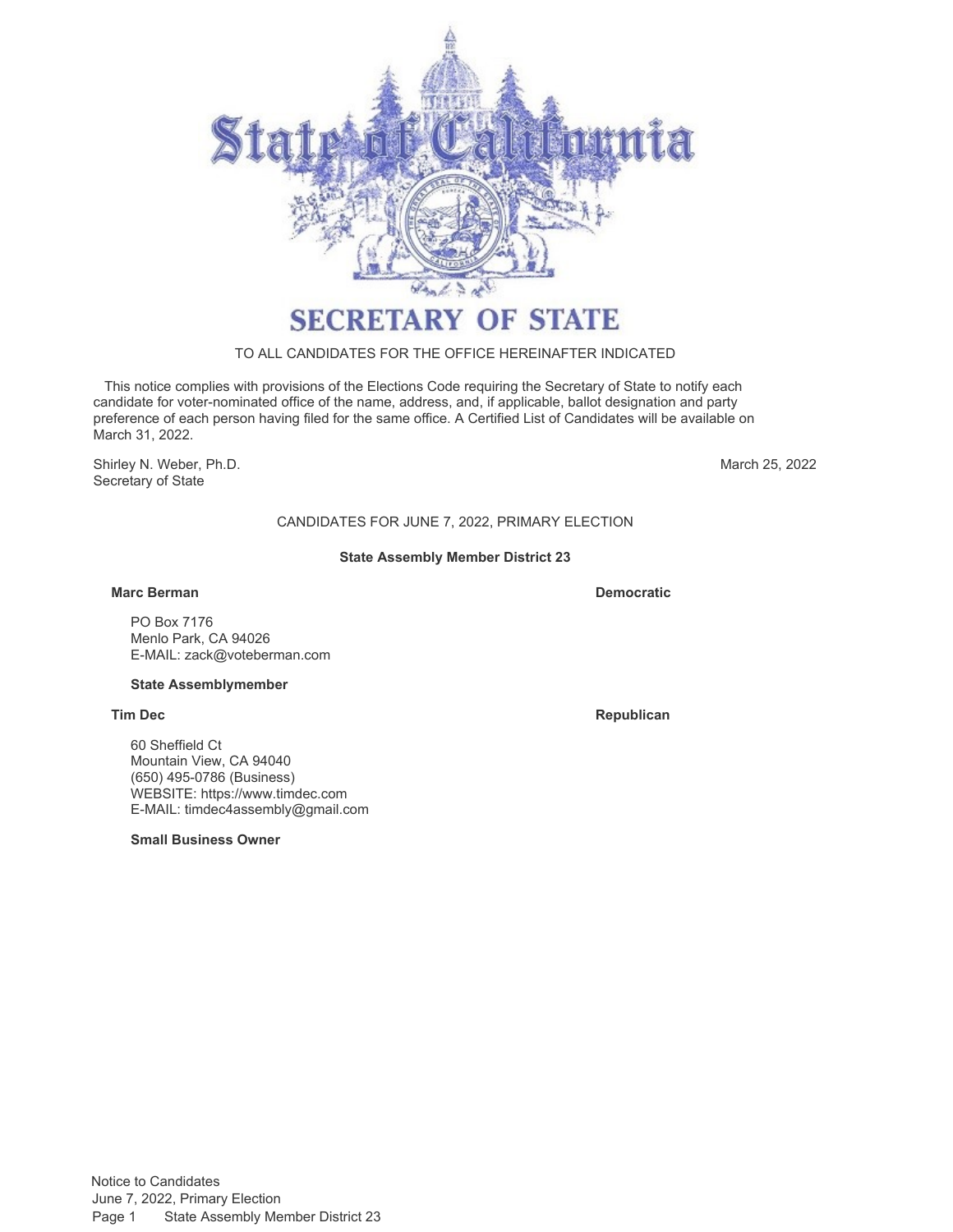

# TO ALL CANDIDATES FOR THE OFFICE HEREINAFTER INDICATED

 This notice complies with provisions of the Elections Code requiring the Secretary of State to notify each candidate for voter-nominated office of the name, address, and, if applicable, ballot designation and party preference of each person having filed for the same office. A Certified List of Candidates will be available on March 31, 2022.

Shirley N. Weber, Ph.D. Secretary of State

March 25, 2022

# CANDIDATES FOR JUNE 7, 2022, PRIMARY ELECTION

# **State Assembly Member District 24**

#### **Bob Brunton**

48790 Plomosa Rd Fremont, CA 94539

#### **Small Business Owner**

#### **Kansen Chu Democratic**

2530 Berryessa Rd PMB 817 San Jose, CA 95132 (408) 806-3129 (Business) WEBSITE:<https://www.kansenchu.com> E-MAIL: [choicezchu@aol.com](mailto:choicezchu@aol.com)

# **School District Trustee**

1750 Lundy Ave #611084 San Jose, CA 95161 (408) 673-1733 (Business) WEBSITE:<https://www.landiep.com> E-MAIL: [contact@landiep.com](mailto:contact@landiep.com)

# **Attorney**

### **Teresa Keng Democratic**

4575 Piper St Fremont, CA 94538 (510) 468-0336 (Business) WEBSITE:<https://www.kengforassembly.com> E-MAIL: [teresa@kengforassembly.com](mailto:teresa@kengforassembly.com)

# **City Councilmember/Businesswoman**

Notice to Candidates June 7, 2022, Primary Election Page 1 State Assembly Member District 24

**Republican**

**Lan Diep Democratic**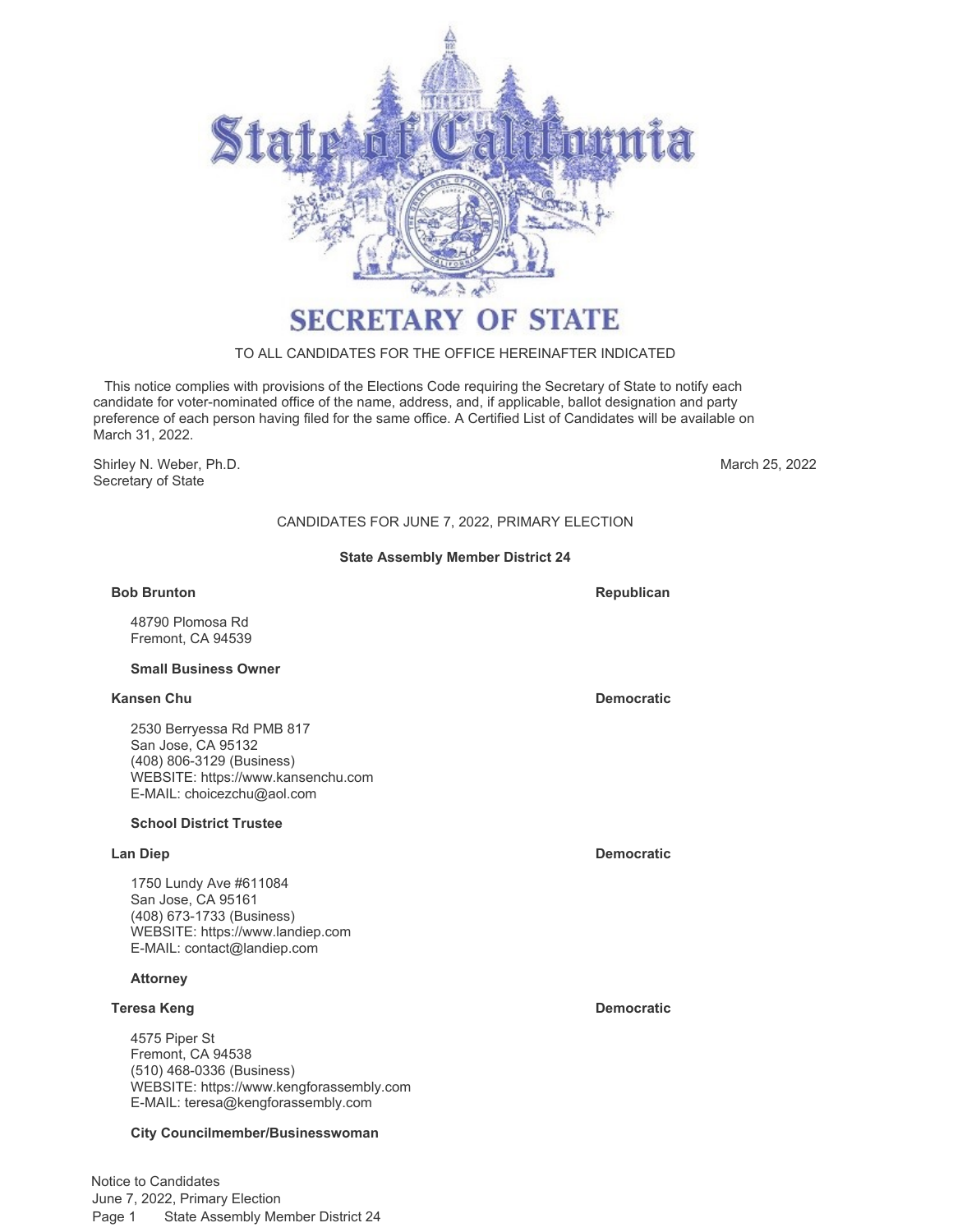**Alex Lee Democratic**

1750 Lundy Ave #611794 San Jose, CA 95181 (408) 394-6580 (Business) WEBSITE:<https://www.votealexlee.com> E-MAIL: [alex@votealexlee.com](mailto:alex@votealexlee.com)

# **State Assemblymember**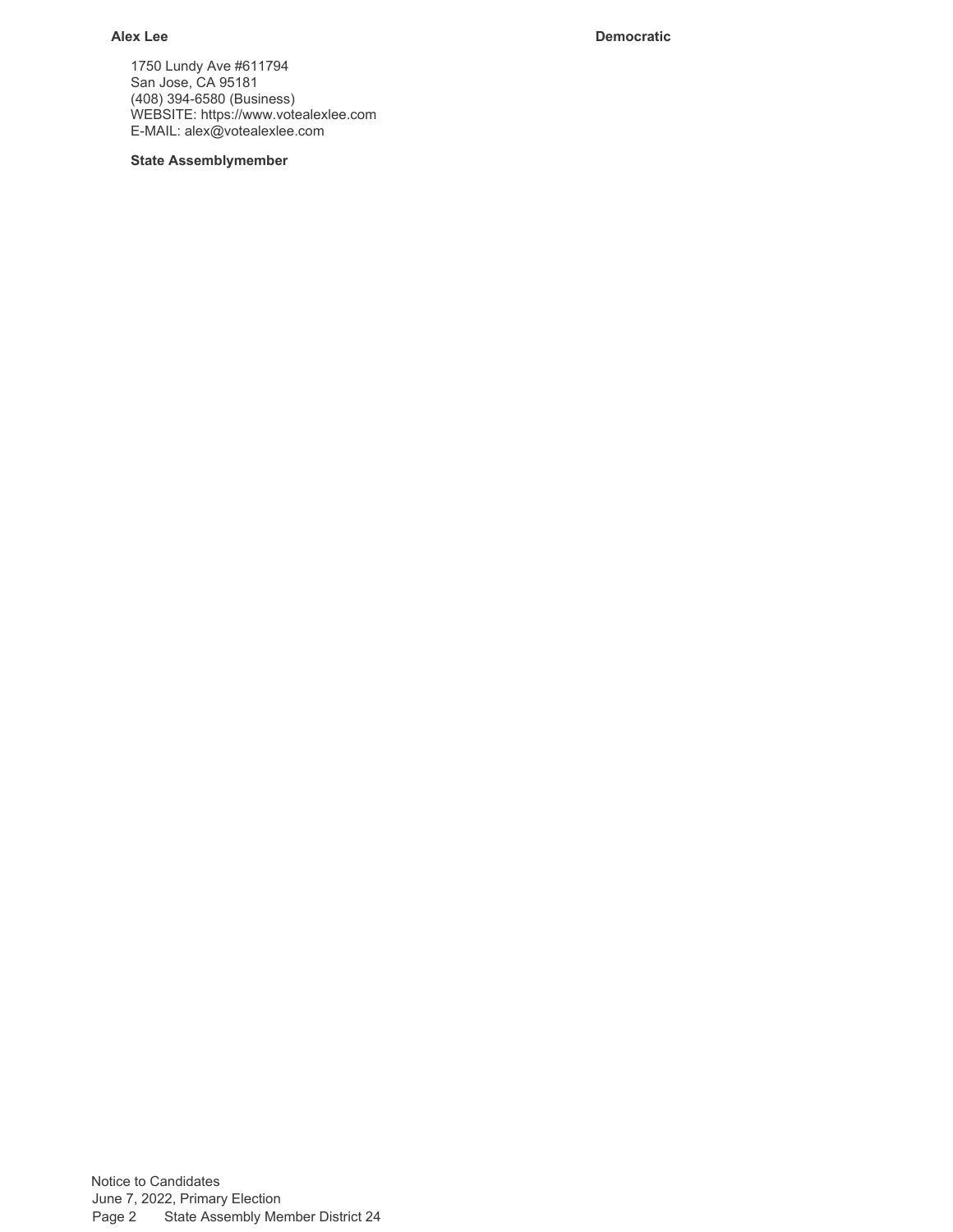

# TO ALL CANDIDATES FOR THE OFFICE HEREINAFTER INDICATED

 This notice complies with provisions of the Elections Code requiring the Secretary of State to notify each candidate for voter-nominated office of the name, address, and, if applicable, ballot designation and party preference of each person having filed for the same office. A Certified List of Candidates will be available on March 31, 2022.

Shirley N. Weber, Ph.D. Secretary of State

March 25, 2022

CANDIDATES FOR JUNE 7, 2022, PRIMARY ELECTION

# **State Assembly Member District 25**

**Ash Kalra Democratic**

20 Galli Dr Ste A Novato, CA 94949 (408) 888-7526 (Business) E-MAIL: [ashkalra.sj@gmail.com](mailto:ashkalra.sj@gmail.com)

# **Assemblymember**

459 E Saint John St San Jose, CA 95112 (408) 204-3816 (Business) E-MAIL: [tedstroll@yahoo.com](mailto:tedstroll@yahoo.com)

# **Retired Appellate Attorney**

**Ted Stroll Republican**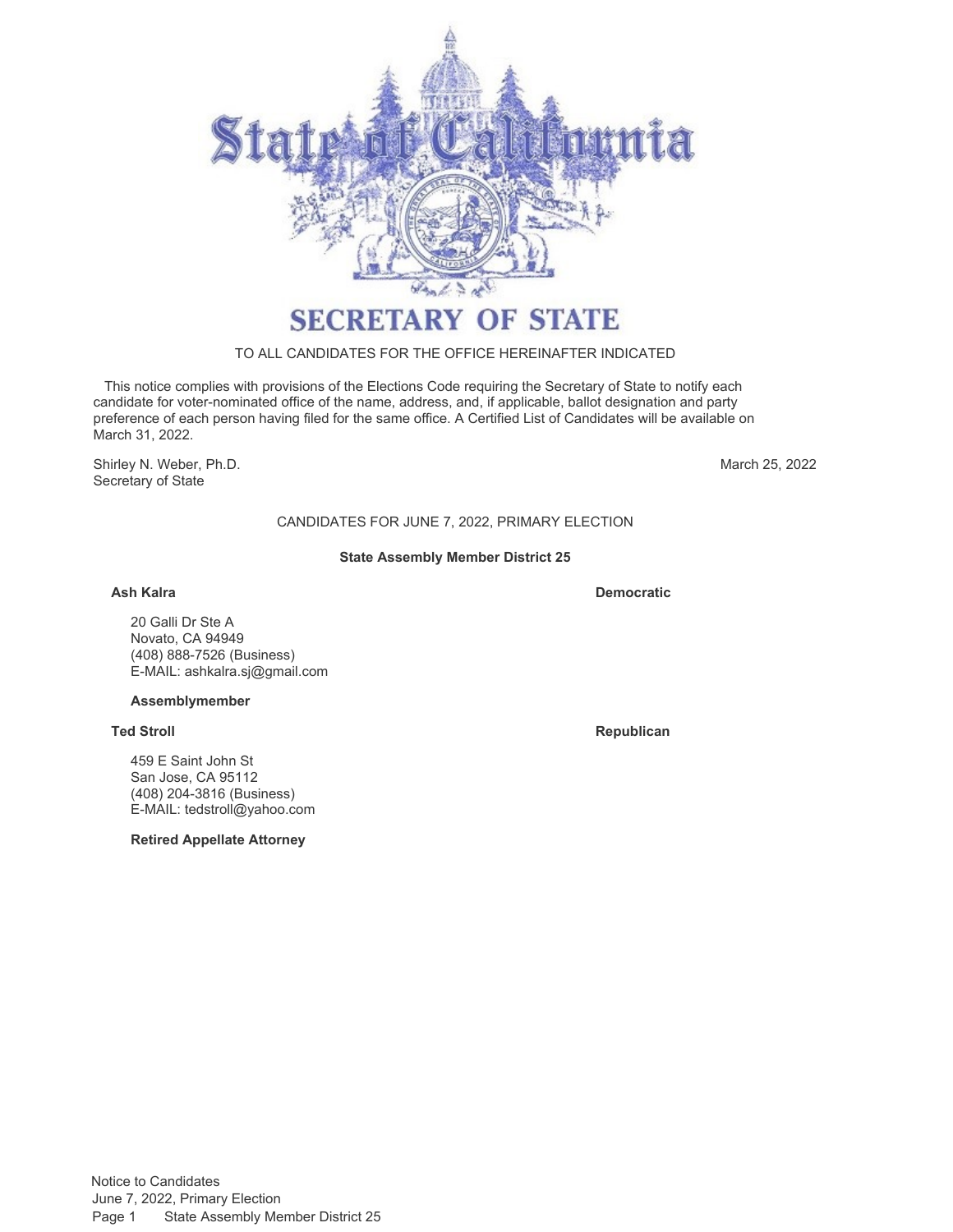

# TO ALL CANDIDATES FOR THE OFFICE HEREINAFTER INDICATED

 This notice complies with provisions of the Elections Code requiring the Secretary of State to notify each candidate for voter-nominated office of the name, address, and, if applicable, ballot designation and party preference of each person having filed for the same office. A Certified List of Candidates will be available on March 31, 2022.

Shirley N. Weber, Ph.D. Secretary of State

March 25, 2022

# CANDIDATES FOR JUNE 7, 2022, PRIMARY ELECTION

# **State Assembly Member District 26**

# **Tim Gorsulowsky**

7653 Shadowhill Ln Cupertino, CA 95014 (408) 234-4797 (Business) E-MAIL: [timgorsulowsky@hotmail.com](mailto:timgorsulowsky@hotmail.com)

#### **Business Security Consultant**

#### **Long Jiao Democratic**

PO Box 821 Cupertino, CA 95015 (805) 259-5105 (Business) WEBSITE:<https://www.longforassembly.com> E-MAIL: [longjiao@gmail.com](mailto:longjiao@gmail.com)

### **Software Engineer**

1787 Tribute Rd #K Sacramento, CA 95815 (408) 692-5428 (Business) WEBSITE:<https://www.evanlowforassembly.com> E-MAIL: [evanforassembly@gmail.com](mailto:evanforassembly@gmail.com)

### **State Assemblymember**

**Republican**

**Evan Low Democratic**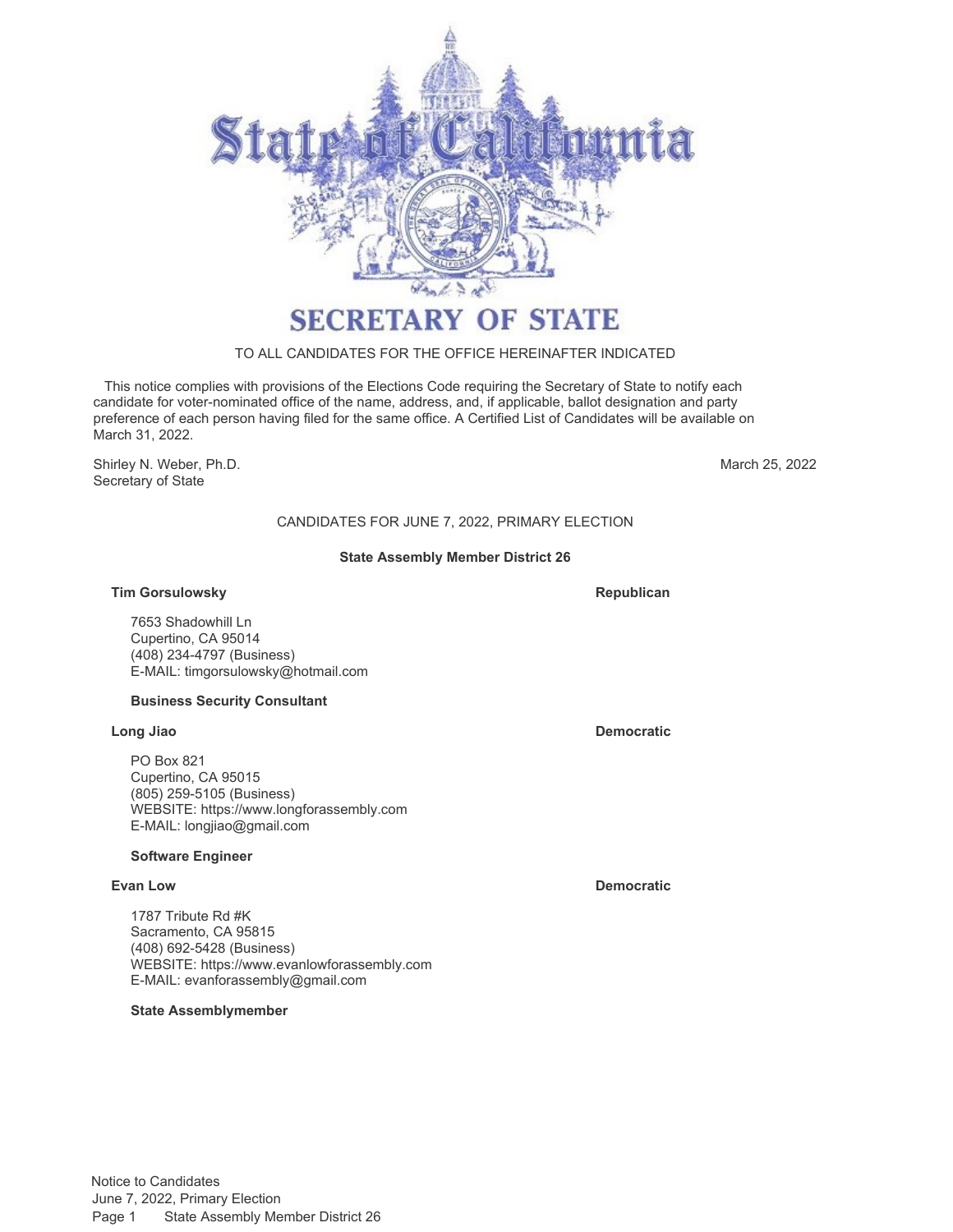

# TO ALL CANDIDATES FOR THE OFFICE HEREINAFTER INDICATED

 This notice complies with provisions of the Elections Code requiring the Secretary of State to notify each candidate for voter-nominated office of the name, address, and, if applicable, ballot designation and party preference of each person having filed for the same office. A Certified List of Candidates will be available on March 31, 2022.

Shirley N. Weber, Ph.D. Secretary of State

March 25, 2022

# CANDIDATES FOR JUNE 7, 2022, PRIMARY ELECTION

# **State Assembly Member District 27**

### **Mike Karbassi Democratic**

1731 W Bullard #110 Fresno, CA 93711 (559) 601-0564 (Business) E-MAIL: [mike@mikeforthevalley.com](mailto:mike@mikeforthevalley.com)

#### **Councilmember/Small Businessman**

#### **Mark Nicholas Pazin Republican Republican Republican Republican**

3144 G St Apt Ste 125 Merced, CA 95340 (209) 489-9996 (Business) E-MAIL: [mpazin@comcast.net](mailto:mpazin@comcast.net)

### **Retired Law Enforcement**

#### **Esmeralda Soria Democratic**

1787 Tribute Rd Ste K Sacramento, CA 93722 (559) 920-0579 (Residence) WEBSITE:<https://www.soriaforcalifornia.com> E-MAIL: [esmeralda@soriaforcalifornia.com](mailto:esmeralda@soriaforcalifornia.com)

#### **City Councilwoman/Professor**

#### **Amanda Fleming Republican**

1201 O St Firebaugh, CA 93622 (559) 659-3191 (Business) (559) 659-3363 (FAX) E-MAIL: [amandapfleming@gmail.com](mailto:amandapfleming@gmail.com)

#### **Mother/Agricultural Retailer**

Notice to Candidates June 7, 2022, Primary Election Page 1 State Assembly Member District 27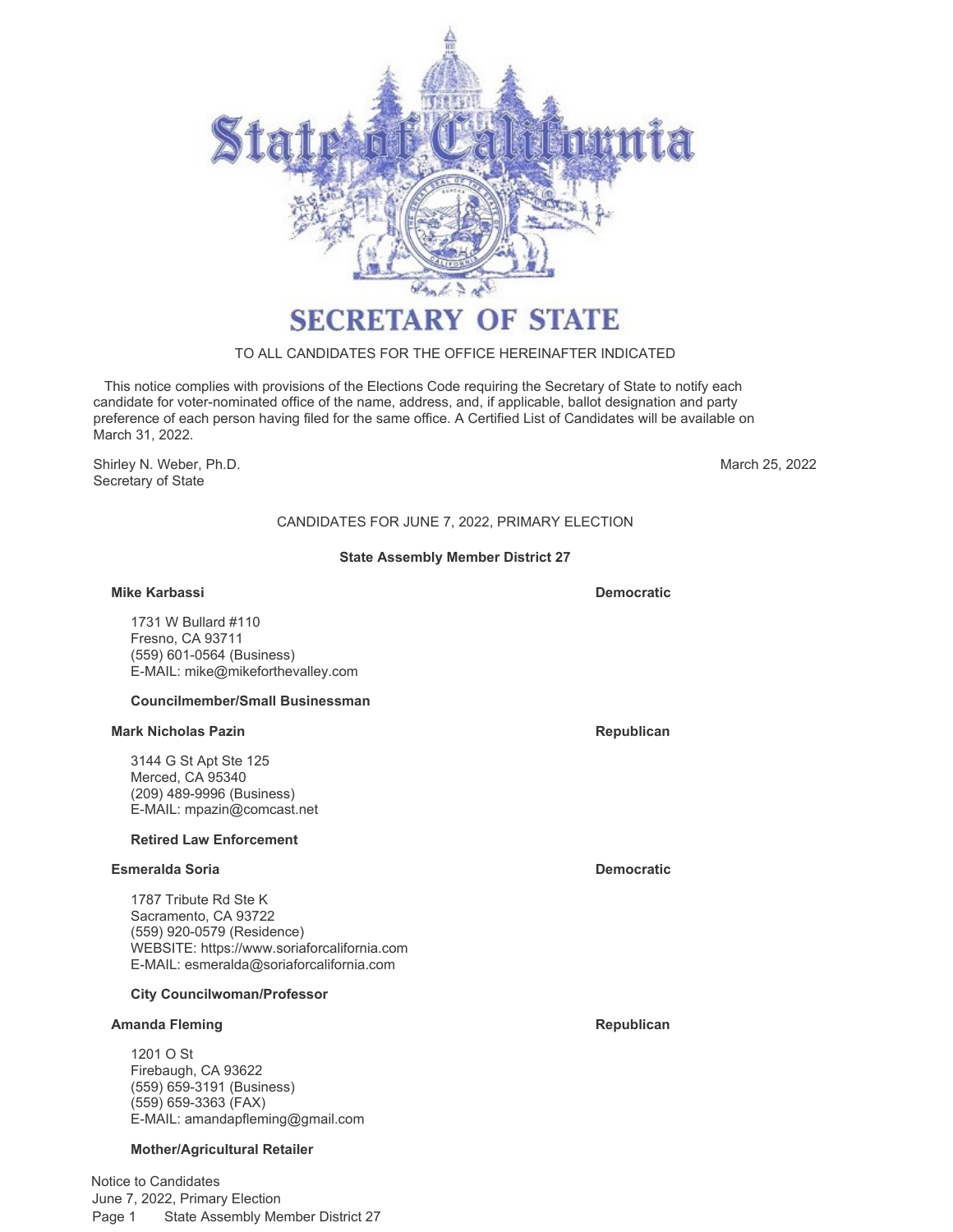

# TO ALL CANDIDATES FOR THE OFFICE HEREINAFTER INDICATED

 This notice complies with provisions of the Elections Code requiring the Secretary of State to notify each candidate for voter-nominated office of the name, address, and, if applicable, ballot designation and party preference of each person having filed for the same office. A Certified List of Candidates will be available on March 31, 2022.

Shirley N. Weber, Ph.D. Secretary of State

March 25, 2022

# CANDIDATES FOR JUNE 7, 2022, PRIMARY ELECTION

# **State Assembly Member District 28**

#### **Liz Lawler**

150 Post St #405 San Francisco, CA 94108

# **City of Monte Sereno Council Member**

#### **Gail Pellerin Democratic**

PO Box 4100 Santa Cruz, CA 95061 (831) 332-9593 (Business) (831) 332-9593 (FAX)

#### **Retired County Clerk**

### **Rob Rennie Democratic**

1484 Pollard Rd #111 Los Gatos, CA 95032 (408) 356-8534 (Business) E-MAIL: [robrennie3@aol.com](mailto:robrennie3@aol.com)

# **Mayor/Decarbonization Advocate**

### **Joe Thompson Democratic**

Rachel Carson Col Santa Cruz, CA 95064 (214) 973-2638 (Business) (214) 973-2638 (FAX)

# **Union Organizer**

**Republican**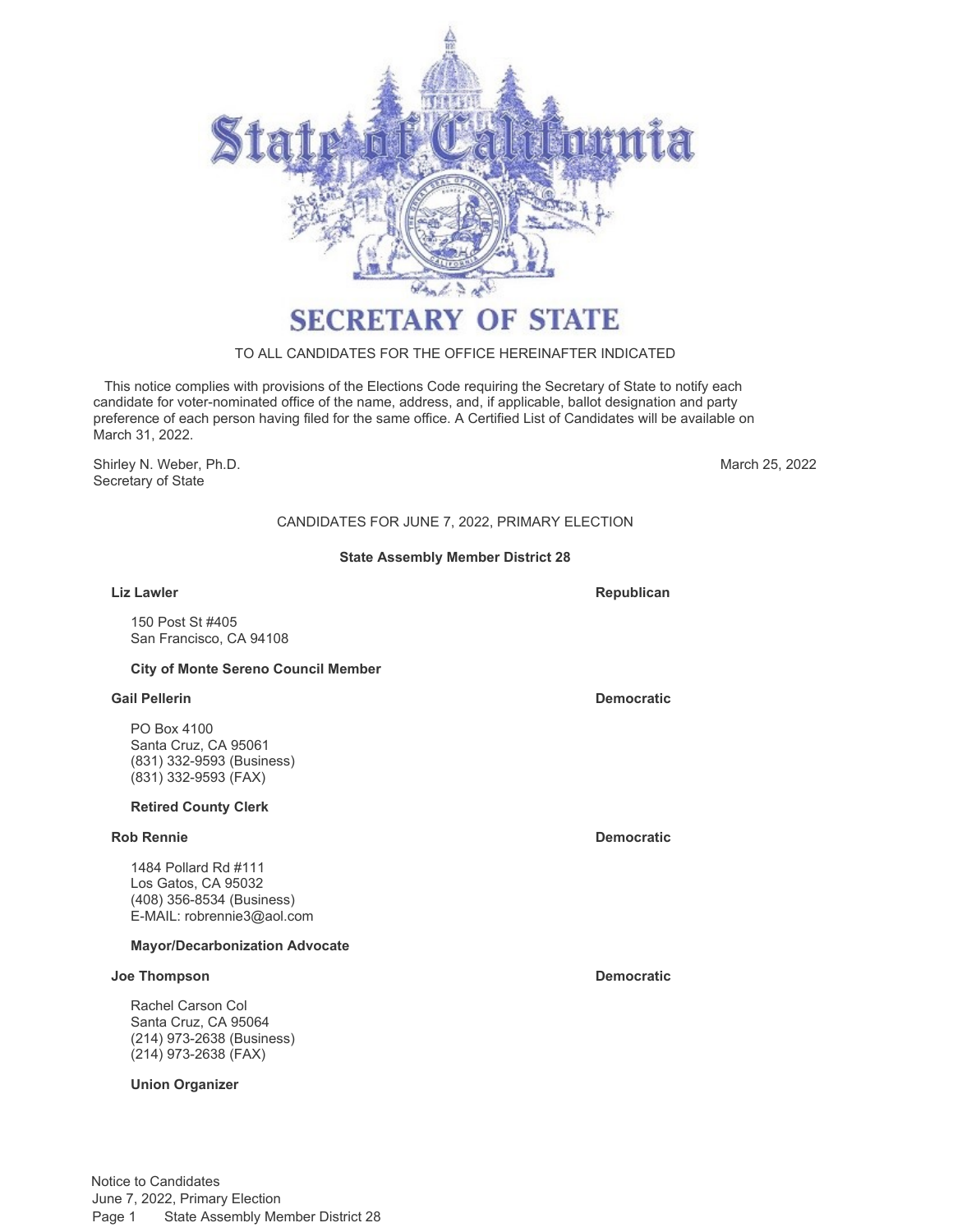

# TO ALL CANDIDATES FOR THE OFFICE HEREINAFTER INDICATED

 This notice complies with provisions of the Elections Code requiring the Secretary of State to notify each candidate for voter-nominated office of the name, address, and, if applicable, ballot designation and party preference of each person having filed for the same office. A Certified List of Candidates will be available on March 31, 2022.

Shirley N. Weber, Ph.D. Secretary of State

March 25, 2022

# CANDIDATES FOR JUNE 7, 2022, PRIMARY ELECTION

# **State Assembly Member District 29**

### **Stephanie L. Castro**

**Republican**

PO Box 203 Hollister, CA 95024 WEBSITE:<https://www.castroforassembly2022.com> E-MAIL: [stephanie@castroforassembly2022.com](mailto:stephanie@castroforassembly2022.com)

# **Educator/Mom**

# **Robert Rivas Democratic**

PO Box 2385 Salinas, CA 93902 WEBSITE:<https://www.rivasforassembly.com> E-MAIL: [rivasforassembly@gmail.com](mailto:rivasforassembly@gmail.com)

# **State Assemblymember**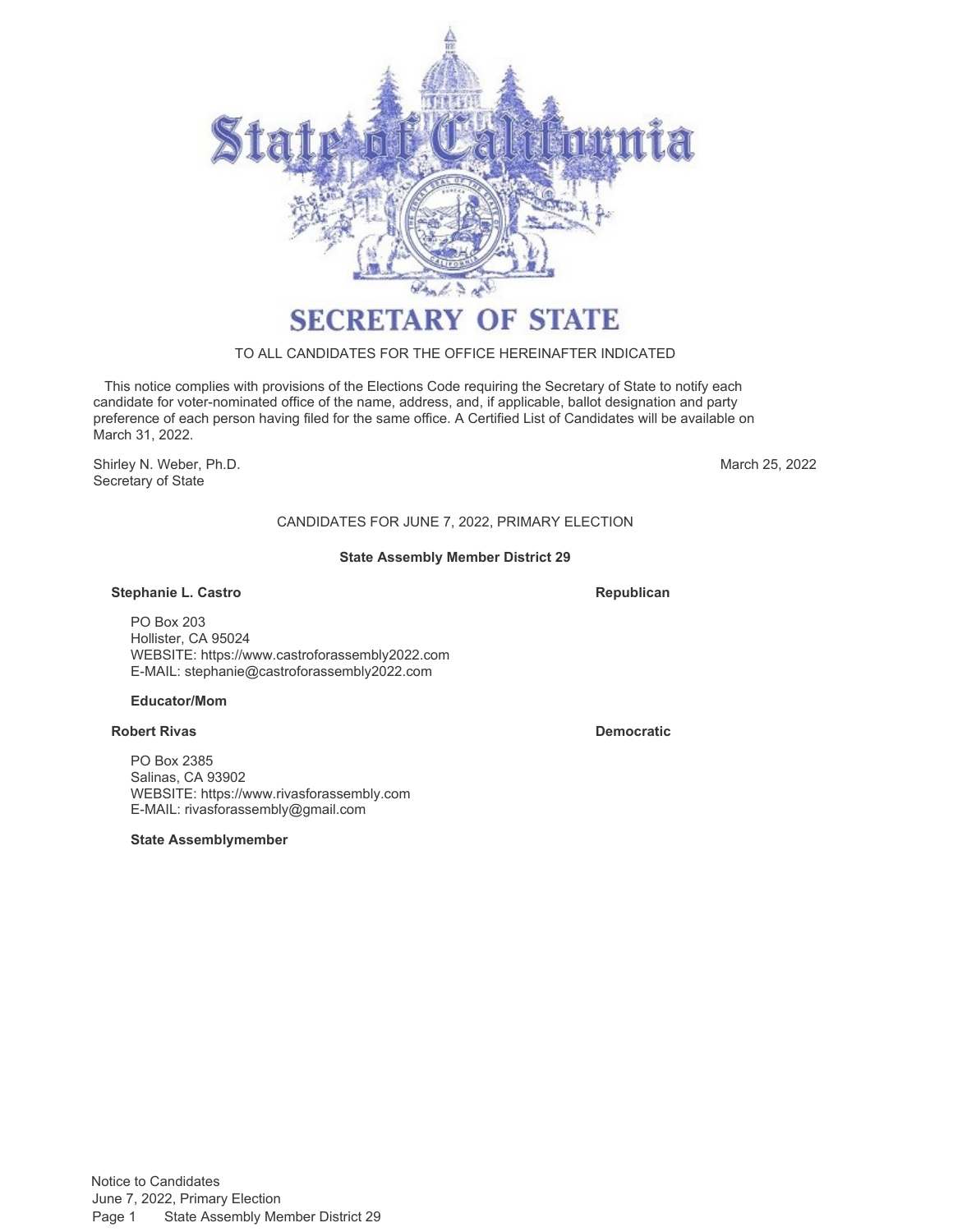

# TO ALL CANDIDATES FOR THE OFFICE HEREINAFTER INDICATED

 This notice complies with provisions of the Elections Code requiring the Secretary of State to notify each candidate for voter-nominated office of the name, address, and, if applicable, ballot designation and party preference of each person having filed for the same office. A Certified List of Candidates will be available on March 31, 2022.

Shirley N. Weber, Ph.D. Secretary of State

March 25, 2022

# CANDIDATES FOR JUNE 7, 2022, PRIMARY ELECTION

### **State Assembly Member District 30**

### **Dawn Addis Democratic**

1241 Johnson Ave #207 San Luis Obispo, CA 93401 (805) 749-3751 (Business) WEBSITE:<https://www.dawnaddis.org> E-MAIL: [dawn@dawnaddis.org](mailto:dawn@dawnaddis.org)

### **City Councilmember/Teacher**

### **Zoë G. Carter Democratic**

PO Box 1447 Monterey, CA 93942 WEBSITE:<https://www.electzoe.com> E-MAIL: [info@electzoe.com](mailto:info@electzoe.com)

# **City Committeewoman/Businesswoman**

### **John R. Drake Democratic**

1418 Johnson Ave San Luis Obispo, CA 93401 WEBSITE:<https://www.electdrake.com> E-MAIL: [info@johnrdrake.com](mailto:info@johnrdrake.com)

### **Housing Policy Director**

### **Vicki Nohrden Republican**

PO Box 6181 Carmel, CA 93921 WEBSITE:<https://www.electvicki.com>

### **Non-Profit Director/Educator**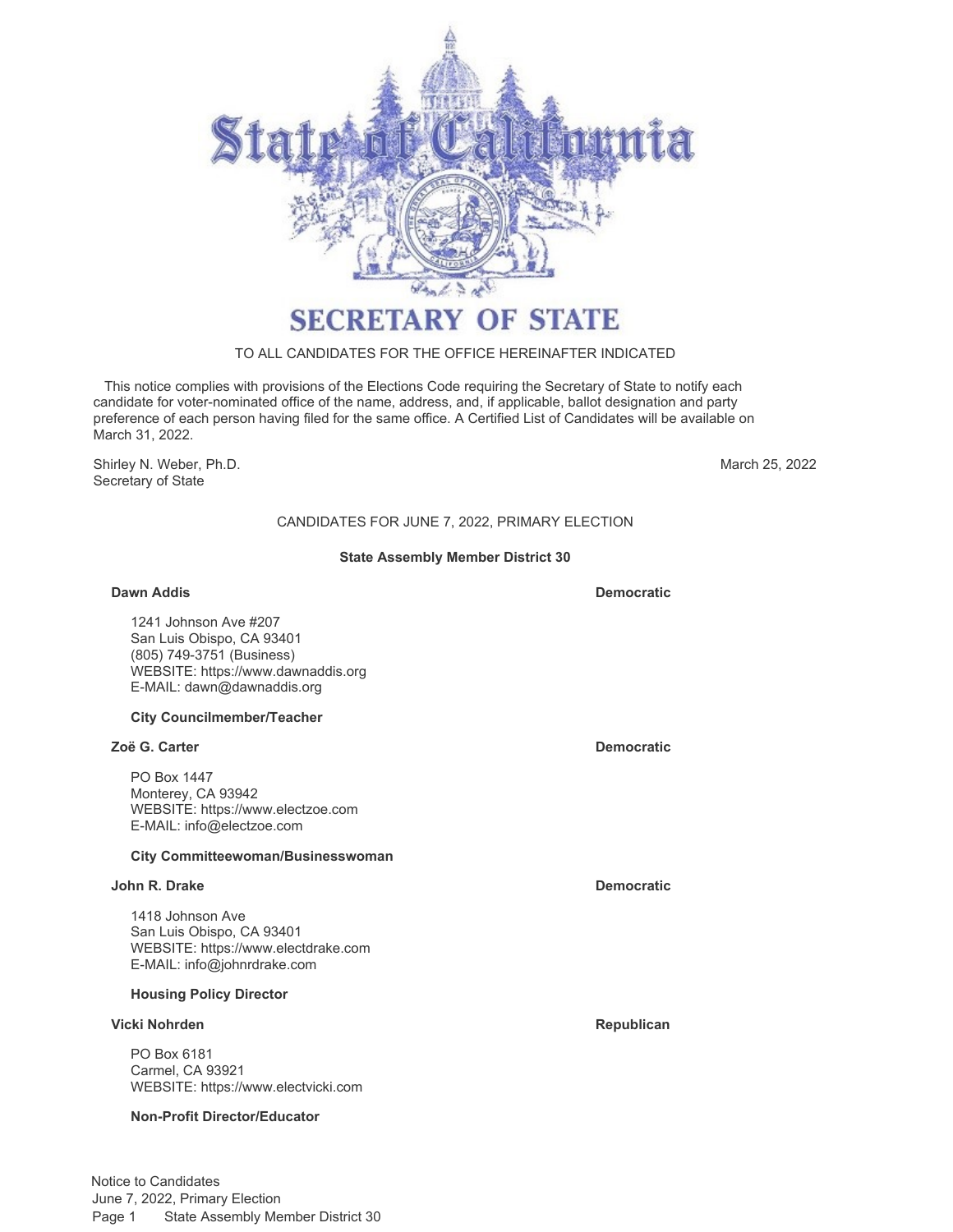# **Jon Wizard Democratic**

PO Box 1232 Seaside, CA 93955 (831) 204-0777 (Business) WEBSITE:<https://www.electwizard.com> E-MAIL: [jon@electwizard.com](mailto:jon@electwizard.com)

**Councilmember/Housing Policymaker**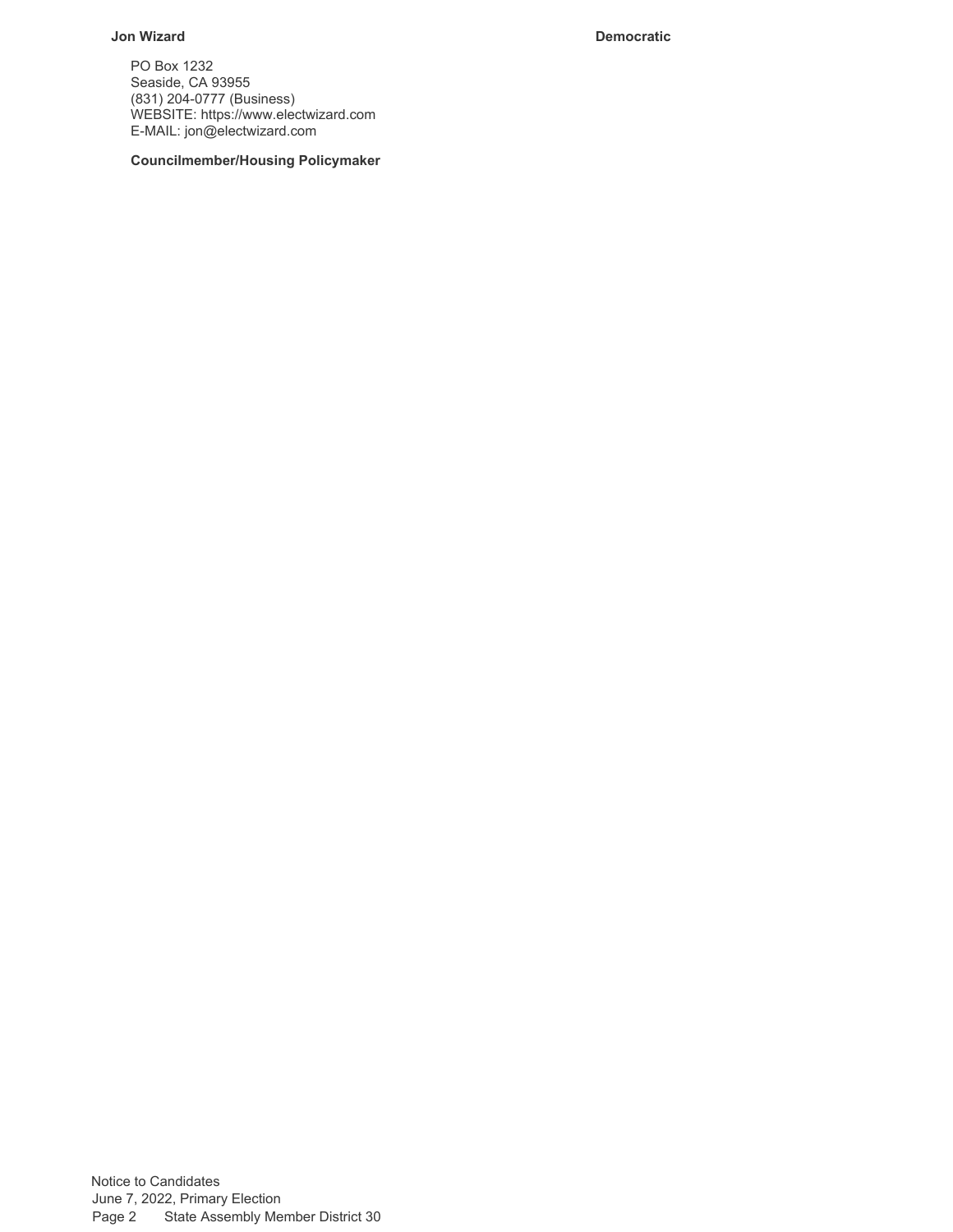

# TO ALL CANDIDATES FOR THE OFFICE HEREINAFTER INDICATED

 This notice complies with provisions of the Elections Code requiring the Secretary of State to notify each candidate for voter-nominated office of the name, address, and, if applicable, ballot designation and party preference of each person having filed for the same office. A Certified List of Candidates will be available on March 31, 2022.

Shirley N. Weber, Ph.D. Secretary of State

March 25, 2022

# CANDIDATES FOR JUNE 7, 2022, PRIMARY ELECTION

### **State Assembly Member District 31**

#### **Joaquin Arambula**

1445 N Echo Ave Fresno, CA 93728 (559) 355-2767 (Business) E-MAIL: [lemus.mari25@gmail.com](mailto:lemus.mari25@gmail.com)

### **Doctor/Assemblymember**

### **Dolce Misol Calandra Republican Republican Republican**

12469 E Swanson Ave Kingsburg, CA 93631 (559) 341-8547 (Business) E-MAIL: [dolcecalandra@gmail.com](mailto:dolcecalandra@gmail.com)

### **Real Estate Agent**

### **John Mendoza Democratic**

2569 Nelson Blvd Selma, CA 93662 (559) 344-7730 (Business) WEBSITE:<https://www.mendozaforassembly.nationbuilder.com> E-MAIL: [johnnyrx300@gmail.com](mailto:johnnyrx300@gmail.com)

### **No Ballot Designation**

100 E Fantz Ave Fresno, CA 93706 (559) 942-6424 (Business) E-MAIL: [verhinesa@yahoo.com](mailto:verhinesa@yahoo.com)

### **Operations Manager**

**Democratic**

**Andrew Verhines No Party Preference**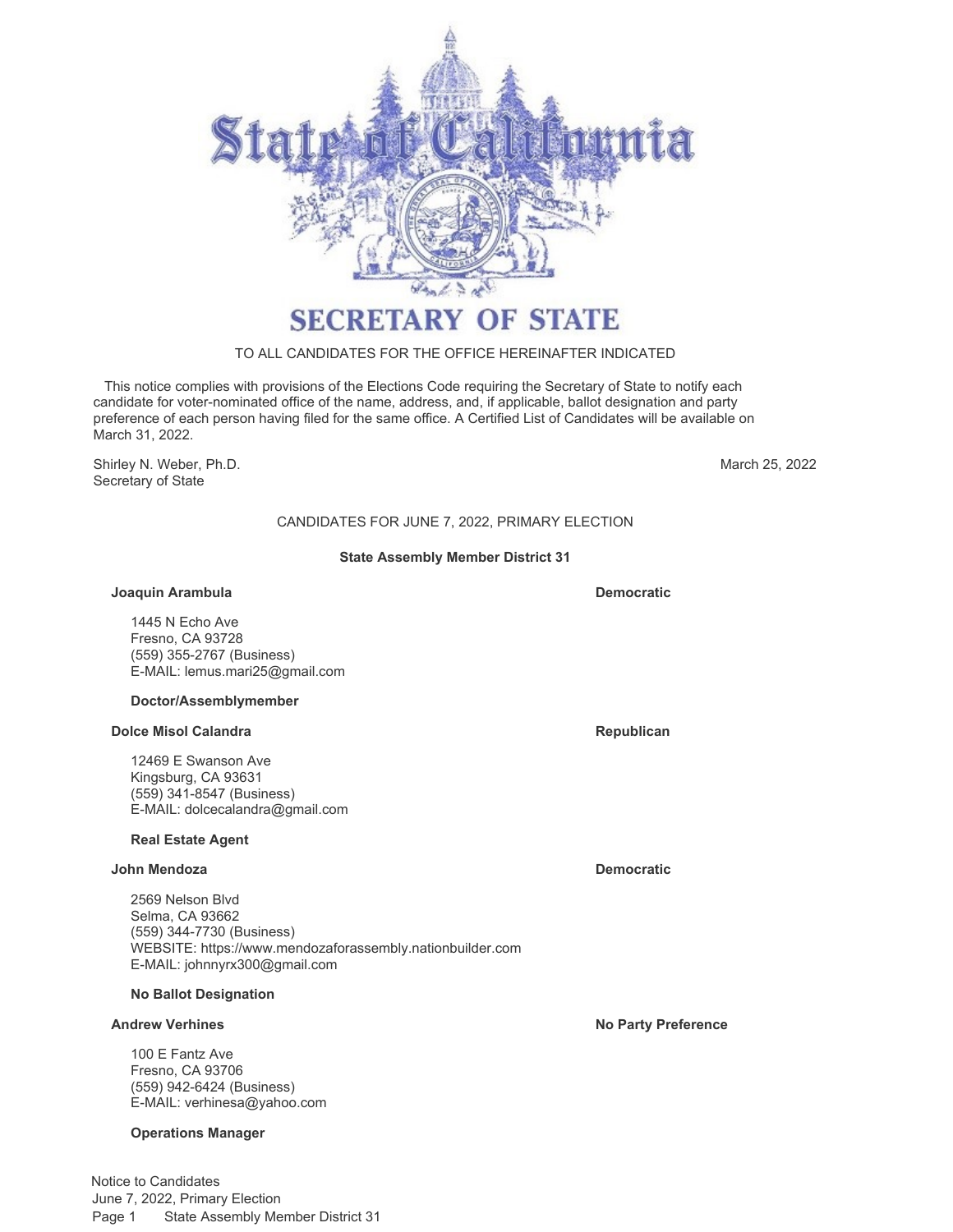

### TO ALL CANDIDATES FOR THE OFFICE HEREINAFTER INDICATED

 This notice complies with provisions of the Elections Code requiring the Secretary of State to notify each candidate for voter-nominated office of the name, address, and, if applicable, ballot designation and party preference of each person having filed for the same office. A Certified List of Candidates will be available on March 31, 2022.

Shirley N. Weber, Ph.D. Secretary of State

March 25, 2022

# CANDIDATES FOR JUNE 7, 2022, PRIMARY ELECTION

### **State Assembly Member District 32**

### **Vince Fong Republican**

PO Box 11156 Bakersfield, CA 93314 (661) 368-[5431 \(Business\)](https://www.shervin4congress.com) WEBSIT[E: https://www.vincefong.com](mailto:info@shervinforthevalley.com) E-MAIL: vince@vincefong.com

**Central Valley Assemblymember**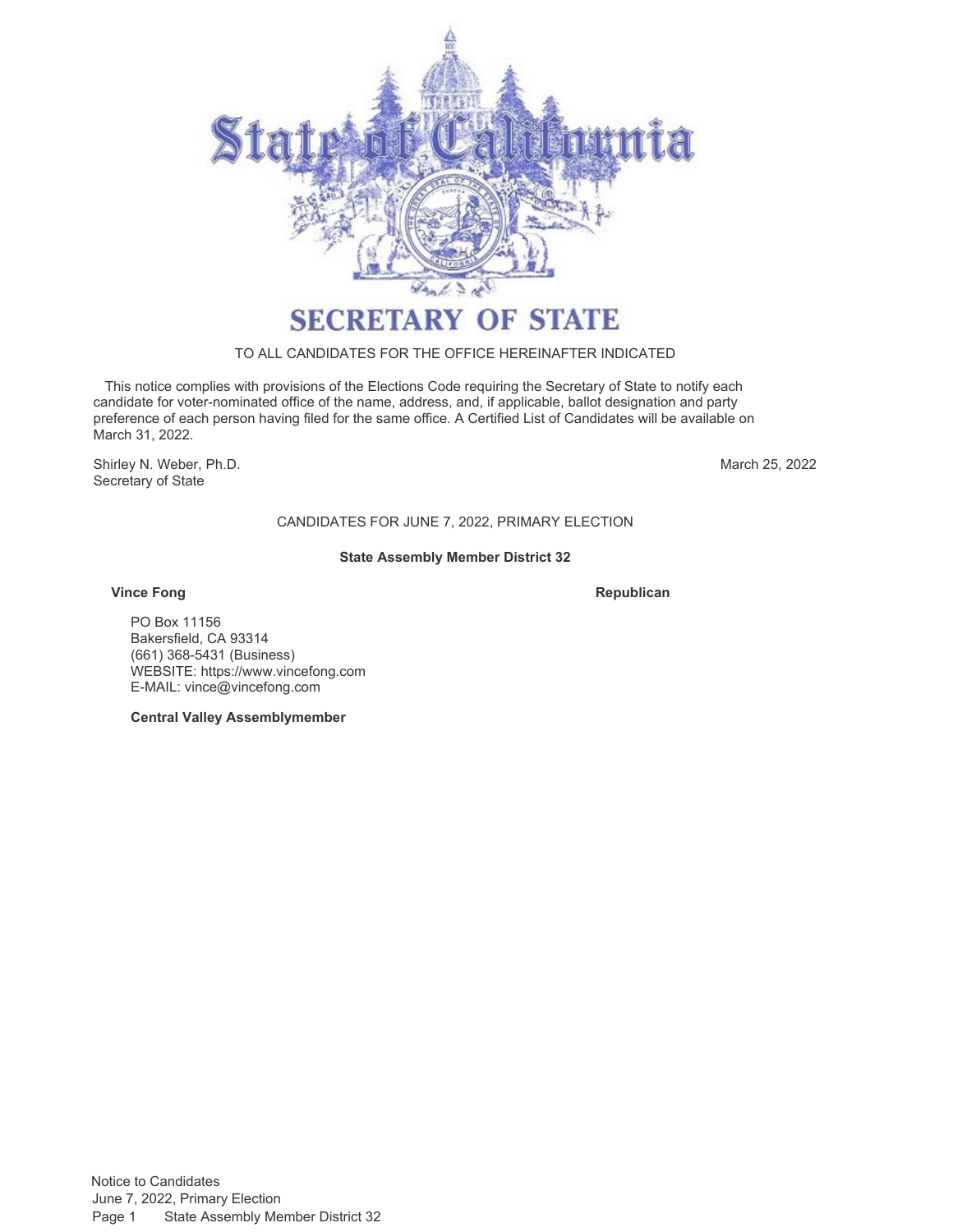

# TO ALL CANDIDATES FOR THE OFFICE HEREINAFTER INDICATED

 This notice complies with provisions of the Elections Code requiring the Secretary of State to notify each candidate for voter-nominated office of the name, address, and, if applicable, ballot designation and party preference of each person having filed for the same office. A Certified List of Candidates will be available on March 31, 2022.

Shirley N. Weber, Ph.D. Secretary of State

March 25, 2022

# CANDIDATES FOR JUNE 7, 2022, PRIMARY ELECTION

### **State Assembly Member District 33**

### **Ruben Macareno Democratic**

697 N Linnell Ave Farmersville, CA 93223 E-MAIL: [rmacareno@outlook.com](mailto:rmacareno@outlook.com)

### **City Councilman**

### **Devon J. Mathis Republican**

413 N Ryan Ter Porterville, CA 93257 (559) 202-5692 (Business) WEBSITE:<https://www.devonmathis.com> E-MAIL: [devonjmathis@gmail.com](mailto:devonjmathis@gmail.com)

### **State Assemblyman**

### **Jose Sigala Democratic**

1479 Sonora Ave Tulare, CA 93274 (559) 329-9864 (Business) E-MAIL: [sigala4assembly@gmail.com](mailto:sigala4assembly@gmail.com)

**Tulare City Councilmember**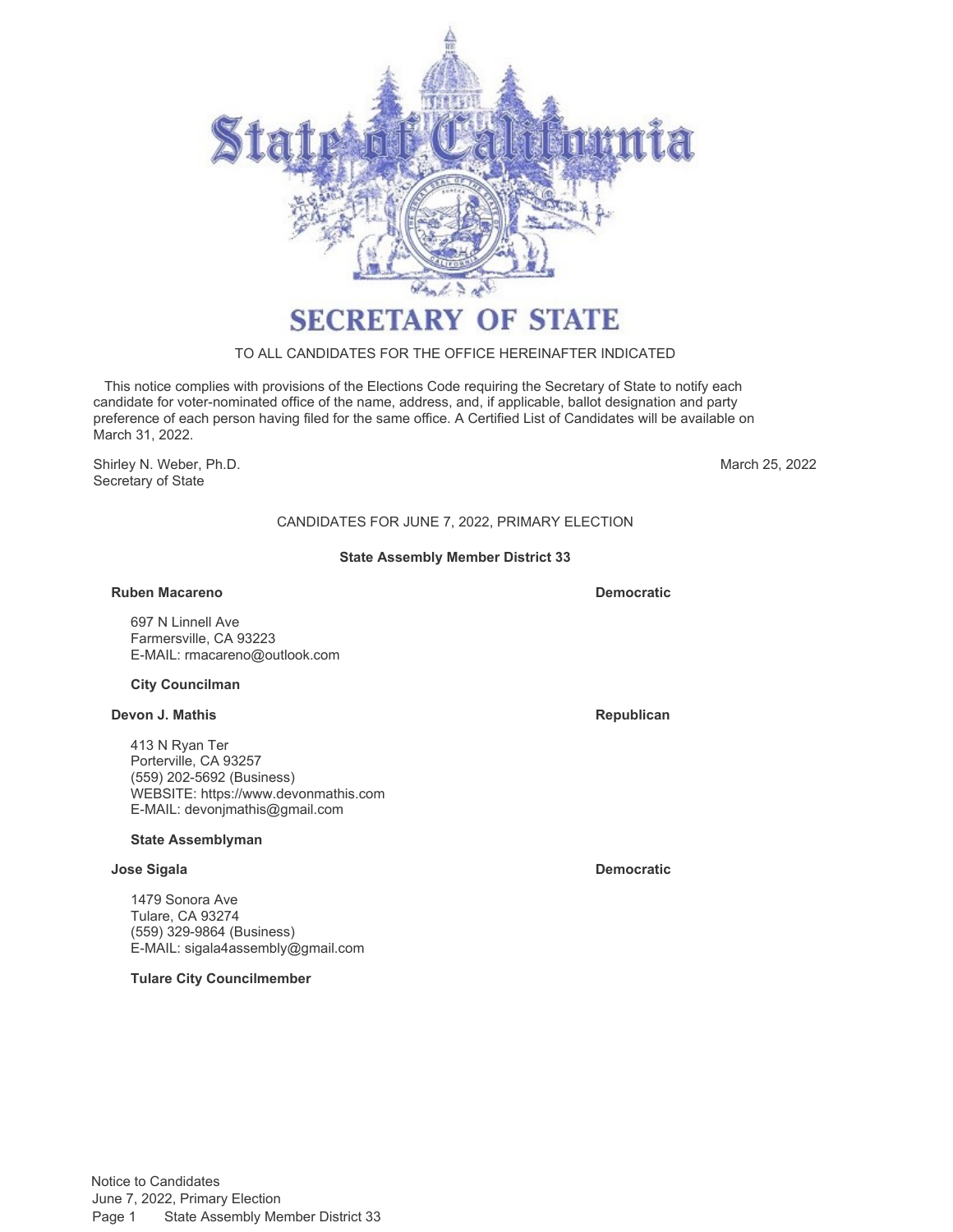

# TO ALL CANDIDATES FOR THE OFFICE HEREINAFTER INDICATED

 This notice complies with provisions of the Elections Code requiring the Secretary of State to notify each candidate for voter-nominated office of the name, address, and, if applicable, ballot designation and party preference of each person having filed for the same office. A Certified List of Candidates will be available on March 31, 2022.

Shirley N. Weber, Ph.D. Secretary of State

March 25, 2022

# CANDIDATES FOR JUNE 7, 2022, PRIMARY ELECTION

### **State Assembly Member District 34**

### **Paul Fournier**

PO Box 1494 Lake Arrowhead, CA 92352 (909) 686-2847 (Business) WEBSITE:<https://www.electfournier.com> E-MAIL: [fournier4assembly@gmail.com](mailto:fournier4assembly@gmail.com)

### **Homelessness Solutions Coordinator**

### **Raj Kahlon Democratic**

2307 Candy Tuft Ln Palmdale, CA 93551

### **Real Estate Investor**

### **Tom Lackey Republican**

43759 15th St W #27 Lancaster, CA 93534 (760) 503-4834 (Business) WEBSITE:<https://www.lackeyforassembly.com> E-MAIL: [info@lackeyforassembly.com](mailto:info@lackeyforassembly.com)

### **High Desert Assemblyman**

11393 Country Club Dr Apple Valley, CA 92308 WEBSITE:<https://www.onamission.com> E-MAIL: [laplante2022@yahoo.com](mailto:laplante2022@yahoo.com)

### **Veterans' Advocate**

**Republican**

**Roger LaPlante No Party Preference**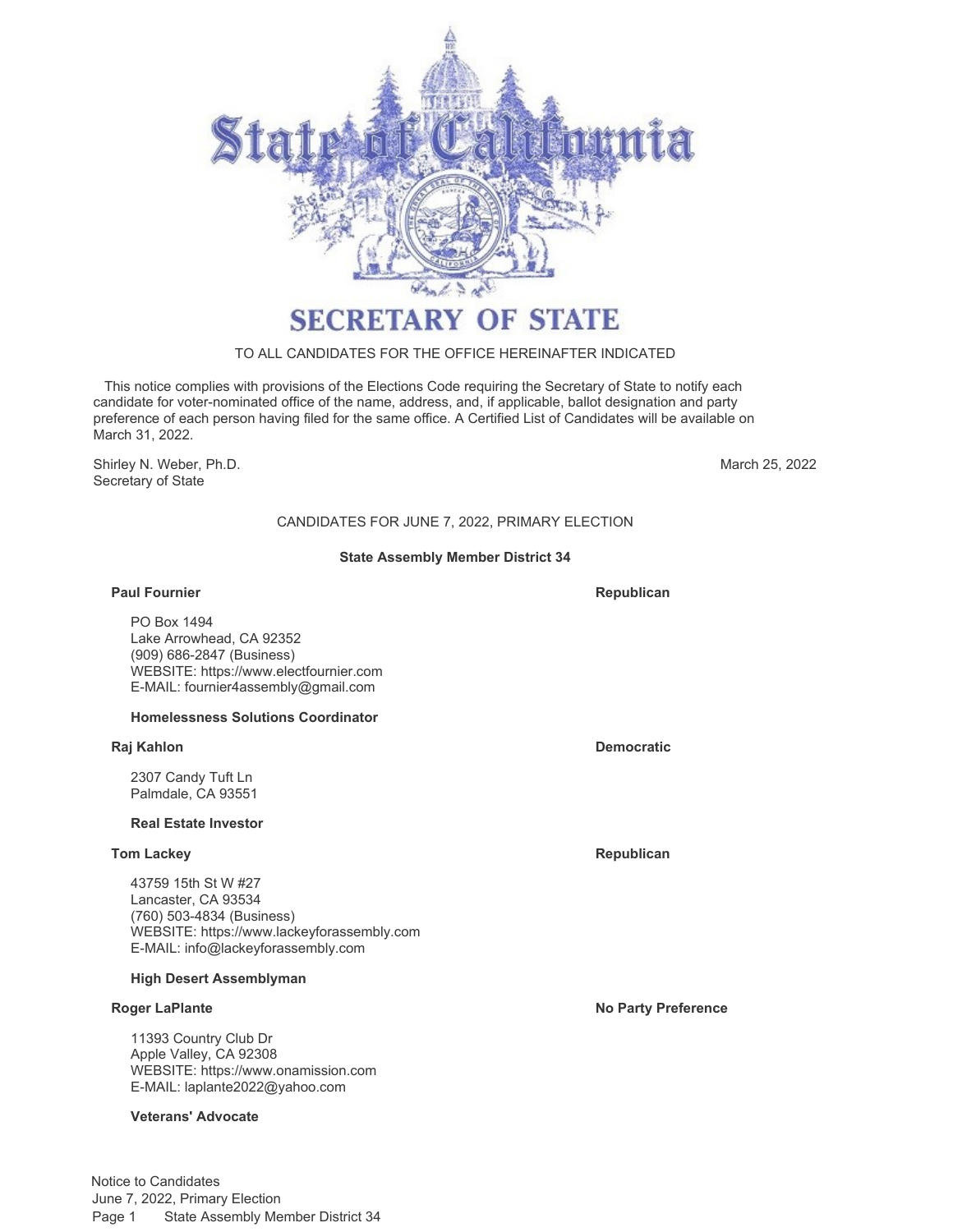### **Rita Ramirez Dean Democratic**

72796 Two Mile Rd Twentynine Palms, CA 92277 E-MAIL: deanrita404@gmail.com

### **Retired Professor**

# **Thurston "Smitty" Smith Republican**

PO Box 400135 Hesperia, CA 92340 WEBSITE: https://www.joinsmitty.com E-MAIL: info@joinsmitty.com

**Assemblyman/Small Businessman**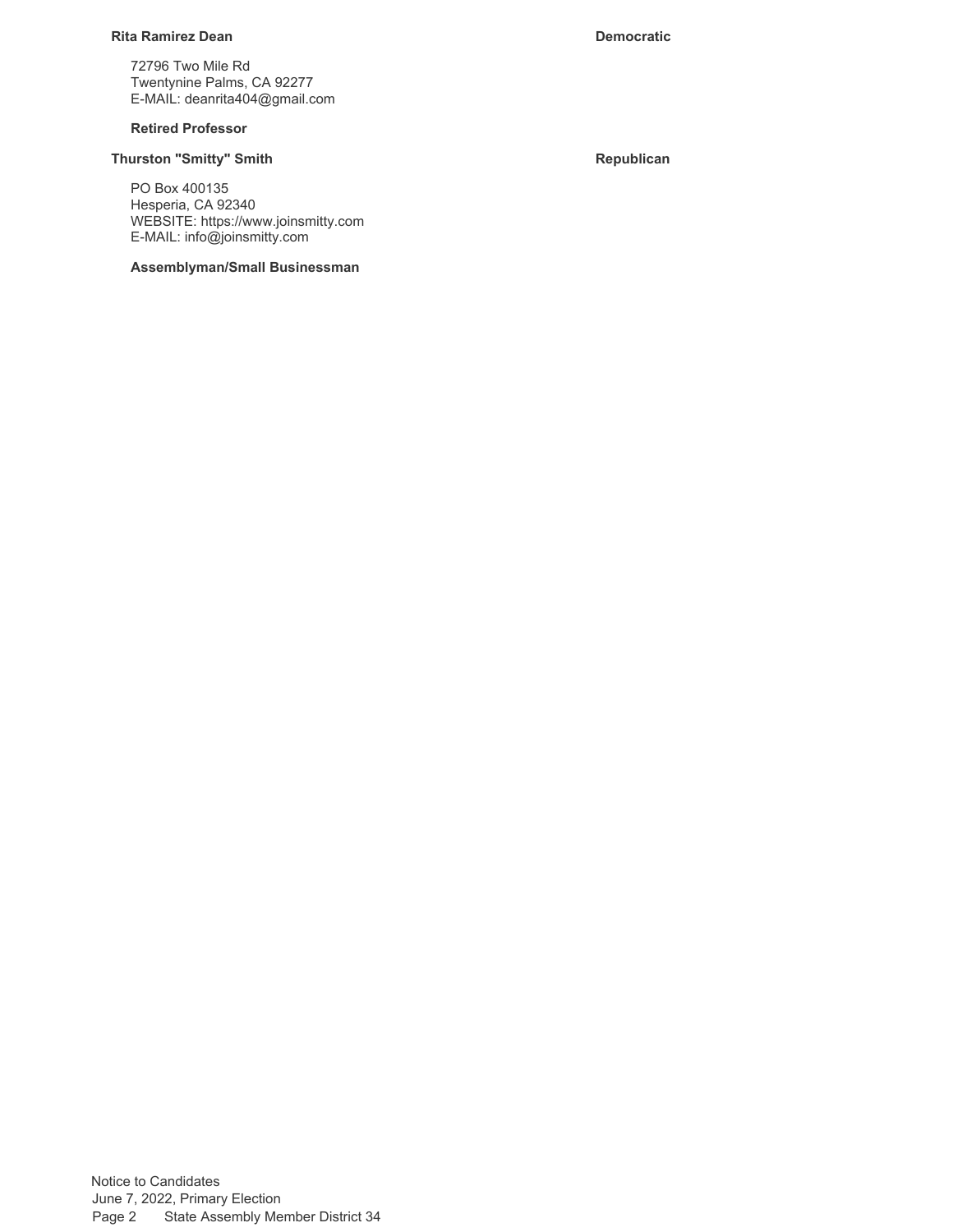

### TO ALL CANDIDATES FOR THE OFFICE HEREINAFTER INDICATED

 This notice complies with provisions of the Elections Code requiring the Secretary of State to notify each candidate for voter-nominated office of the name, address, and, if applicable, ballot designation and party preference of each person having filed for the same office. A Certified List of Candidates will be available on March 31, 2022.

Shirley N. Weber, Ph.D. Secretary of State

March 25, 2022

# CANDIDATES FOR JUNE 7, 2022, PRIMARY ELECTION

### **State Assembly Member District 35**

### **Jasmeet Bains Democratic**

8200 Stockdale Hwy #252 Bakersfield, CA 93311 (661) 241-8384 (Business) WEBSITE:<https://www.drjasmeetbains.com> E-MAIL: [info@drjasmeetbains.com](mailto:info@drjasmeetbains.com)

### **Family Doctor/Physician**

### **Leticia Perez Democratic**

1787 Tribute Rd Ste K Sacramento, CA 95815 (661) 333-8704 (Business) E-MAIL: [perezler@yahoo.com](mailto:perezler@yahoo.com)

**County Supervisor**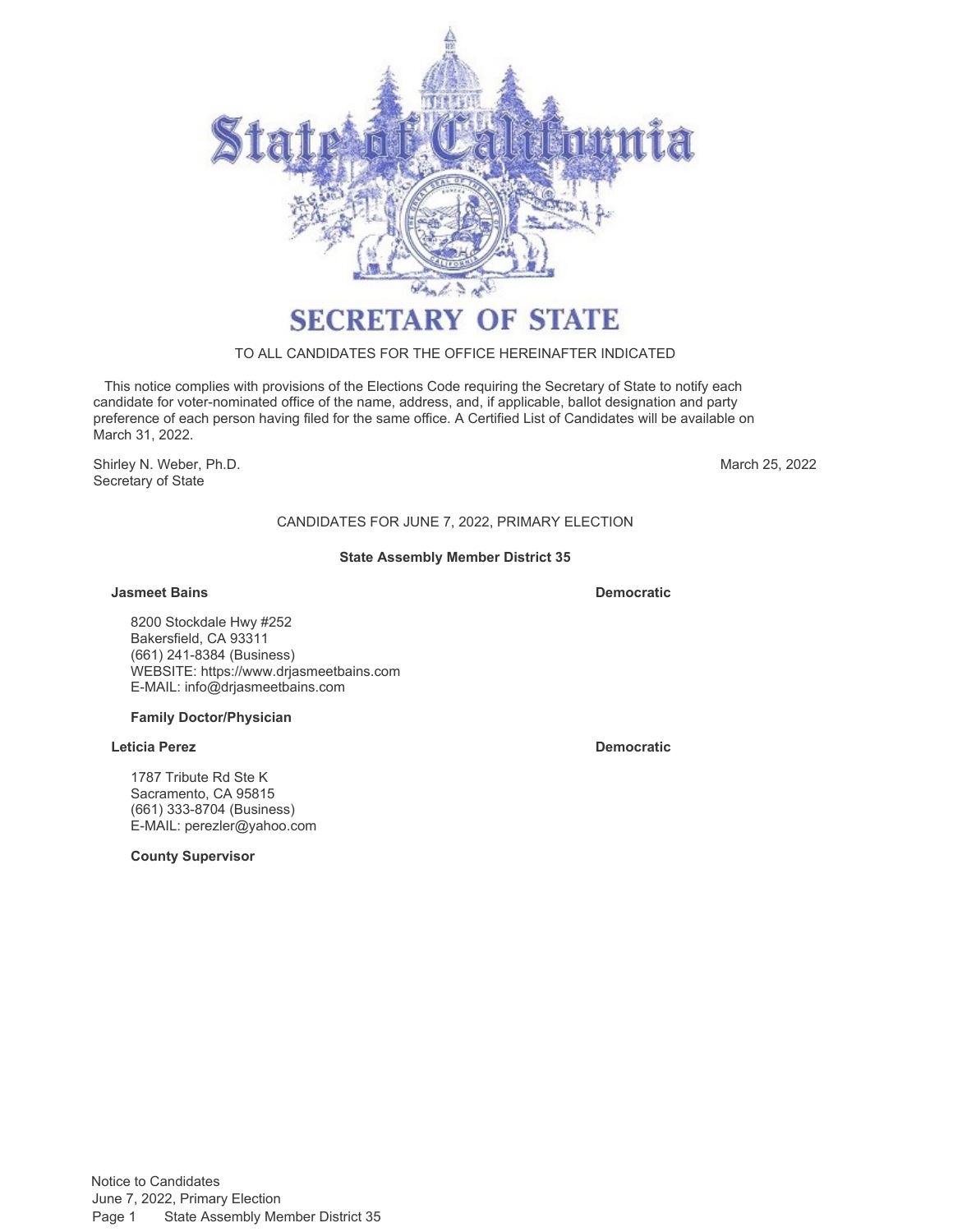

# TO ALL CANDIDATES FOR THE OFFICE HEREINAFTER INDICATED

 This notice complies with provisions of the Elections Code requiring the Secretary of State to notify each candidate for voter-nominated office of the name, address, and, if applicable, ballot designation and party preference of each person having filed for the same office. A Certified List of Candidates will be available on March 31, 2022.

Shirley N. Weber, Ph.D. Secretary of State

March 25, 2022

# CANDIDATES FOR JUNE 7, 2022, PRIMARY ELECTION

### **State Assembly Member District 36**

### **Eduardo Garcia Democratic**

48103 Ave 48 #1B-111 Coachella, CA 92236 (760) 296-4356 (Business) WEBSITE:<https://www.voteforgarcia.com> E-MAIL: [info@voteforgarcia.com](mailto:info@voteforgarcia.com)

### **California State Assemblymember**

### **Marlon G. Ware Democratic**

30724 Benton Rd Ste # C-302 #563 Winchester, CA 92596 (840) 207-6787 (Business) E-MAIL: [drmarlonware@gmail.com](mailto:drmarlonware@gmail.com)

# **University Professor/Director**

### **Ian M. Weeks Republican**

251 Fieldrush St Hemet, CA 92543

**Certified Financial Planner**

Notice to Candidates June 7, 2022, Primary Election Page 1 State Assembly Member District 36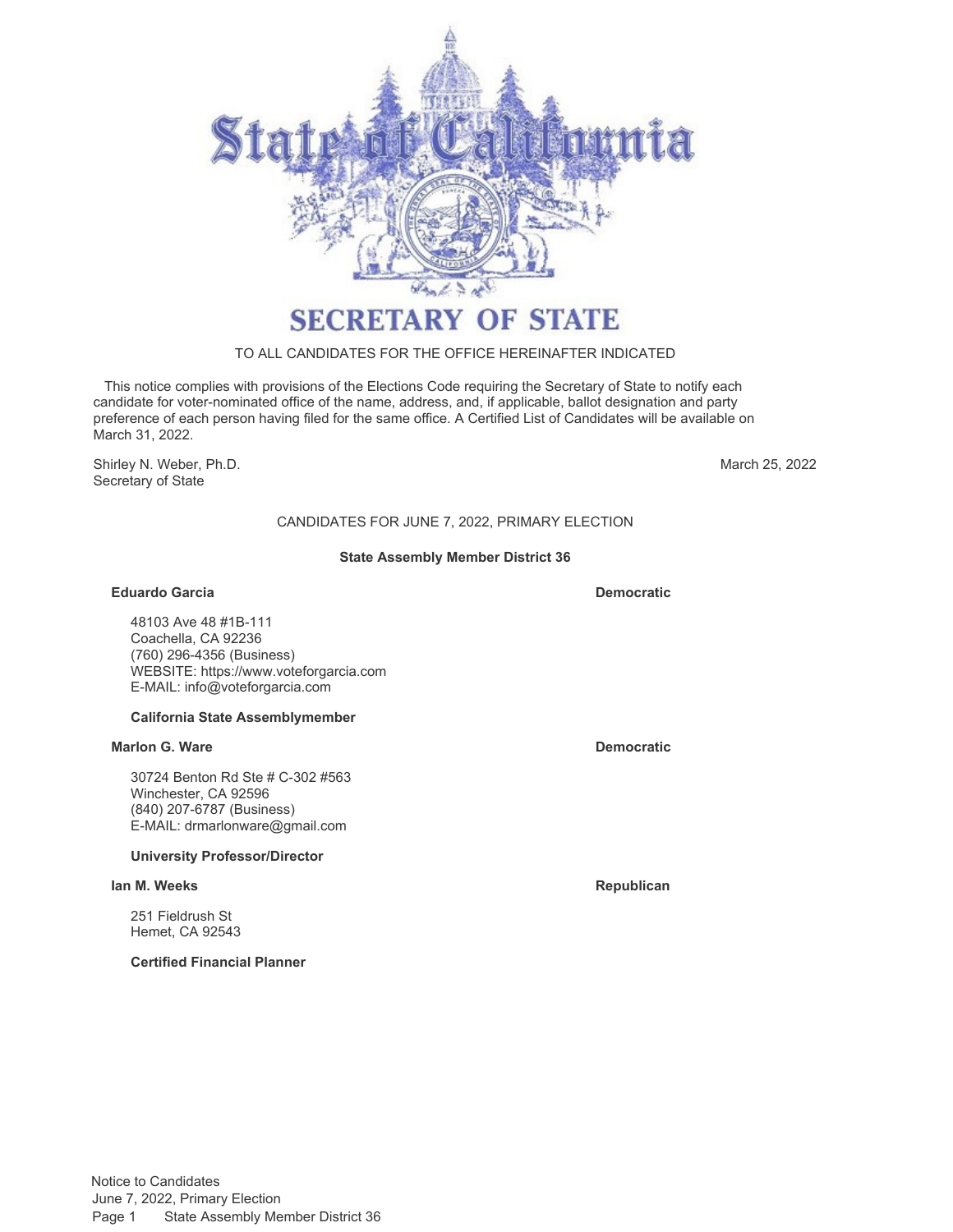

# TO ALL CANDIDATES FOR THE OFFICE HEREINAFTER INDICATED

 This notice complies with provisions of the Elections Code requiring the Secretary of State to notify each candidate for voter-nominated office of the name, address, and, if applicable, ballot designation and party preference of each person having filed for the same office. A Certified List of Candidates will be available on March 31, 2022.

Shirley N. Weber, Ph.D. Secretary of State

March 25, 2022

# CANDIDATES FOR JUNE 7, 2022, PRIMARY ELECTION

### **State Assembly Member District 37**

### **Gregg Hart Democratic**

226 E Canon Perdido St #D Santa Barbara, CA 93101 WEBSITE:<http://www.gregghart.org> E-MAIL: [ghartforassembly@gmail.com](mailto:ghartforassembly@gmail.com)

# **Santa Barbara County Supervisor**

# **Mike Stoker Republican**

2151 S College Dr #101 Santa Maria, CA 93455 (805) 708-9100 (Business) WEBSITE:<https://www.stokerforassembly.com> E-MAIL: [mikestoker@aol.com](mailto:mikestoker@aol.com)

# **Small Businessman**

# **Bruce Wallach Democratic**

35 Dearborn Pl #53 Goleta, CA 93117 E-MAIL: [wallachb571@gmail.com](mailto:wallachb571@gmail.com)

# **Writer**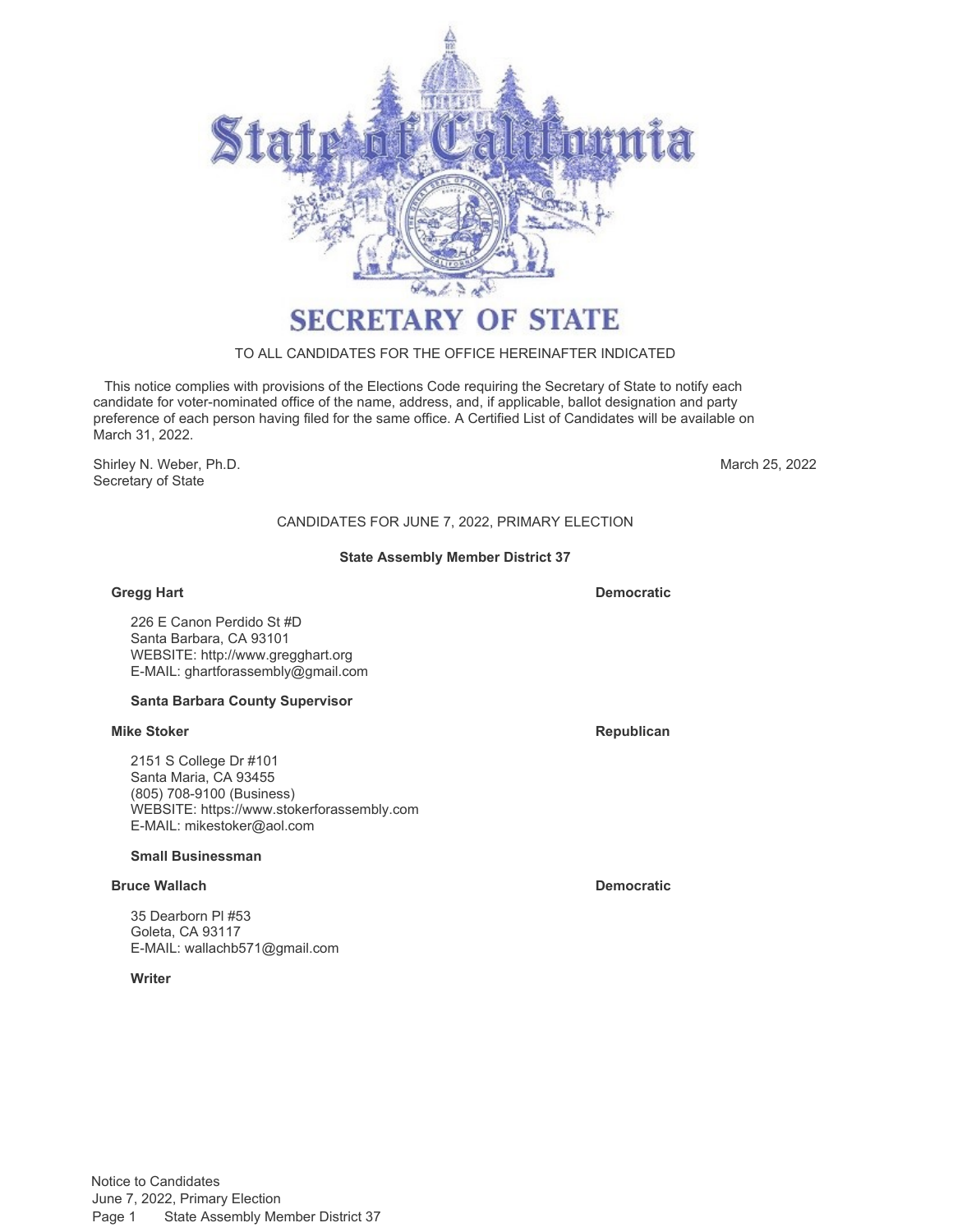

# TO ALL CANDIDATES FOR THE OFFICE HEREINAFTER INDICATED

 This notice complies with provisions of the Elections Code requiring the Secretary of State to notify each candidate for voter-nominated office of the name, address, and, if applicable, ballot designation and party preference of each person having filed for the same office. A Certified List of Candidates will be available on March 31, 2022.

Shirley N. Weber, Ph.D. Secretary of State

March 25, 2022

# CANDIDATES FOR JUNE 7, 2022, PRIMARY ELECTION

### **State Assembly Member District 38**

### **Steve Bennett Democratic**

1851 Terrace Dr Ventura, CA 93001 WEBSITE:<https://www.stevebennettforassembly.com> E-MAIL: [info@stevebennettforassembly.com](mailto:info@stevebennettforassembly.com)

### **State Assembly Member**

### **Cole Brocato Republican Republican Republican Republican Republican**

PO Box 5463 Ventura, CA 93005 WEBSITE:<https://www.justvotebro.com> E-MAIL: [cole@brocato4assembly.com](mailto:cole@brocato4assembly.com)

### **Small Business Owner**

560 E Pleasant Valley Rd #2311 Port Hueneme, CA 93044 WEBSITE:<https://www.danielforassembly.com> E-MAIL: [daniel@danielforassembly.com](mailto:daniel@danielforassembly.com)

**Civil Servant**

**Daniel Wilson No Party Preference**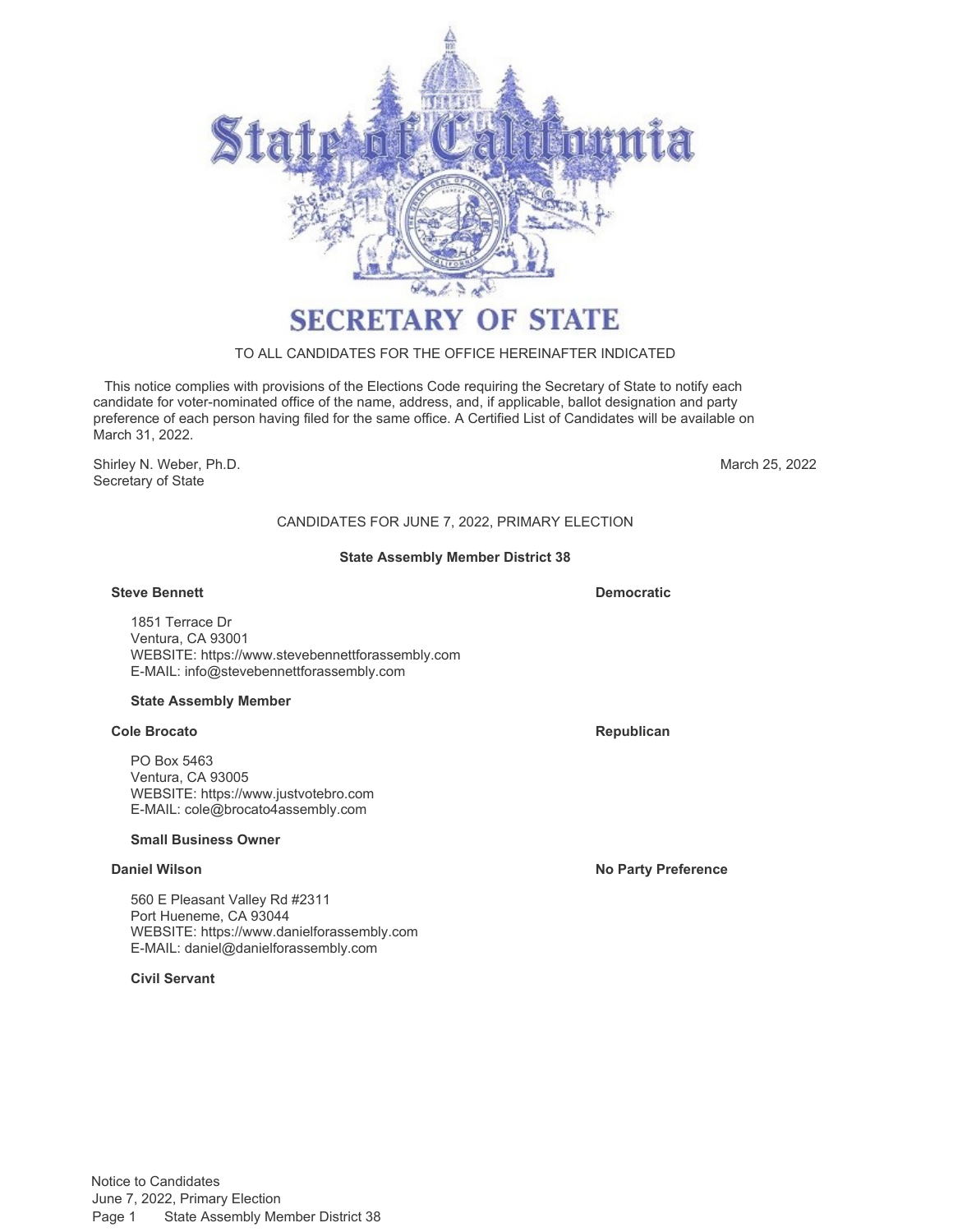

# TO ALL CANDIDATES FOR THE OFFICE HEREINAFTER INDICATED

 This notice complies with provisions of the Elections Code requiring the Secretary of State to notify each candidate for voter-nominated office of the name, address, and, if applicable, ballot designation and party preference of each person having filed for the same office. A Certified List of Candidates will be available on March 31, 2022.

Shirley N. Weber, Ph.D. **March 25, 2022** Secretary of State

CANDIDATES FOR JUNE 7, 2022, SPECIAL PRIMARY ELECTION

### **State Assembly Member District 39**

### **Juan Carrillo Democratic**

6455 Shayna Ct Palmdale, CA 93552

### **Councilmember, City of Palmdale**

### **Steve G. Fox Democratic**

42156 Tenth St W #103 Lancaster, CA 93534 (661) 726-5151 (Business) (661) 726-5254 (FAX) WEBSITE:<https://www.electfox.com> E-MAIL: [foxlegalav@gmail.com](mailto:foxlegalav@gmail.com)

# **Attorney/Educator**

### **Paul Andre Marsh Republican Republican Republican Republican**

PO Box 272 Victorville, CA 92393 WEBSITE:<https://www.paulmarshforassembly.com> E-MAIL: [info@paulmarshforassembly.com](mailto:info@paulmarshforassembly.com)

### **Community Services Liaison**

### **Andrea Rosenthal Democratic**

1787 Tribute Rd Ste K Sacramento, CA 95815 WEBSITE:<https://www.andreaforassembly.com> E-MAIL: [info@andreaforassembly.com](mailto:info@andreaforassembly.com)

### **Housing Affordability Organizer**

Notice to Candidates June 7, 2022, Special Primary Election Page 1 State Assembly Member District 39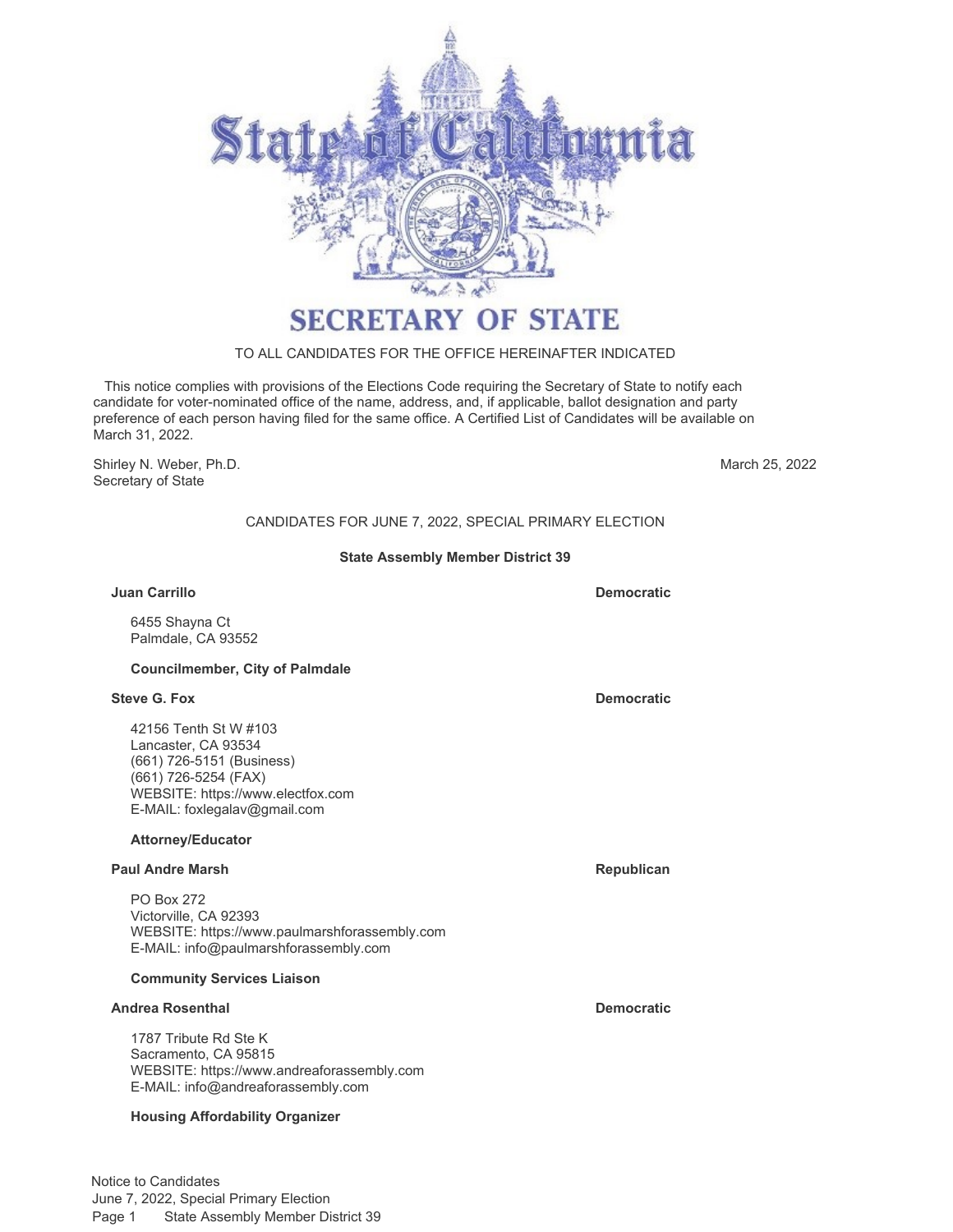

# TO ALL CANDIDATES FOR THE OFFICE HEREINAFTER INDICATED

 This notice complies with provisions of the Elections Code requiring the Secretary of State to notify each candidate for voter-nominated office of the name, address, and, if applicable, ballot designation and party preference of each person having filed for the same office. A Certified List of Candidates will be available on March 31, 2022.

Shirley N. Weber, Ph.D. Secretary of State

March 25, 2022

# CANDIDATES FOR JUNE 7, 2022, PRIMARY ELECTION

### **State Assembly Member District 40**

**Annie E. Cho Democratic**

10940 Wilshire Blvd #2000 Los Angeles, CA 90024

### **Businesswoman**

### **Pilar Schiavo Democratic**

21606 Devonshire St #5648 Chatsworth, CA 91311 (818) 350-2484 (Business) WEBSITE:<https://www.pilar4ca.com> E-MAIL: [contact@pilar4ca.com](mailto:contact@pilar4ca.com)

### **Nurses Advocate/Businessperson**

### **Suzette Martinez Valladares Republican Republican**

24355 Creekside Rd #802072 Santa Clarita, CA 91355 (661) 621-5064 (Business) WEBSITE:<https://www.suzettevalladares.com> E-MAIL: [info@suzettevalladares.com](mailto:info@suzettevalladares.com)

**Assemblywoman/Educator**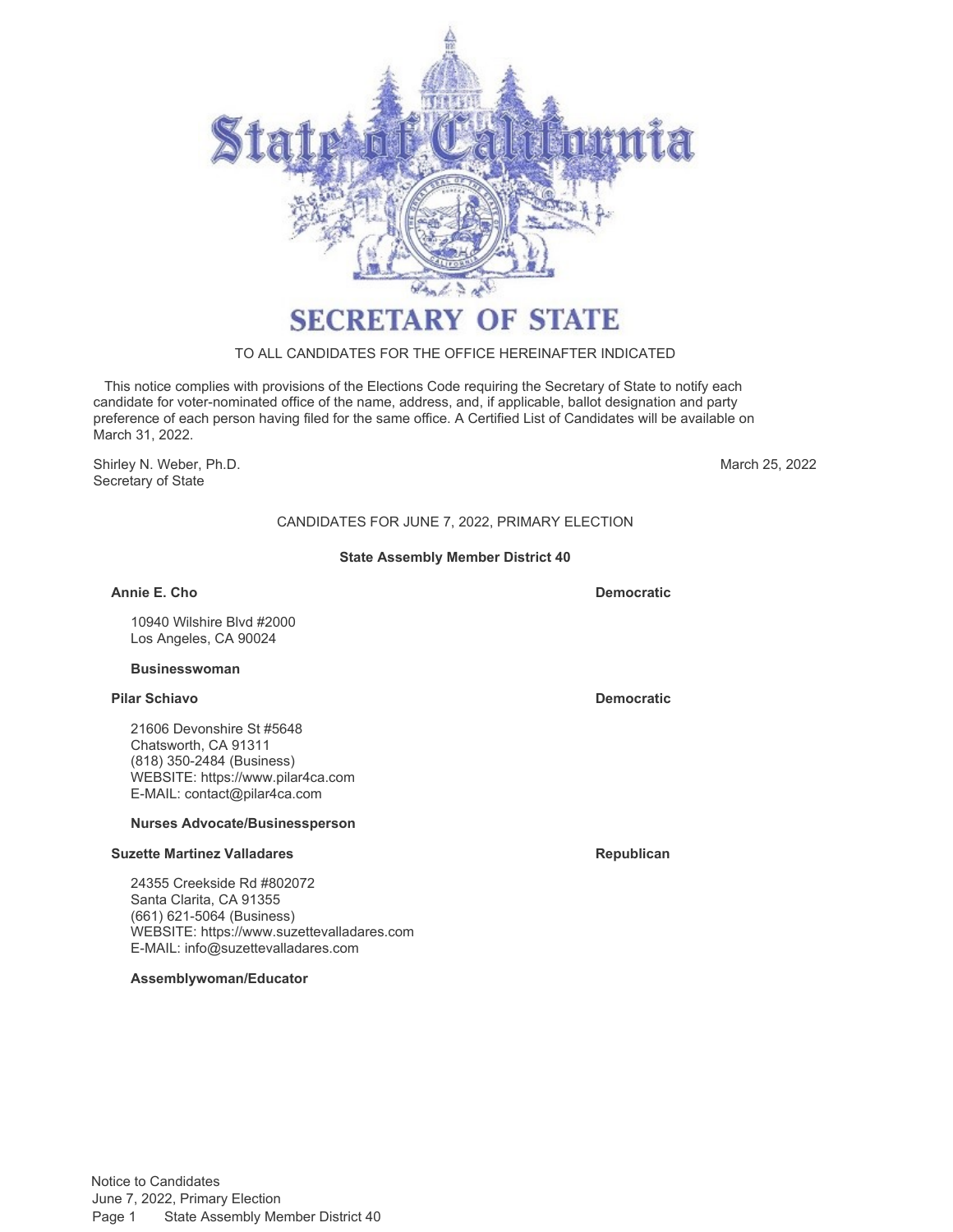

### TO ALL CANDIDATES FOR THE OFFICE HEREINAFTER INDICATED

 This notice complies with provisions of the Elections Code requiring the Secretary of State to notify each candidate for voter-nominated office of the name, address, and, if applicable, ballot designation and party preference of each person having filed for the same office. A Certified List of Candidates will be available on March 31, 2022.

Shirley N. Weber, Ph.D. Secretary of State

March 25, 2022

# CANDIDATES FOR JUNE 7, 2022, PRIMARY ELECTION

### **State Assembly Member District 41**

### **Chris Holden Democratic**

777 S Figueroa St #4050 Los Angeles, CA 90017 (626) 535-0710 (Business) WEBSITE:<https://www.holdenforassembly.com> E-MAIL: [info@holdenforassembly.com](mailto:info@holdenforassembly.com)

**Assemblymember**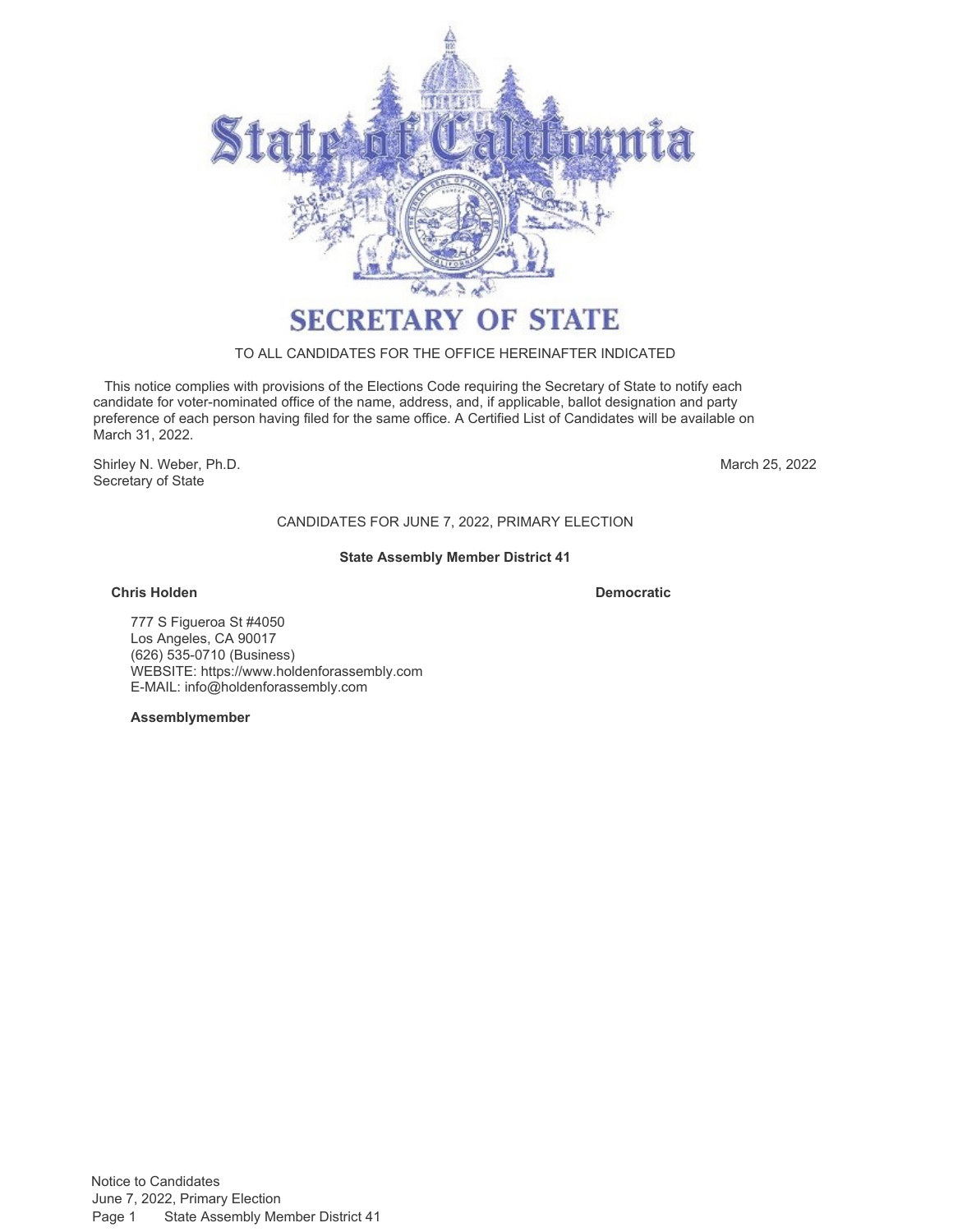

### TO ALL CANDIDATES FOR THE OFFICE HEREINAFTER INDICATED

 This notice complies with provisions of the Elections Code requiring the Secretary of State to notify each candidate for voter-nominated office of the name, address, and, if applicable, ballot designation and party preference of each person having filed for the same office. A Certified List of Candidates will be available on March 31, 2022.

Shirley N. Weber, Ph.D. Secretary of State

March 25, 2022

# CANDIDATES FOR JUNE 7, 2022, PRIMARY ELECTION

### **State Assembly Member District 42**

### **Jacqui Irwin**

**Democratic**

PO Box 378 Camarillo, CA 93011 (805) 358-1268 (Business) WEBSITE:<https://www.jacquiirwin.com> E-MAIL: [vote@jacquiirwin.com](mailto:vote@jacquiirwin.com)

# **State Assemblymember**

# **Lori Mills Republican**

1145 Rambling Rd Simi Valley, CA 93065 (805) 405-7573 (Business) WEBSITE:<https://www.lorimills4stateassembly.com> E-MAIL: [lorimills@me.com](mailto:lorimills@me.com)

# **Businesswoman**

# **Ted Nordblum Republican**

PO Box 7746 Thousand Oaks, CA 91362

**Small Business Owner**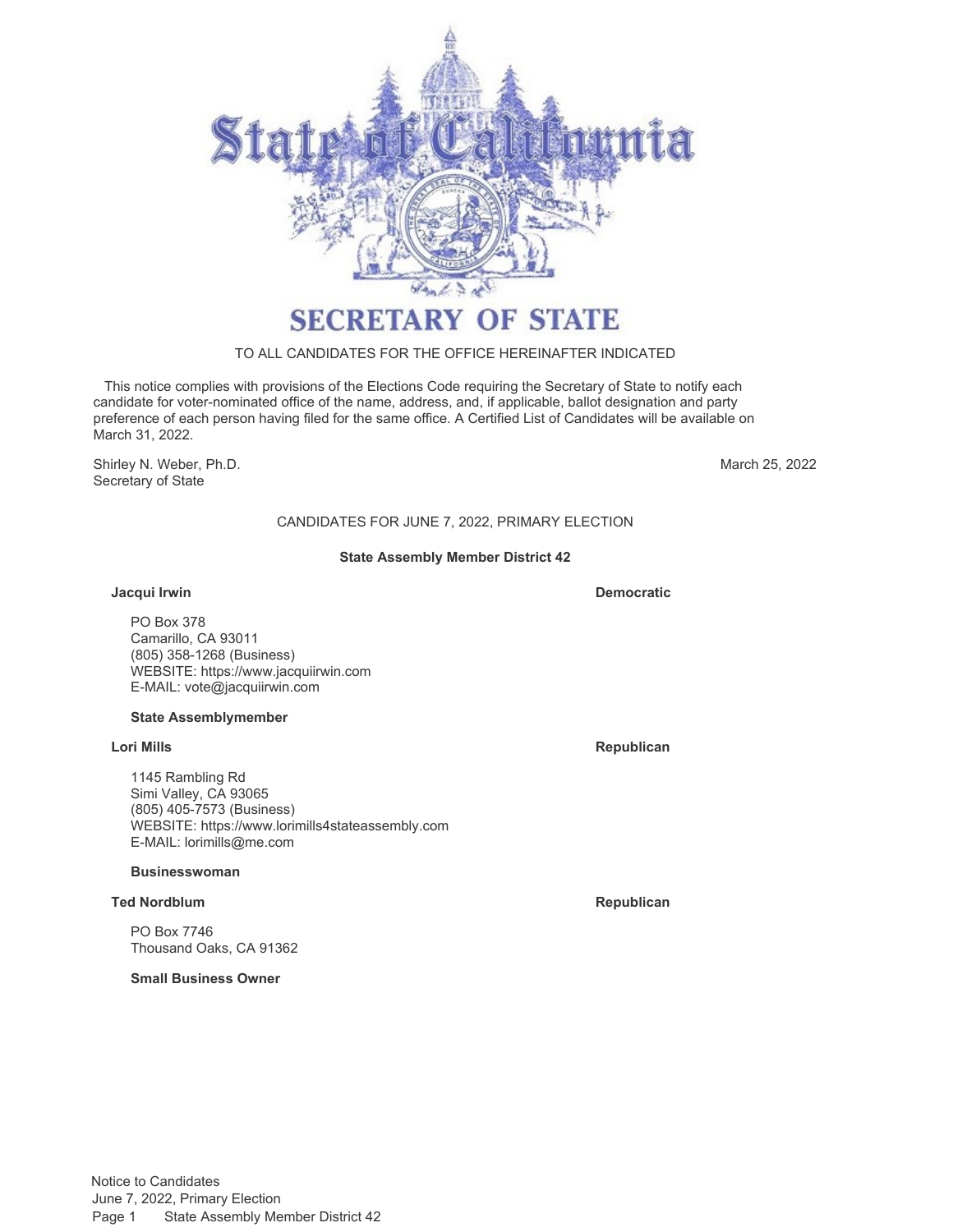

# TO ALL CANDIDATES FOR THE OFFICE HEREINAFTER INDICATED

 This notice complies with provisions of the Elections Code requiring the Secretary of State to notify each candidate for voter-nominated office of the name, address, and, if applicable, ballot designation and party preference of each person having filed for the same office. A Certified List of Candidates will be available on March 31, 2022.

Shirley N. Weber, Ph.D. Secretary of State

March 25, 2022

# CANDIDATES FOR JUNE 7, 2022, PRIMARY ELECTION

### **State Assembly Member District 43**

**Luz Maria Rivas Democratic**

PO Box 6262 North Hollywood, CA 91603

**Assemblywoman/Science Educator**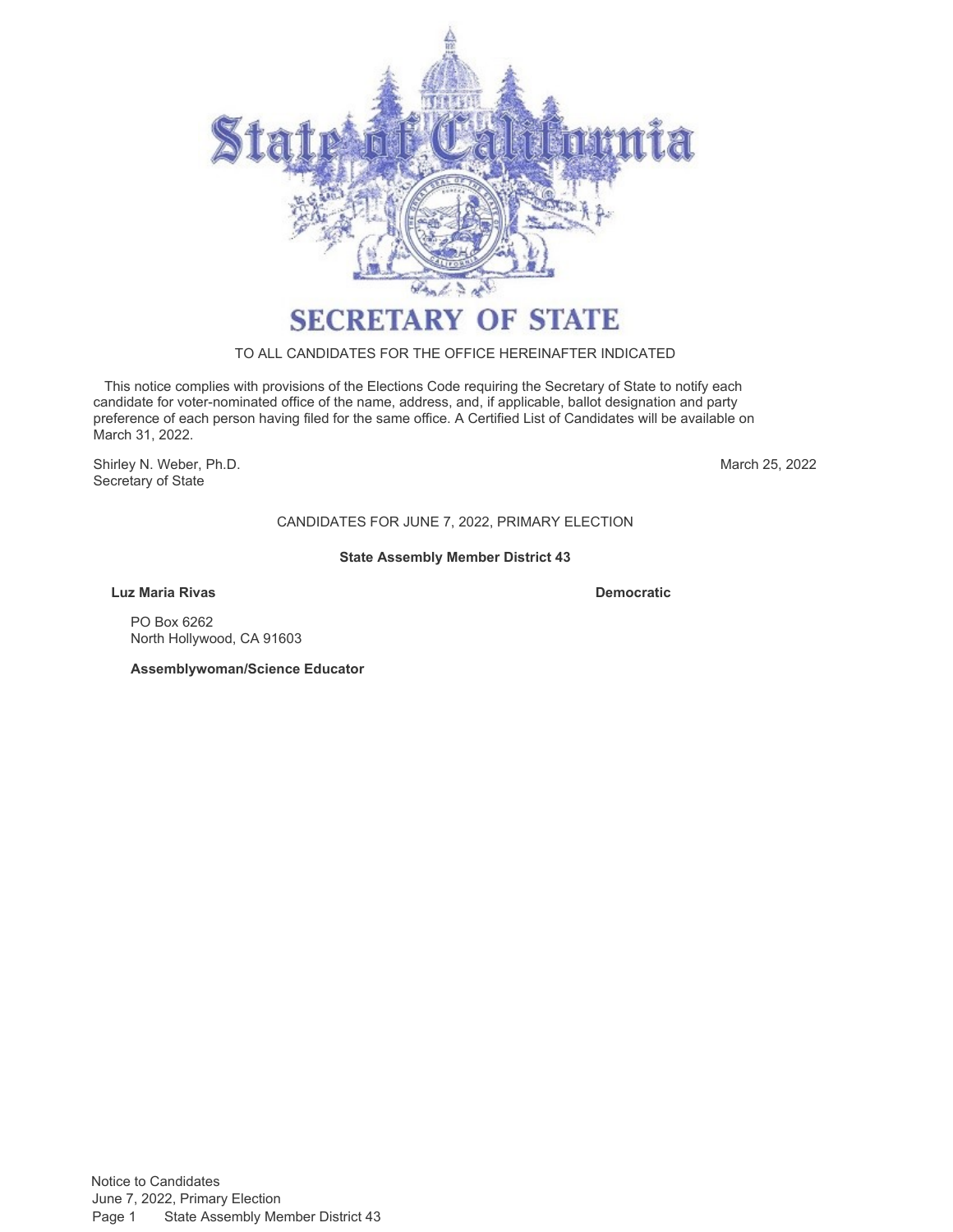

### TO ALL CANDIDATES FOR THE OFFICE HEREINAFTER INDICATED

 This notice complies with provisions of the Elections Code requiring the Secretary of State to notify each candidate for voter-nominated office of the name, address, and, if applicable, ballot designation and party preference of each person having filed for the same office. A Certified List of Candidates will be available on March 31, 2022.

Shirley N. Weber, Ph.D. Secretary of State

March 25, 2022

# CANDIDATES FOR JUNE 7, 2022, PRIMARY ELECTION

### **State Assembly Member District 44**

### **Laura Friedman Democratic**

1009 N Pacific Ave #4457 Glendale, CA 91222 (818) 253-4623 (Business) WEBSITE:<https://www.votelaurafriedman.com> E-MAIL: [laura@votelaurafriedman.com](mailto:laura@votelaurafriedman.com)

### **Member of the State Assembly**

### **Barry Curtis Jacobsen Republican Republican**

1135 Glenville Dr #5 Los Angeles, CA 90035

**Business Owner**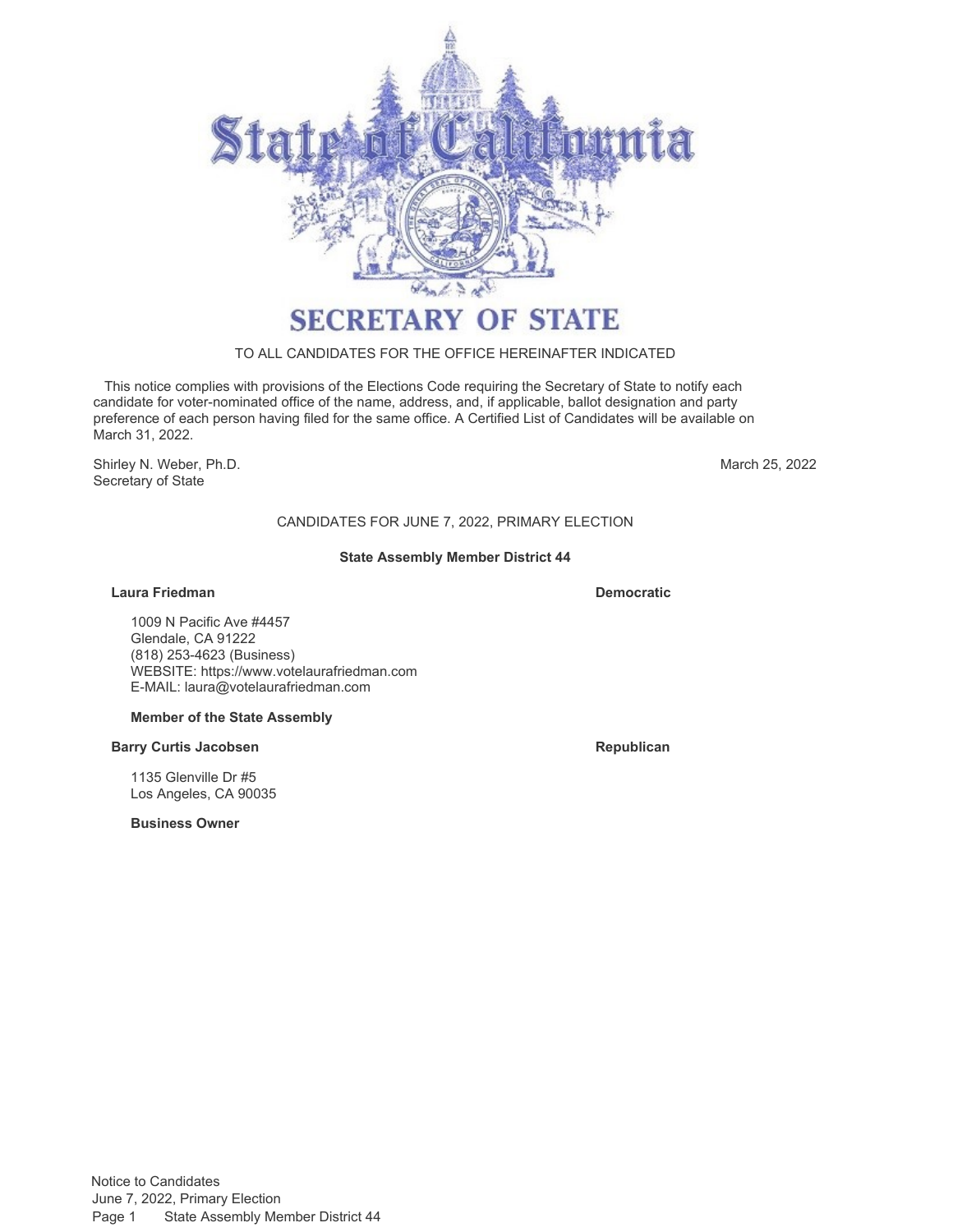

### TO ALL CANDIDATES FOR THE OFFICE HEREINAFTER INDICATED

 This notice complies with provisions of the Elections Code requiring the Secretary of State to notify each candidate for voter-nominated office of the name, address, and, if applicable, ballot designation and party preference of each person having filed for the same office. A Certified List of Candidates will be available on March 31, 2022.

Shirley N. Weber, Ph.D. **March 25, 2022** Secretary of State

# CANDIDATES FOR JUNE 7, 2022, PRIMARY ELECTION

### **State Assembly Member District 45**

### **Joseph (Joe) W. Martinez <b>Republican**

22365 Barton Rd Ste 207 Grand Terrace, CA 92313 (909) 906-0231 (Business) WEBSITE:<https://www.joemartinez.org> E-MAIL: [martij7@gmail.com](mailto:martij7@gmail.com)

### **Governing Board Member, Rialto Unified School District**

### **James C. Ramos Democratic**

3275 Amberhill Dr Highland, CA 92346 E-MAIL: [jramos12@hotmail.com](mailto:jramos12@hotmail.com)

**Assemblymember/Business Owner**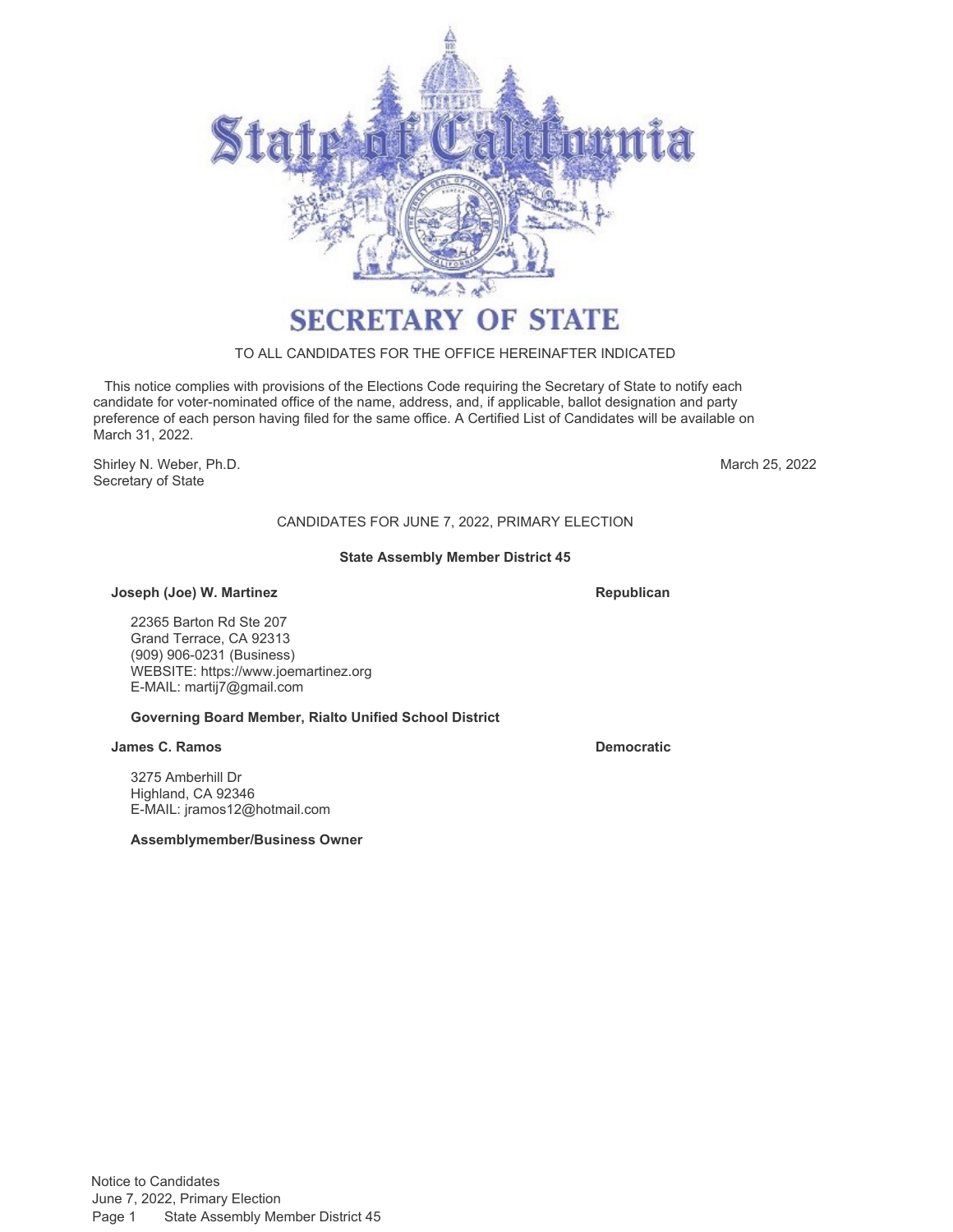

# TO ALL CANDIDATES FOR THE OFFICE HEREINAFTER INDICATED

 This notice complies with provisions of the Elections Code requiring the Secretary of State to notify each candidate for voter-nominated office of the name, address, and, if applicable, ballot designation and party preference of each person having filed for the same office. A Certified List of Candidates will be available on March 31, 2022.

Shirley N. Weber, Ph.D. Secretary of State

March 25, 2022

# CANDIDATES FOR JUNE 7, 2022, PRIMARY ELECTION

### **State Assembly Member District 46**

### **Dana Caruso Republican Republican Republican Republican Republican**

20121 Ventura Blvd #307 Woodland Hills, CA 91364 (818) 489-5521 (Business)

### **Retired Assistant Principal**

### **Jesse Gabriel Democratic**

PO Box 260861 Encino, CA 91426 (818) 697-1486 (Business) WEBSITE:<https://www.jessegabriel.com> E-MAIL: [info@jessegabriel.com](mailto:info@jessegabriel.com)

### **Member of the California State Assembly**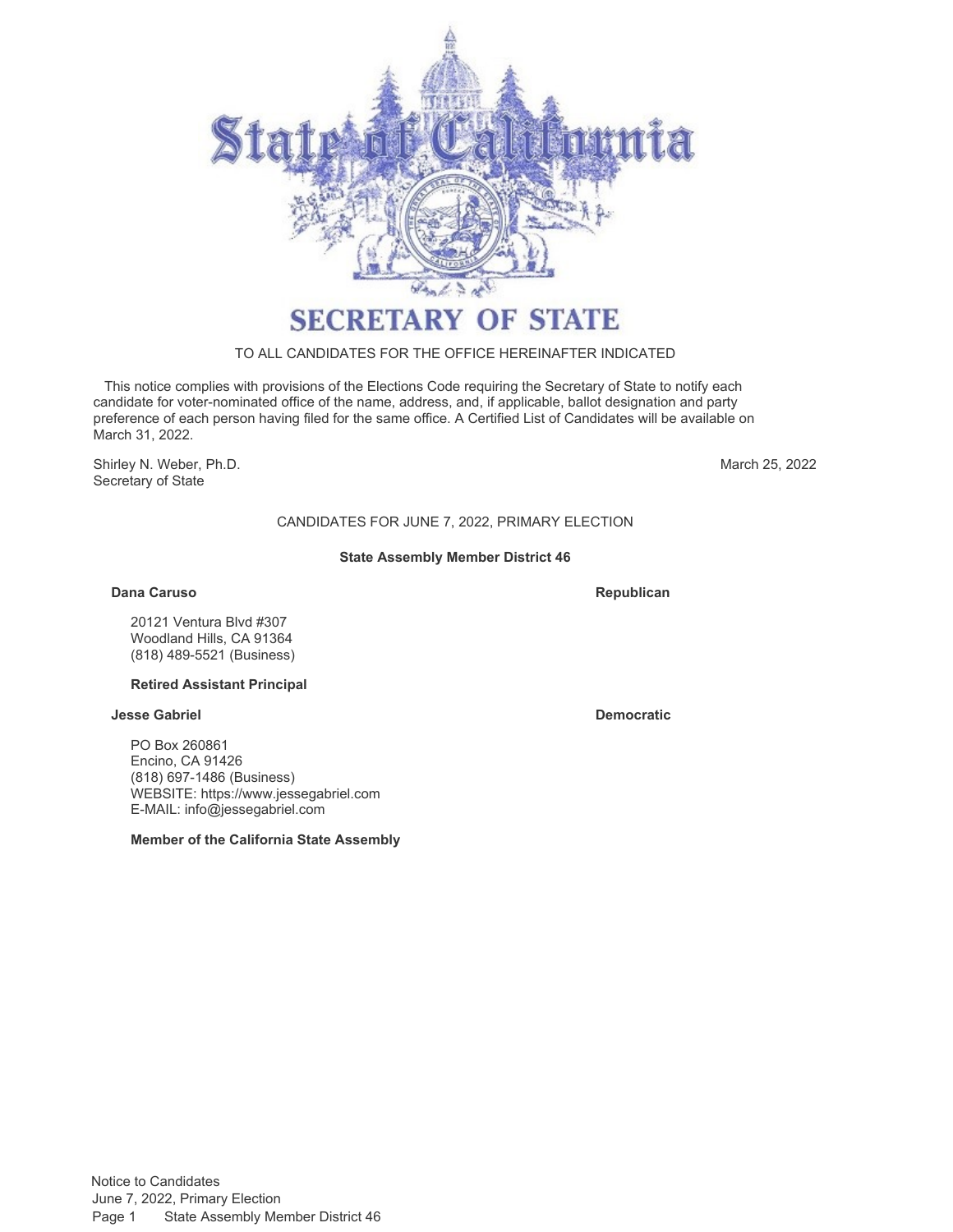

# TO ALL CANDIDATES FOR THE OFFICE HEREINAFTER INDICATED

 This notice complies with provisions of the Elections Code requiring the Secretary of State to notify each candidate for voter-nominated office of the name, address, and, if applicable, ballot designation and party preference of each person having filed for the same office. A Certified List of Candidates will be available on March 31, 2022.

Shirley N. Weber, Ph.D. Secretary of State

March 25, 2022

# CANDIDATES FOR JUNE 7, 2022, PRIMARY ELECTION

### **State Assembly Member District 47**

### **Christy Holstege Democratic**

225 S Civic Dr Ste 213 Palm Springs, CA 92262 (760) 537-0773 (Business) WEBSITE:<https://www.christyholstege.com> E-MAIL: [christy@christyholstege.com](mailto:christy@christyholstege.com)

### **City Councilmember/Businesswoman**

### **Gary Michaels Republican**

34428 Yucaipa Blvd Ste E 158 Yucaipa, CA 92399 WEBSITE:<https://www.electgarymichaels.com> E-MAIL: [electgarymichaels@gmail.com](mailto:electgarymichaels@gmail.com)

### **E-rate Company Owner**

### **Jamie Swain Democratic**

43430 E Florida Ste F PMB 147 Hemet, CA 92544 (951) 407-7628 (Business) E-MAIL: [jamiejerica@yahoo.com](mailto:jamiejerica@yahoo.com)

# **Truck Driver/Businesswoman**

### **Greg Wallis Republican**

79405 Highway 111 Ste 9 Apt #156 La Quinta, CA 92253 WEBSITE:<https://www.gregwallis.org> E-MAIL: [greg@gregwallis.org](mailto:greg@gregwallis.org)

### **Assemblymember's District Director**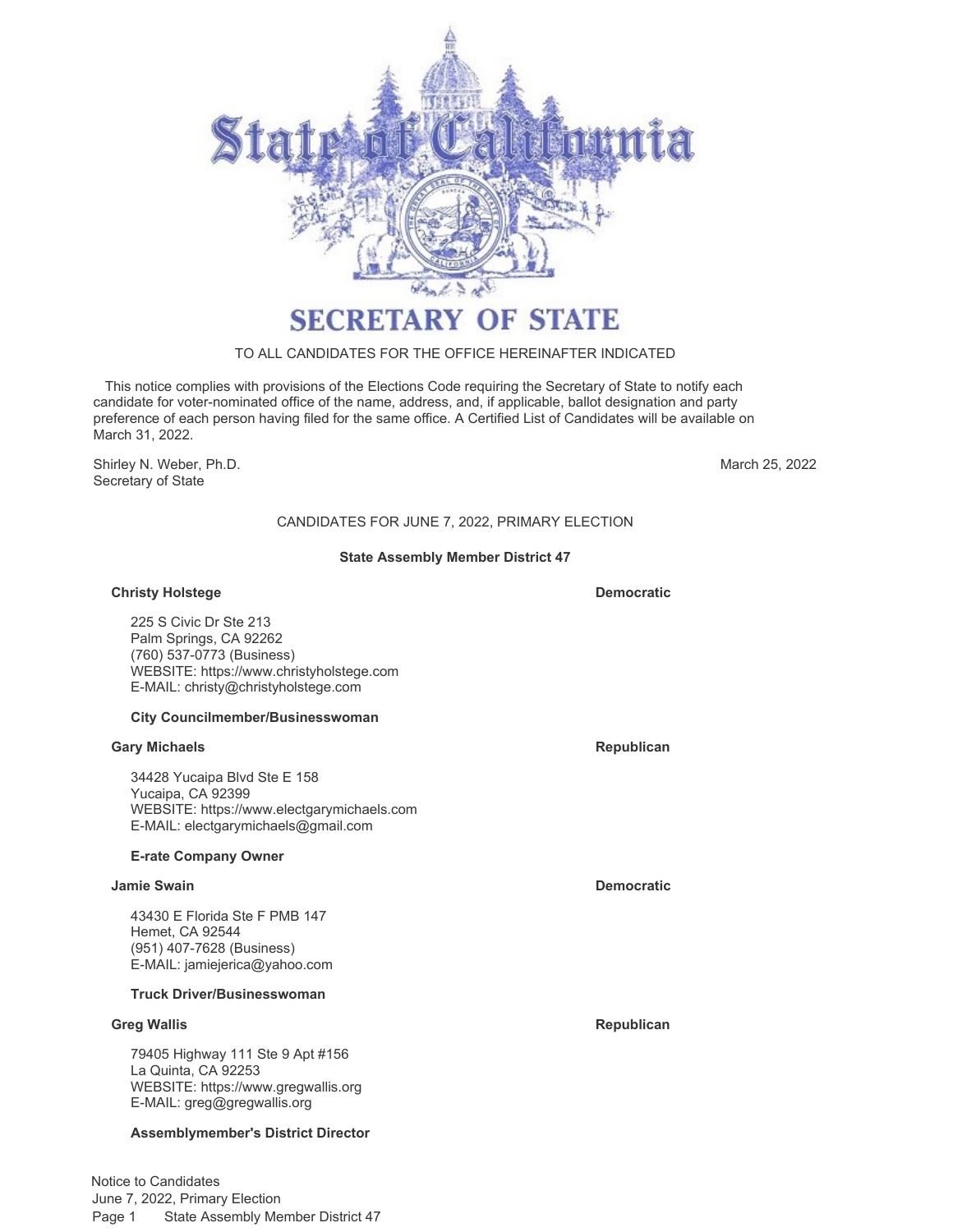

### TO ALL CANDIDATES FOR THE OFFICE HEREINAFTER INDICATED

 This notice complies with provisions of the Elections Code requiring the Secretary of State to notify each candidate for voter-nominated office of the name, address, and, if applicable, ballot designation and party preference of each person having filed for the same office. A Certified List of Candidates will be available on March 31, 2022.

Shirley N. Weber, Ph.D. Secretary of State

March 25, 2022

CANDIDATES FOR JUNE 7, 2022, PRIMARY ELECTION

### **State Assembly Member District 48**

### **Blanca Rubio Democratic**

PO Box 1336 Baldwin Park, CA 91706 (626) 422-2909 (Business) E-MAIL: [robertlopez.frm@gmail.com](mailto:robertlopez.frm@gmail.com)

**Assemblywoman/Teacher**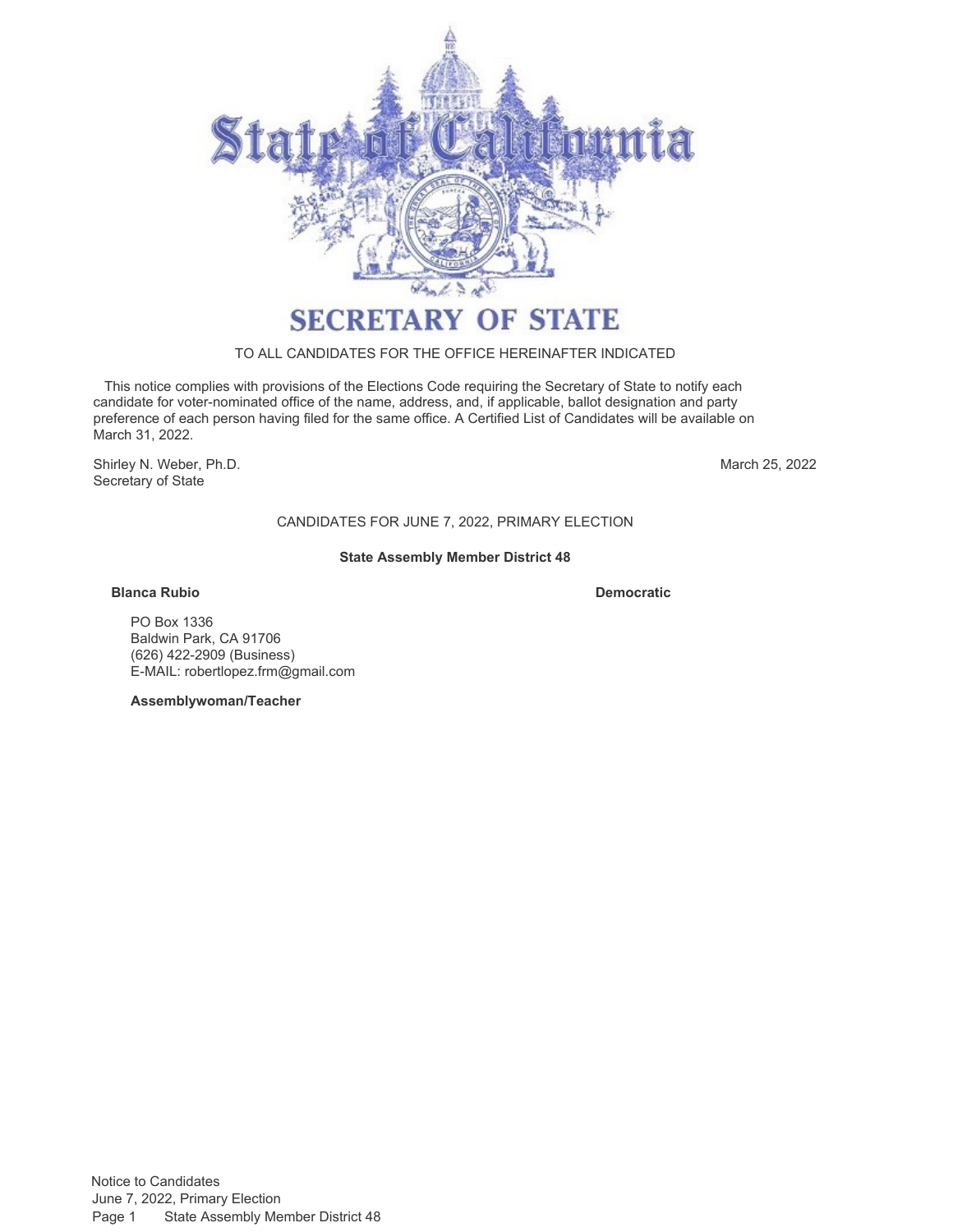

# TO ALL CANDIDATES FOR THE OFFICE HEREINAFTER INDICATED

 This notice complies with provisions of the Elections Code requiring the Secretary of State to notify each candidate for voter-nominated office of the name, address, and, if applicable, ballot designation and party preference of each person having filed for the same office. A Certified List of Candidates will be available on March 31, 2022.

Shirley N. Weber, Ph.D. Secretary of State

March 25, 2022

# CANDIDATES FOR JUNE 7, 2022, PRIMARY ELECTION

### **State Assembly Member District 49**

### **Burton Brink**

**Republican**

PO Box 660862 Arcadia, CA 91066

# **Commissioner**

PO Box 3021 Alhambra, CA 91803 (626) 325-8998 (Business) WEBSITE:<https://www.mikefong.org> E-MAIL: [mikeforassembly@gmail.com](mailto:mikeforassembly@gmail.com)

**Member of the State Assembly, 49th District**

**Mike Fong Democratic**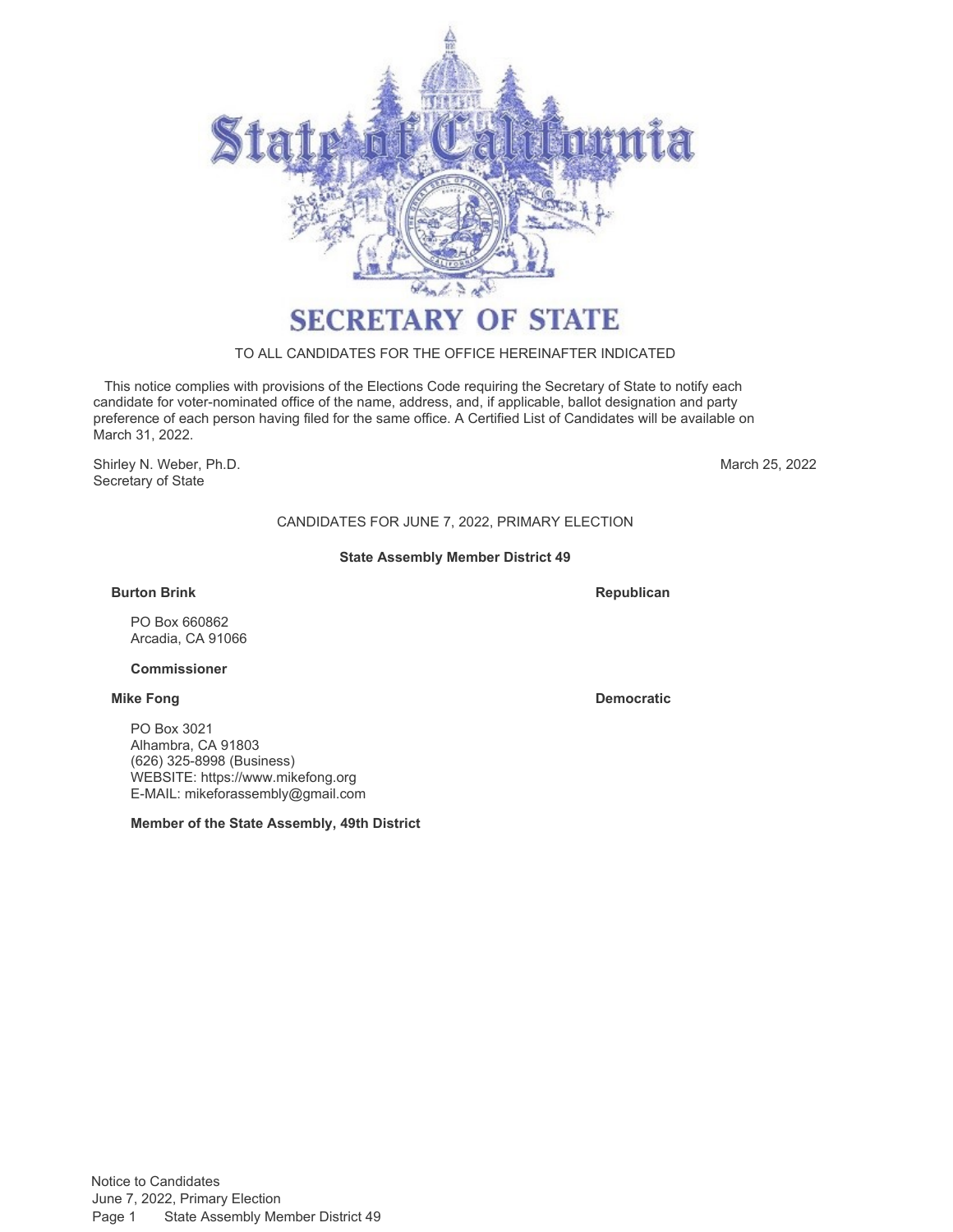

# TO ALL CANDIDATES FOR THE OFFICE HEREINAFTER INDICATED

 This notice complies with provisions of the Elections Code requiring the Secretary of State to notify each candidate for voter-nominated office of the name, address, and, if applicable, ballot designation and party preference of each person having filed for the same office. A Certified List of Candidates will be available on March 31, 2022.

Shirley N. Weber, Ph.D. Secretary of State

March 25, 2022

# CANDIDATES FOR JUNE 7, 2022, PRIMARY ELECTION

### **State Assembly Member District 50**

### **Rodgir Cohen Libertarian**

1508 Barton Rd #205 Redlands, CA 92373 WEBSITE:<https://www.rlcforassembly.com> E-MAIL: [rodgircohen@gmail.com](mailto:rodgircohen@gmail.com)

### **University Professor**

### **Eloise Gomez Reyes Democratic**

PO Box 11487 San Bernardino, CA 92423 WEBSITE:<https://www.reyesforassembly.com> E-MAIL: [info@reyesforassembly.com](mailto:info@reyesforassembly.com)

### **Assemblymember/Businesswoman/Attorney**

### **Sheela Stark Republican Republican Republican Republican**

9668 Milliken Ave Ste 104156 Rancho Cucamonga, CA 91730 E-MAIL: [sheela@ranchostarklaw.com](mailto:sheela@ranchostarklaw.com)

**Attorney/Mother/Entrepreneur**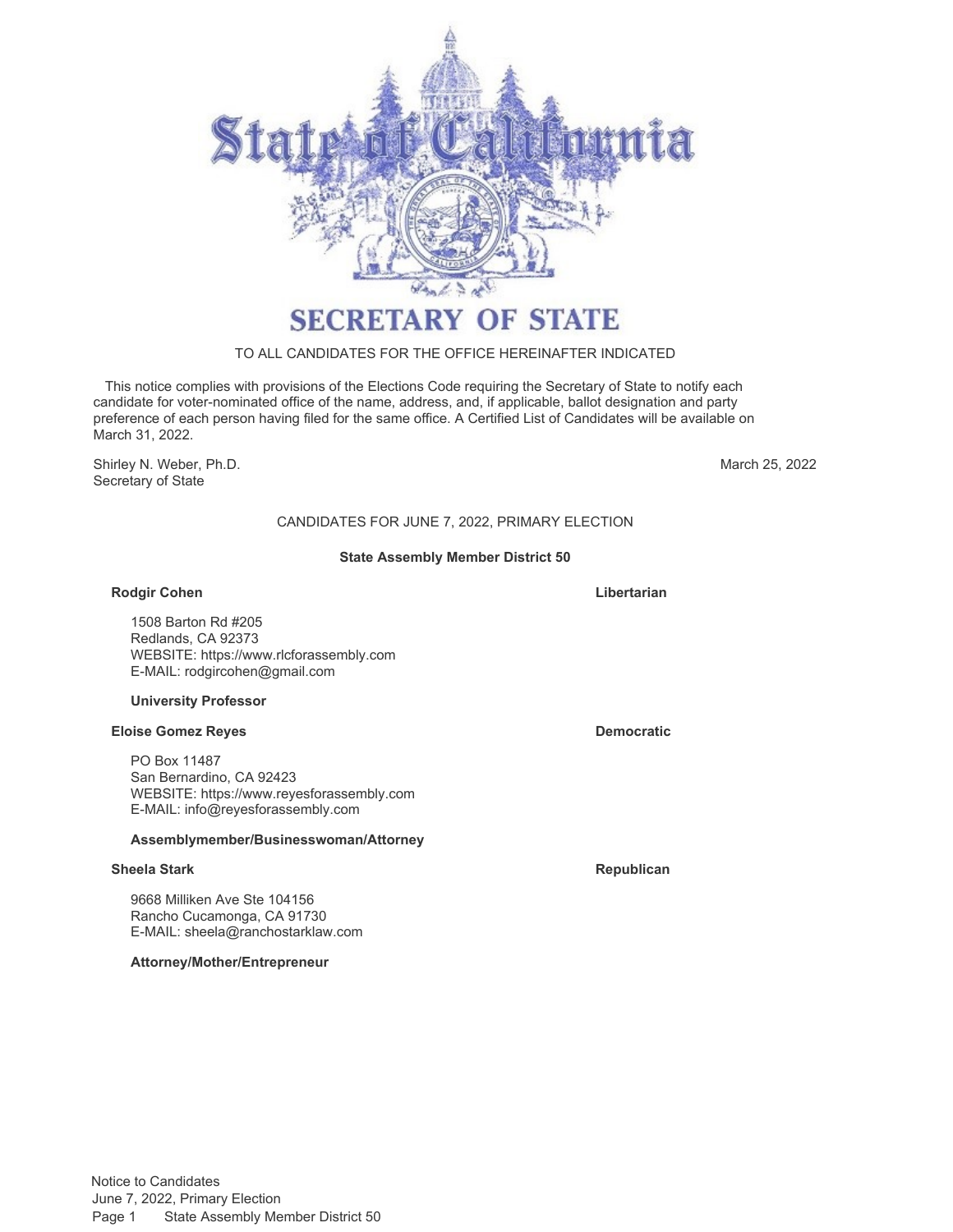

### TO ALL CANDIDATES FOR THE OFFICE HEREINAFTER INDICATED

 This notice complies with provisions of the Elections Code requiring the Secretary of State to notify each candidate for voter-nominated office of the name, address, and, if applicable, ballot designation and party preference of each person having filed for the same office. A Certified List of Candidates will be available on March 31, 2022.

Shirley N. Weber, Ph.D. Secretary of State

March 25, 2022

# CANDIDATES FOR JUNE 7, 2022, PRIMARY ELECTION

### **State Assembly Member District 51**

### **Louis Abramson Democratic**

1425 N Cherokee Ave #93158 Los Angeles, CA 90093 (818) 392-4254 (Business) WEBSITE:<https://www.louisforca.com> E-MAIL: [info@louisforca.com](mailto:info@louisforca.com)

### **Scientist/Community Organizer**

### **Rick Chavez Zbur Democratic**

1787 Tribute Rd Ste K Sacramento, CA 95815

**Civil Rights Attorney**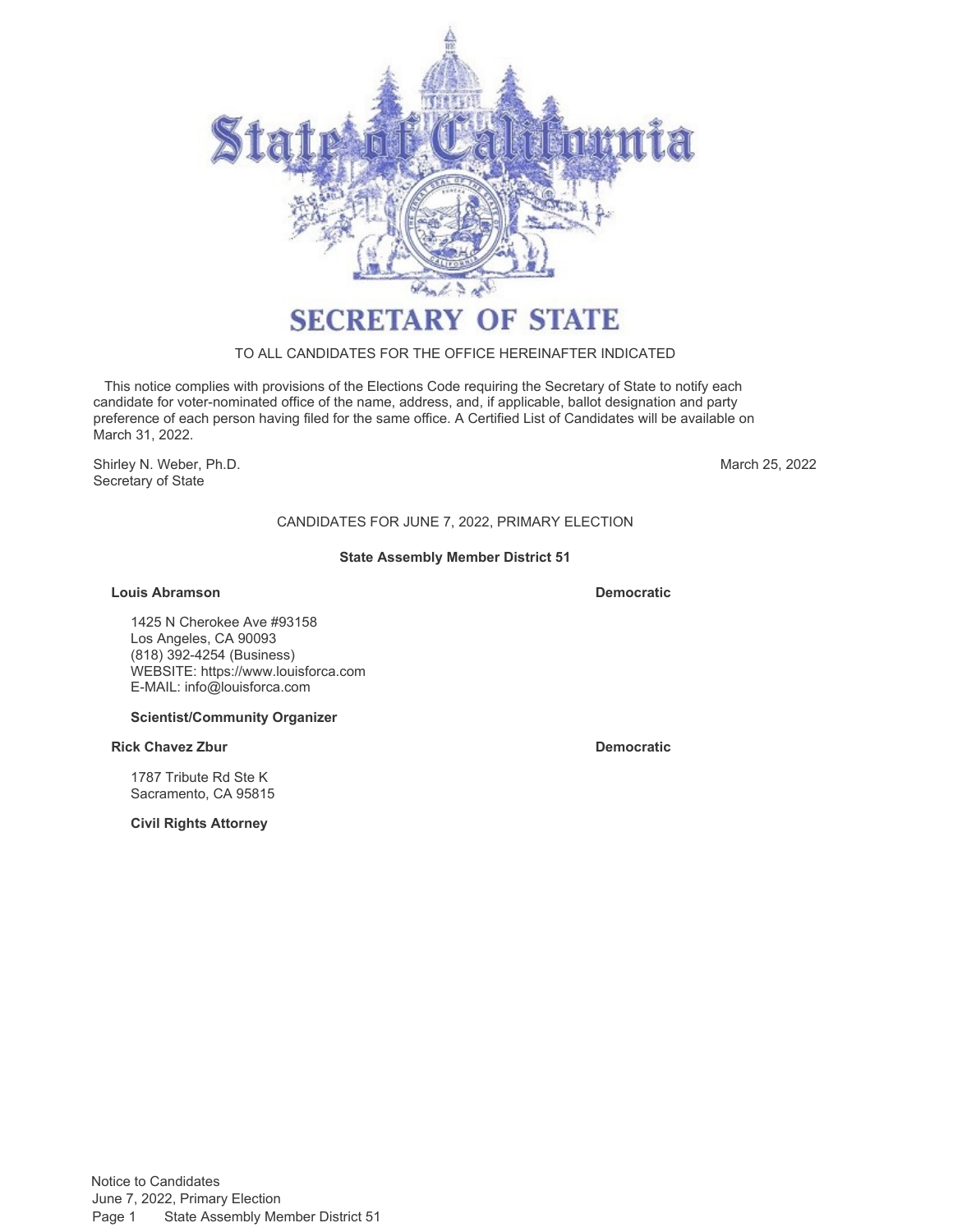

# TO ALL CANDIDATES FOR THE OFFICE HEREINAFTER INDICATED

 This notice complies with provisions of the Elections Code requiring the Secretary of State to notify each candidate for voter-nominated office of the name, address, and, if applicable, ballot designation and party preference of each person having filed for the same office. A Certified List of Candidates will be available on March 31, 2022.

Shirley N. Weber, Ph.D. Secretary of State

March 25, 2022

# CANDIDATES FOR JUNE 7, 2022, PRIMARY ELECTION

### **State Assembly Member District 52**

### **Wendy Carrillo Democratic**

1787 Tribute Rd Ste K Sacramento, CA 95815 WEBSITE:<https://www.wendycarrillo.com>

### **Assemblymember**

### **Gia D'Amato Republican**

PO Box 50782 Los Angeles, CA 90050 WEBSITE:<https://www.giafor2022.com> E-MAIL: [giafor2022@gmail.com](mailto:giafor2022@gmail.com)

### **Customer Service Representative**

### **Mia Livas Porter Democratic**

16633 Ventura Blvd #1008 Encino, CA 91436 (323) 810-8828 (Business) WEBSITE:<https://www.miaforassembly.com> E-MAIL: [mia@miaforassembly.com](mailto:mia@miaforassembly.com)

**Environmental Advocate/Parent**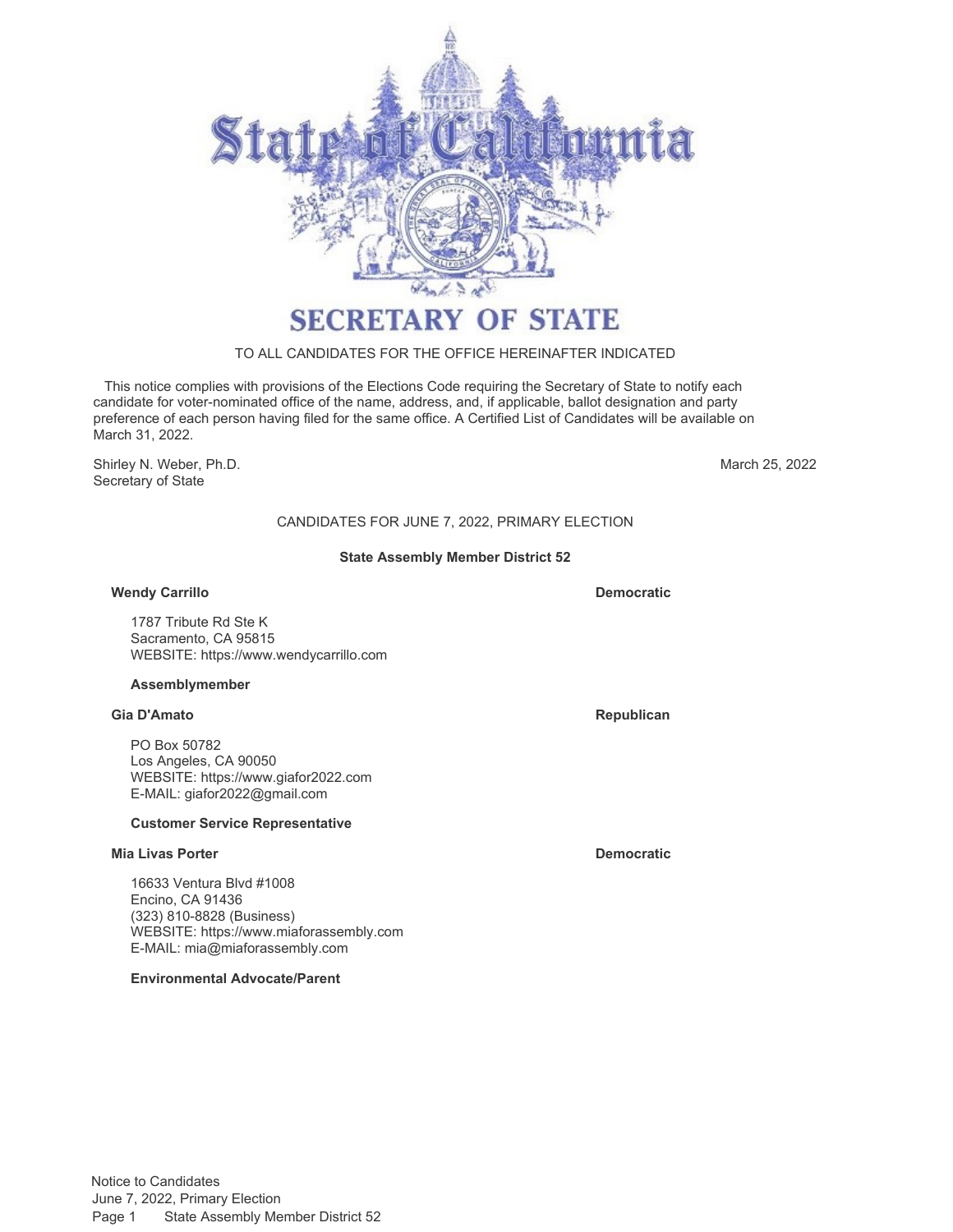

# TO ALL CANDIDATES FOR THE OFFICE HEREINAFTER INDICATED

 This notice complies with provisions of the Elections Code requiring the Secretary of State to notify each candidate for voter-nominated office of the name, address, and, if applicable, ballot designation and party preference of each person having filed for the same office. A Certified List of Candidates will be available on March 31, 2022.

Shirley N. Weber, Ph.D. Secretary of State

March 25, 2022

# CANDIDATES FOR JUNE 7, 2022, PRIMARY ELECTION

### **State Assembly Member District 53**

**Toni Holle Republican** 

12403 Central Ave #339 Chino, CA 91710 E-MAIL: [toniholleforassembly@yahoo.com](mailto:toniholleforassembly@yahoo.com)

### **No Ballot Designation**

### **Freddie Rodriguez <b>Democratic Democratic**

101 W Mission Blvd Ste 110-110 Pomona, CA 91767 (562) 412-6864 (Business) WEBSITE:<https://www.freddierodriguez.com> E-MAIL: [freddie@freddierodriguez.com](mailto:freddie@freddierodriguez.com)

### **Assemblymember/First Responder**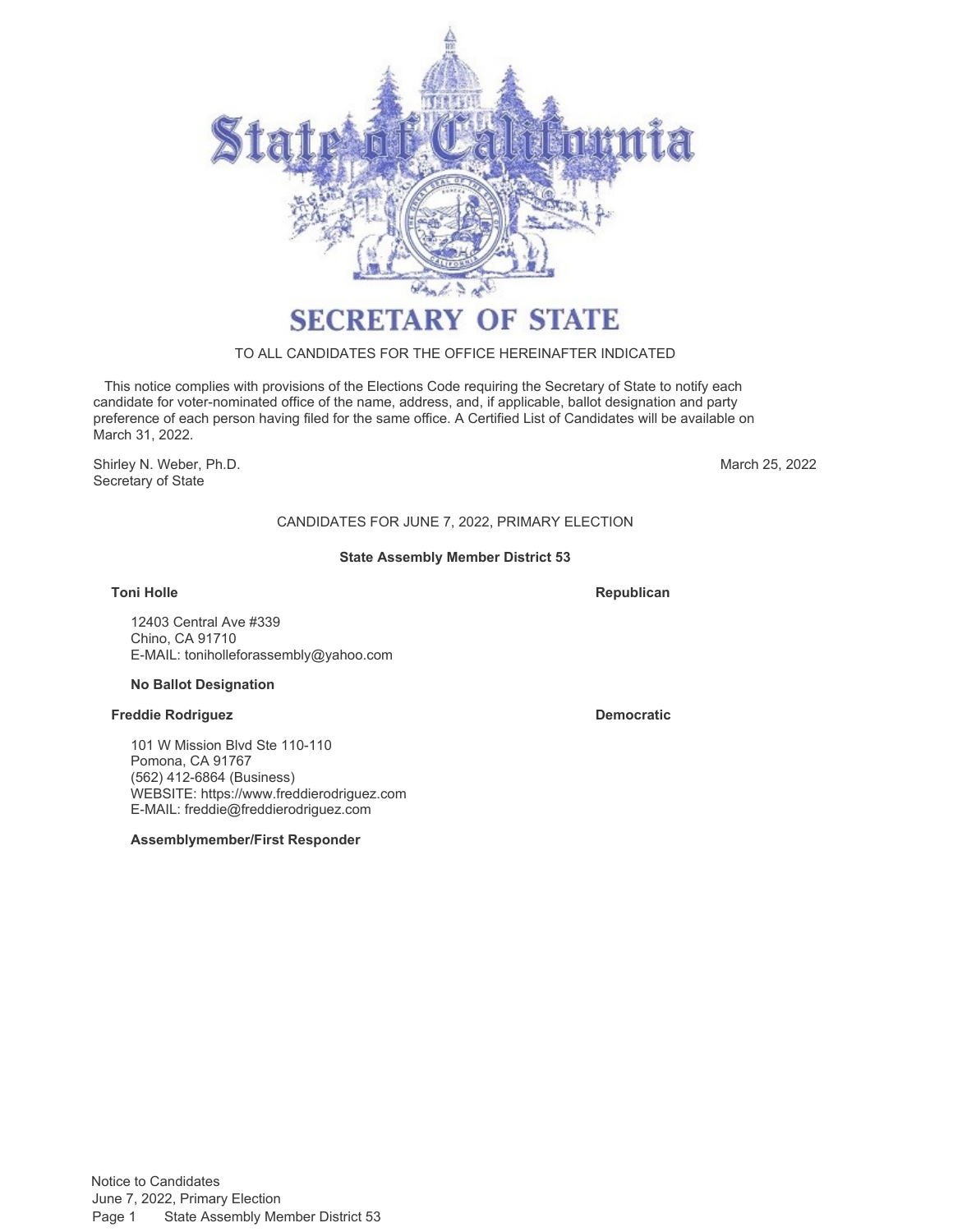

### TO ALL CANDIDATES FOR THE OFFICE HEREINAFTER INDICATED

 This notice complies with provisions of the Elections Code requiring the Secretary of State to notify each candidate for voter-nominated office of the name, address, and, if applicable, ballot designation and party preference of each person having filed for the same office. A Certified List of Candidates will be available on March 31, 2022.

Shirley N. Weber, Ph.D. Secretary of State

March 25, 2022

# CANDIDATES FOR JUNE 7, 2022, PRIMARY ELECTION

### **State Assembly Member District 54**

### **Miguel Santiago Democratic**

3183 Wilshire Blvd #196-K15 Los Angeles, CA 90010 (213) 538-8385 (Business) WEBSITE:<https://www.santiagoforassembly.com> E-MAIL: [info@santiagoforassembly.com](mailto:info@santiagoforassembly.com)

**Member of the State Assembly**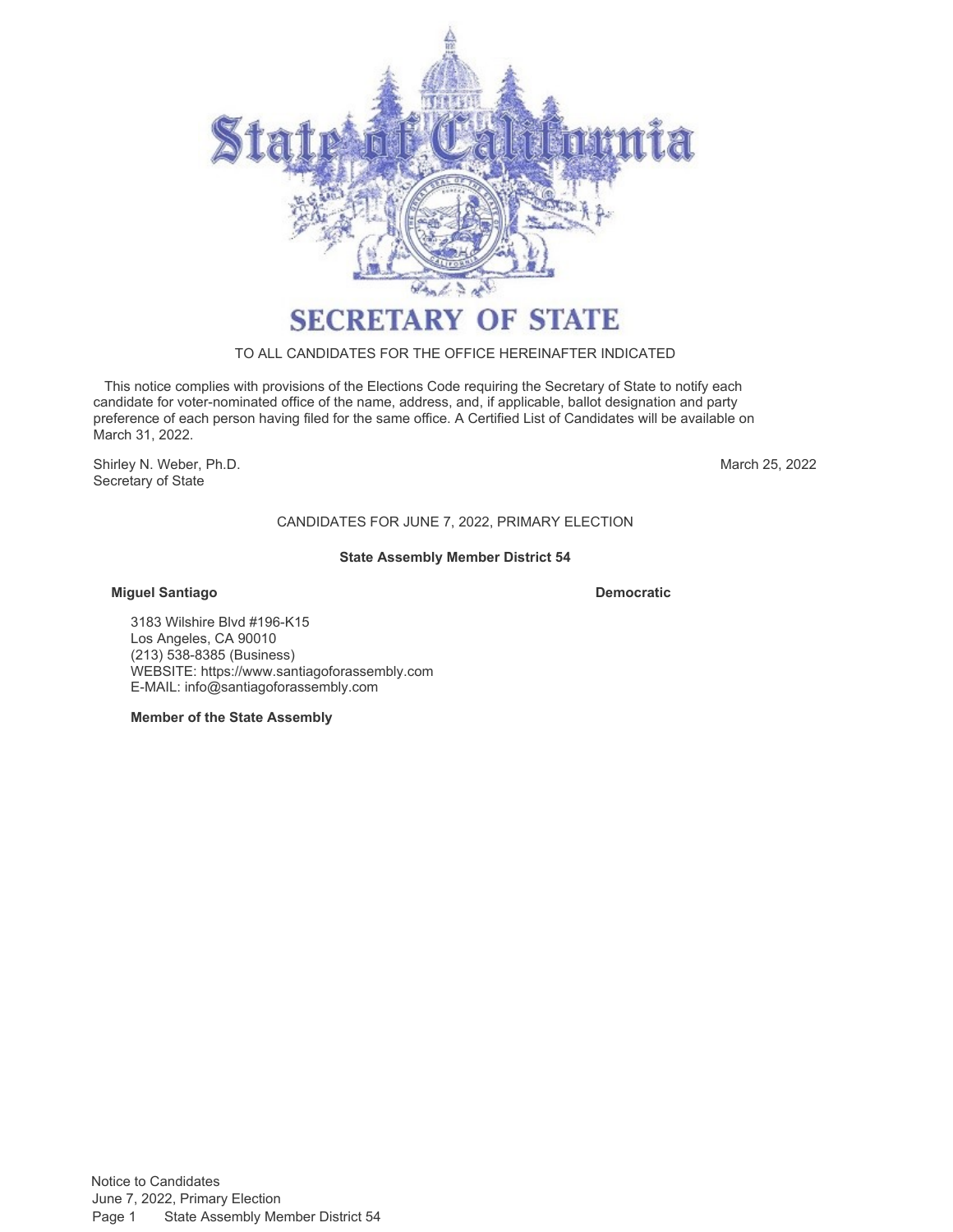

# TO ALL CANDIDATES FOR THE OFFICE HEREINAFTER INDICATED

 This notice complies with provisions of the Elections Code requiring the Secretary of State to notify each candidate for voter-nominated office of the name, address, and, if applicable, ballot designation and party preference of each person having filed for the same office. A Certified List of Candidates will be available on March 31, 2022.

Shirley N. Weber, Ph.D. Secretary of State

March 25, 2022

# CANDIDATES FOR JUNE 7, 2022, PRIMARY ELECTION

### **State Assembly Member District 55**

**Isaac G. Bryan Democratic**

777 S Figueroa St #4050 Los Angeles, CA 90015

### **Assemblymember**

**Keith Girolamo Cascio Republican Republican Republican** 

3175 S Barrington Ave Apt E Los Angeles, CA 90066

**Software Developer**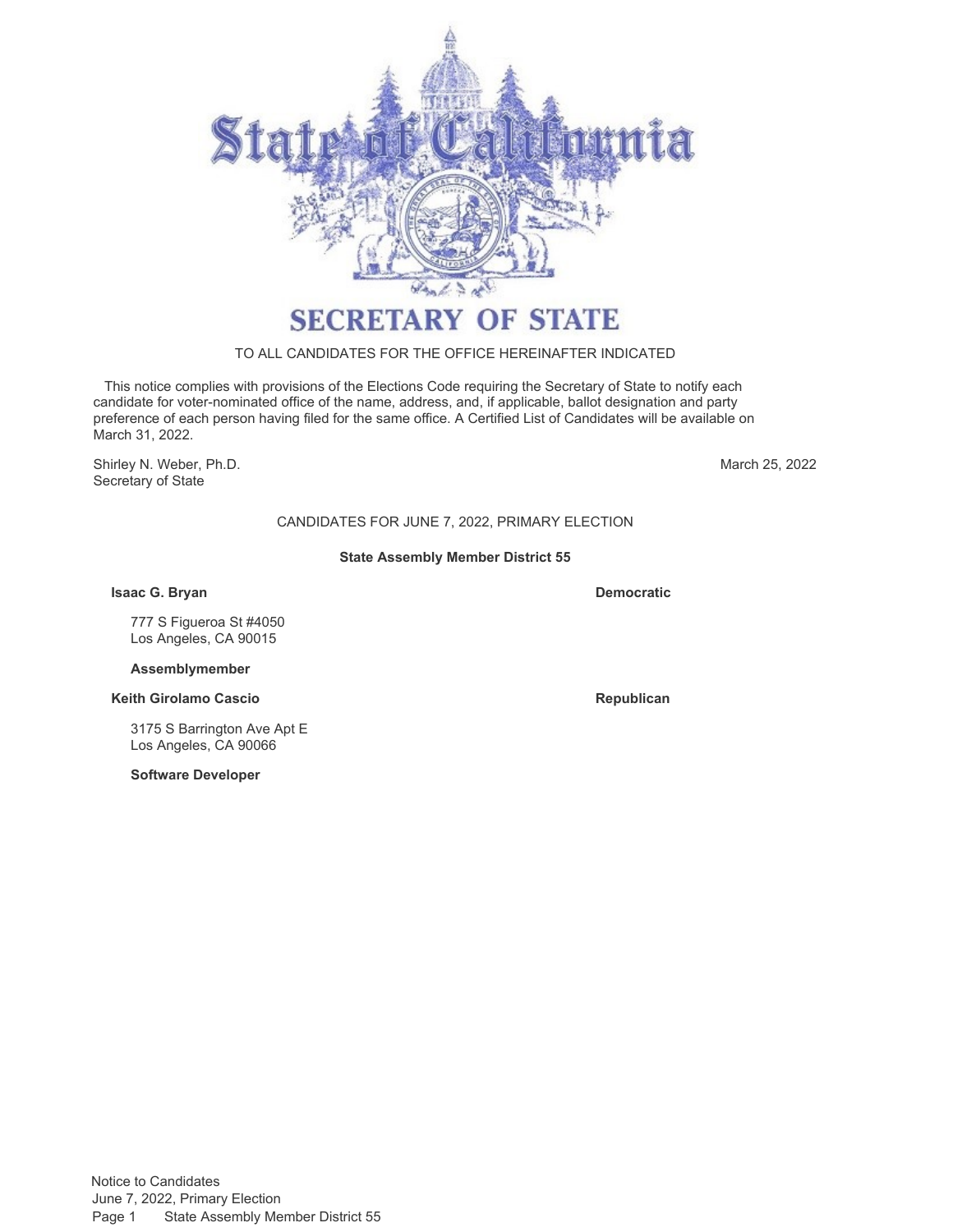

### TO ALL CANDIDATES FOR THE OFFICE HEREINAFTER INDICATED

 This notice complies with provisions of the Elections Code requiring the Secretary of State to notify each candidate for voter-nominated office of the name, address, and, if applicable, ballot designation and party preference of each person having filed for the same office. A Certified List of Candidates will be available on March 31, 2022.

Shirley N. Weber, Ph.D. Secretary of State

March 25, 2022

# CANDIDATES FOR JUNE 7, 2022, PRIMARY ELECTION

### **State Assembly Member District 56**

**Lisa Calderon Democratic**

777 S Figueroa St #4030 Los Angeles, CA 90017 (213) 452-6565 (Business) WEBSITE:<https://www.lisacalderon4assembly.com> E-MAIL: [lisa@lisacalderon4assembly.com](mailto:lisa@lisacalderon4assembly.com)

### **Member of the Assembly**

### **Jessica Martinez Republican**

PO Box 757 Whittier, CA 90608

### **City of Whittier Councilmember**

### **Natasha "Naty" Serrano Republican**

15421 E Gale Ave City of Industry, CA 91715

**Procurement Buyer**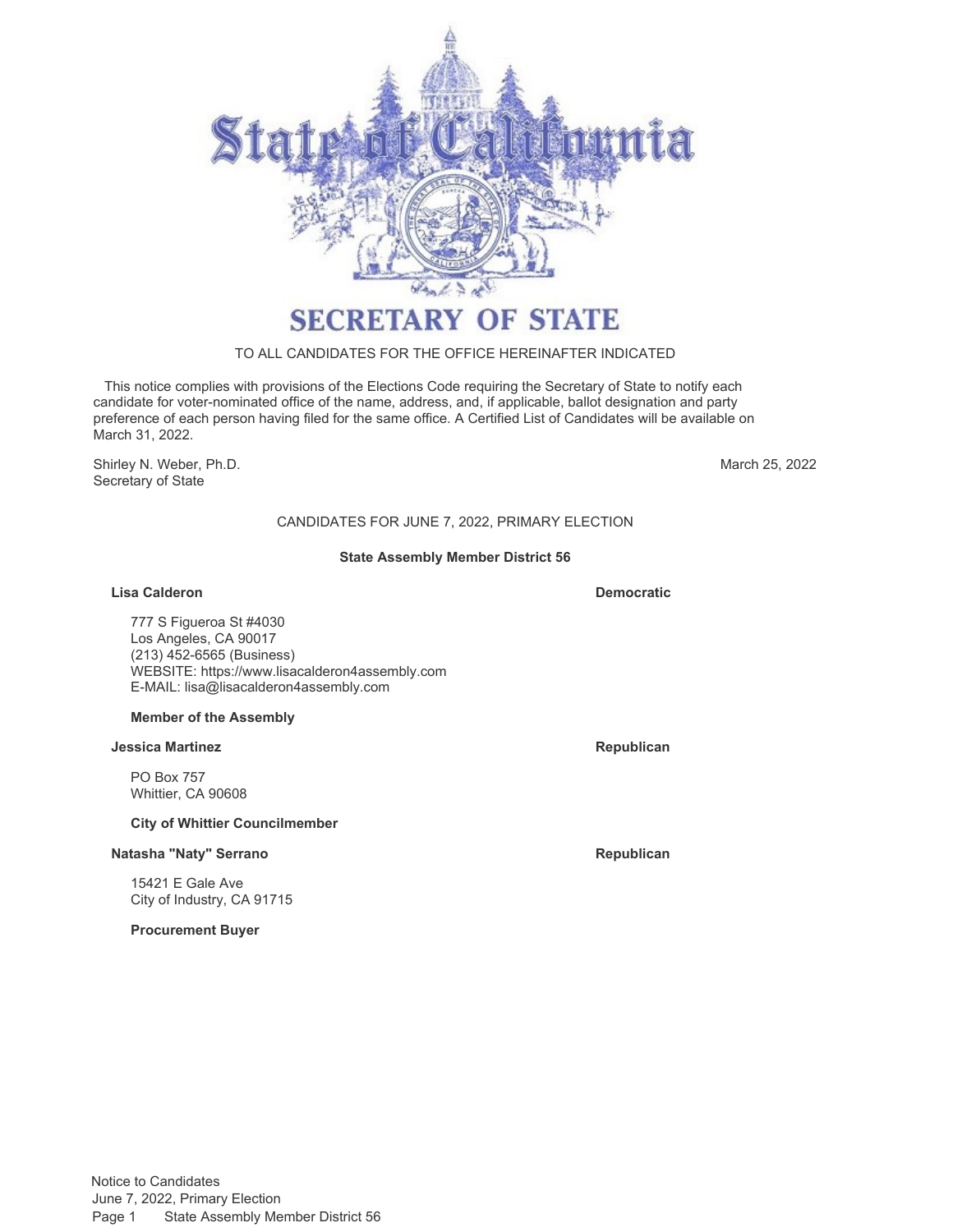

# TO ALL CANDIDATES FOR THE OFFICE HEREINAFTER INDICATED

 This notice complies with provisions of the Elections Code requiring the Secretary of State to notify each candidate for voter-nominated office of the name, address, and, if applicable, ballot designation and party preference of each person having filed for the same office. A Certified List of Candidates will be available on March 31, 2022.

Shirley N. Weber, Ph.D. Secretary of State

March 25, 2022

# CANDIDATES FOR JUNE 7, 2022, PRIMARY ELECTION

### **State Assembly Member District 57**

**Reggie Jones-Sawyer Democratic**

111 N La Brea Ave #408 Inglewood, CA 90301

**California State Assemblyman**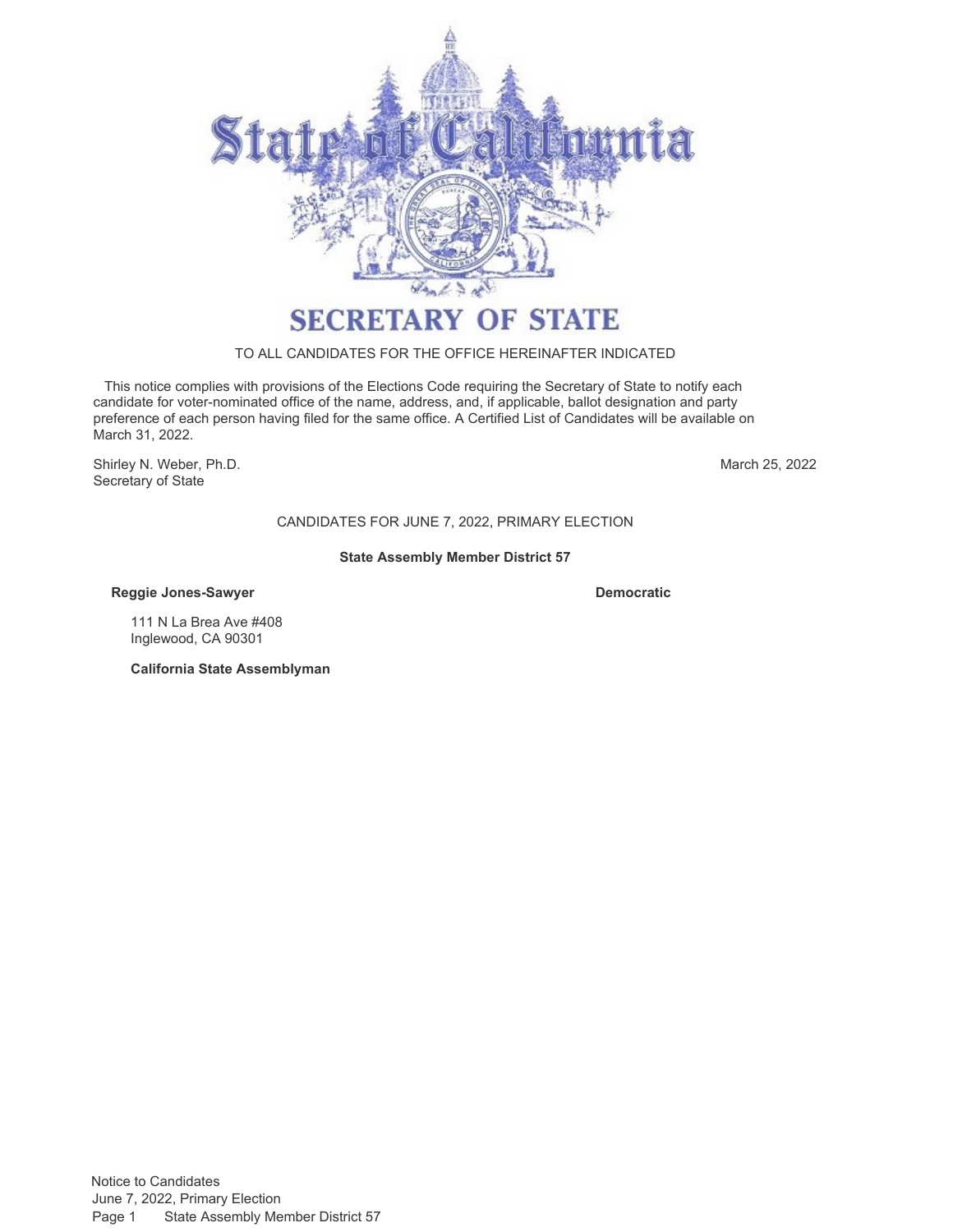

# TO ALL CANDIDATES FOR THE OFFICE HEREINAFTER INDICATED

 This notice complies with provisions of the Elections Code requiring the Secretary of State to notify each candidate for voter-nominated office of the name, address, and, if applicable, ballot designation and party preference of each person having filed for the same office. A Certified List of Candidates will be available on March 31, 2022.

Shirley N. Weber, Ph.D. Secretary of State

March 25, 2022

# CANDIDATES FOR JUNE 7, 2022, PRIMARY ELECTION

### **State Assembly Member District 58**

### **Leticia Castillo**

**Republican**

PO Box 77814 Corona, CA 92877 (951) 544-7455 (Business) WEBSITE:<https://www.leticiacastilloforassembly.com> E-MAIL: [leticia@leticiacastilloforassembly.com](mailto:leticia@leticiacastilloforassembly.com)

### **Licensed Clinical Therapist**

### **Sabrina Cervantes Democratic**

1185 Magnolia Ave E#256 Corona, CA 92879 (951) 805-4167 (Business) WEBSITE:<http://www.sabrinacervantes.com>

### **California State Assemblymember**

### **Bernard William Murphy Republican Republican Republican**

6581 Avenida Michealinda Jurupa Valley, CA 92509 (951) 790-2347 (Business) E-MAIL: [bmurphy6581@gmail.com](mailto:bmurphy6581@gmail.com)

**Civil Engineer**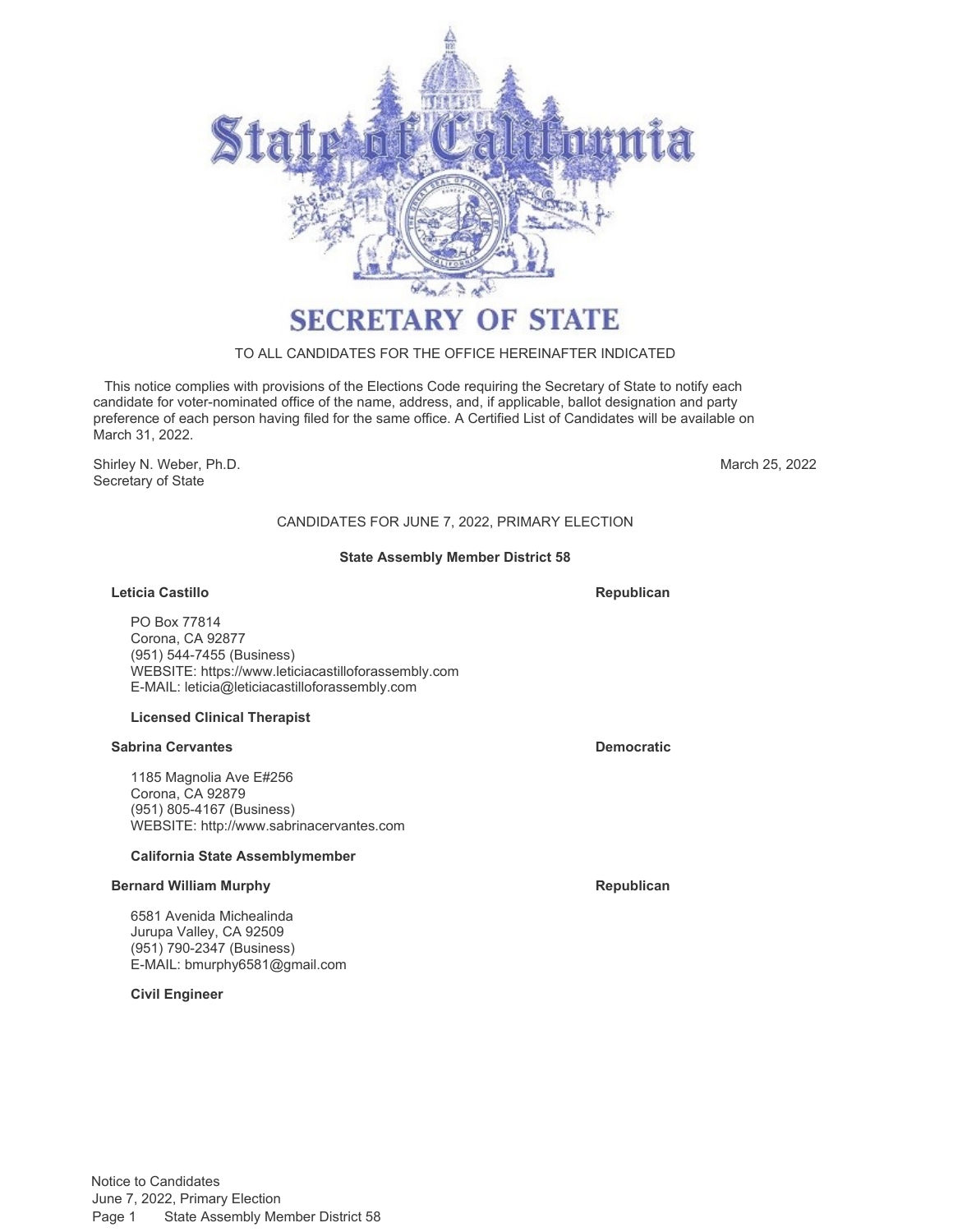

### TO ALL CANDIDATES FOR THE OFFICE HEREINAFTER INDICATED

 This notice complies with provisions of the Elections Code requiring the Secretary of State to notify each candidate for voter-nominated office of the name, address, and, if applicable, ballot designation and party preference of each person having filed for the same office. A Certified List of Candidates will be available on March 31, 2022.

Shirley N. Weber, Ph.D. Secretary of State

March 25, 2022

# CANDIDATES FOR JUNE 7, 2022, PRIMARY ELECTION

### **State Assembly Member District 59**

### **Phillip Chen Republican**

18340 Yorba Linda Blvd #107-601 Yorba Linda, CA 92886 WEBSITE:<https://www.phillipchen.org> E-MAIL: [phillip@phillipchen.org](mailto:phillip@phillipchen.org)

**Assemblyman/Business Owner**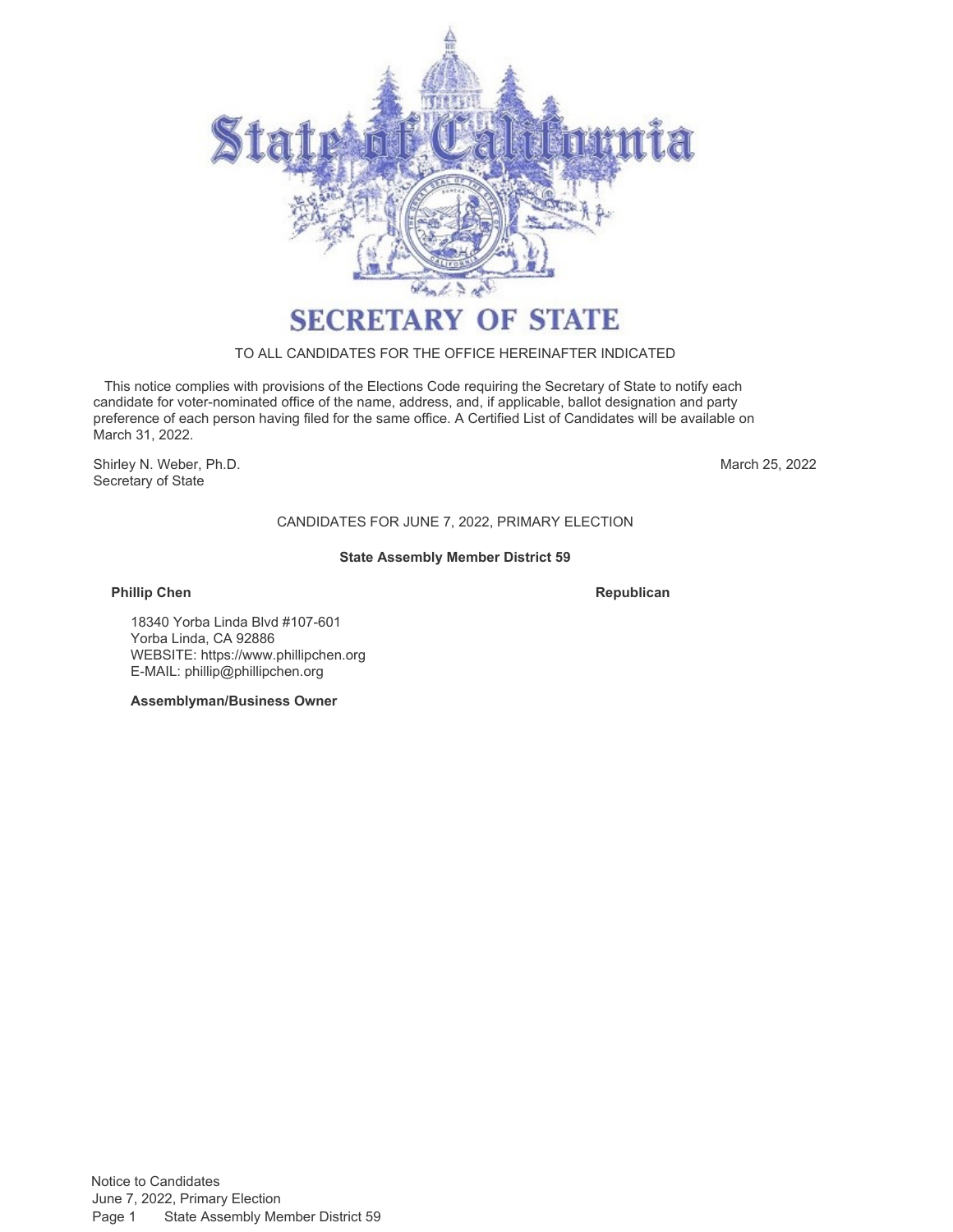

# TO ALL CANDIDATES FOR THE OFFICE HEREINAFTER INDICATED

 This notice complies with provisions of the Elections Code requiring the Secretary of State to notify each candidate for voter-nominated office of the name, address, and, if applicable, ballot designation and party preference of each person having filed for the same office. A Certified List of Candidates will be available on March 31, 2022.

Shirley N. Weber, Ph.D. Secretary of State

March 25, 2022

# CANDIDATES FOR JUNE 7, 2022, PRIMARY ELECTION

### **State Assembly Member District 60**

### **Hector Diaz-Nava Republican**

22365 Barton Rd #207 Grand Terrace , CA 92313 (951) 482-5342 (Business) E-MAIL: [diaz4assembly@gmail.com](mailto:diaz4assembly@gmail.com)

### **Small Business Owner**

### **Corey A Jackson Democratic**

PO Box 9442 Moreno Valley, CA 92552 WEBSITE:<https://www.coreyajackson.net>

### **Riverside County Board of Education Member**

### **Esther Portillo Democratic**

20 Pacifica Irvine, CA 92618 (951) 627-7632 (Business) WEBSITE:<https://www.estherportillo.com> E-MAIL: [esther.portillo1@gmail.com](mailto:esther.portillo1@gmail.com)

### **Assemblymember District Representative**

### **Jasmin Rubio Democratic**

159 Tiger Ln San Jacinto, CA 92583 (951) 437-4333 (Business) E-MAIL: [jasminrubio6@gmail.com](mailto:jasminrubio6@gmail.com)

### **School Boardmember/Educator**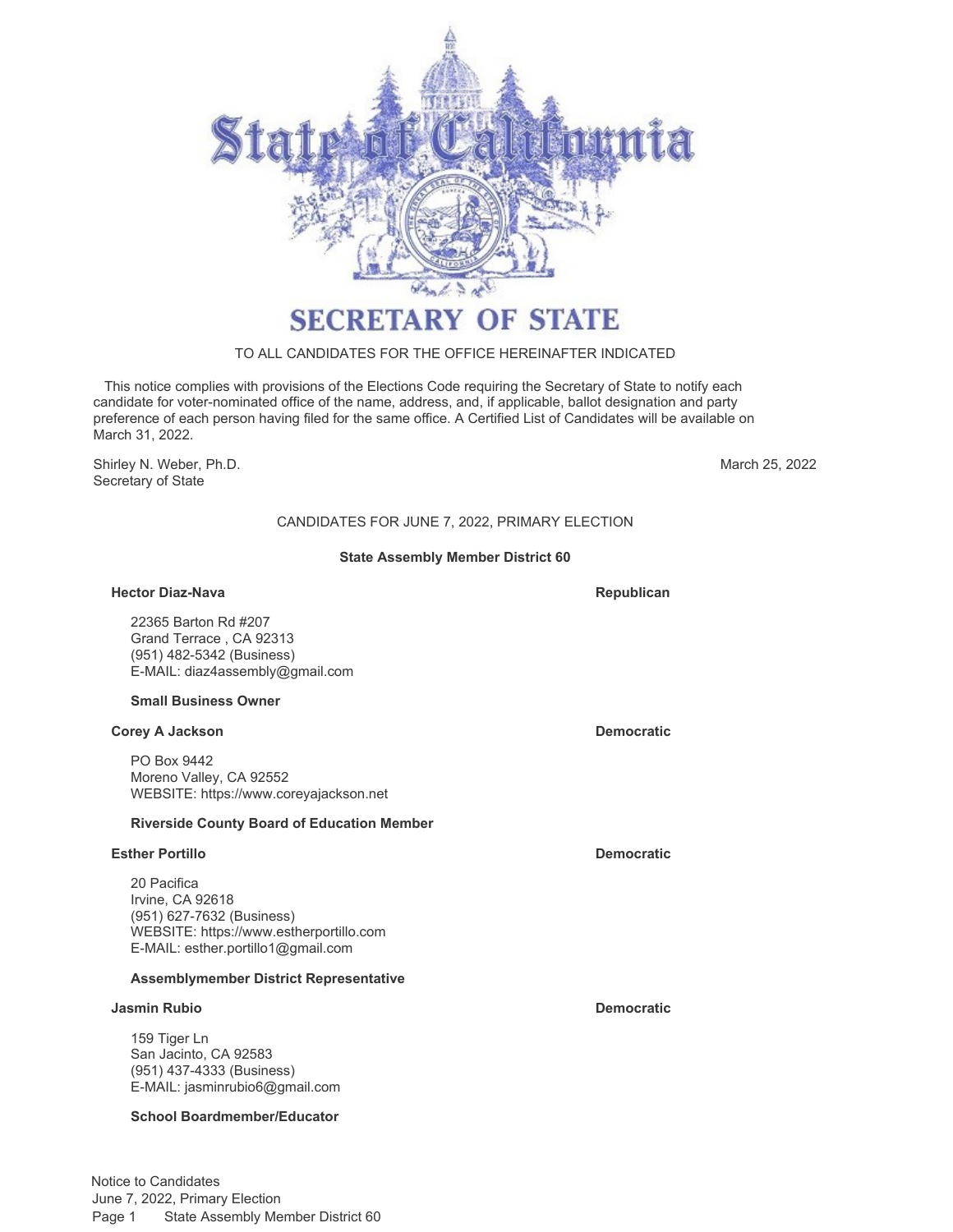

# TO ALL CANDIDATES FOR THE OFFICE HEREINAFTER INDICATED

 This notice complies with provisions of the Elections Code requiring the Secretary of State to notify each candidate for voter-nominated office of the name, address, and, if applicable, ballot designation and party preference of each person having filed for the same office. A Certified List of Candidates will be available on March 31, 2022.

Shirley N. Weber, Ph.D. Secretary of State

March 25, 2022

# CANDIDATES FOR JUNE 7, 2022, PRIMARY ELECTION

### **State Assembly Member District 61**

### **Tina Simone McKinnor Democratic**

11909 S Hawthorne Blvd #225 Hawthorne, CA 90250 (213) 361-6508 (Business) WEBSITE:<https://www.tina4ca.com> E-MAIL: [tinam4ca@gmail.com](mailto:tinam4ca@gmail.com)

### **Non-Profit Director/Businesswoman**

### **Robert Pullen-Miles Democratic**

1 W Manchester Blvd #700 Inglewood, CA 90301 (424) 261-7261 (Business) WEBSITE:<https://www.robertpullenmiles.com> E-MAIL: [info@robertpullenmiles.com](mailto:info@robertpullenmiles.com)

### **Mayor**

# **Angie Reyes English Democratic**

12501 Imperial Hwy #200 Norwalk, CA 90650 (213) 489-4792 (Business)

### **Councilwoman/Councilman's Deputy**

### **Nico Ruderman Democratic**

1787 Tribute Rd #K Sacramento, CA 95815

### **Neighborhood Councilmember**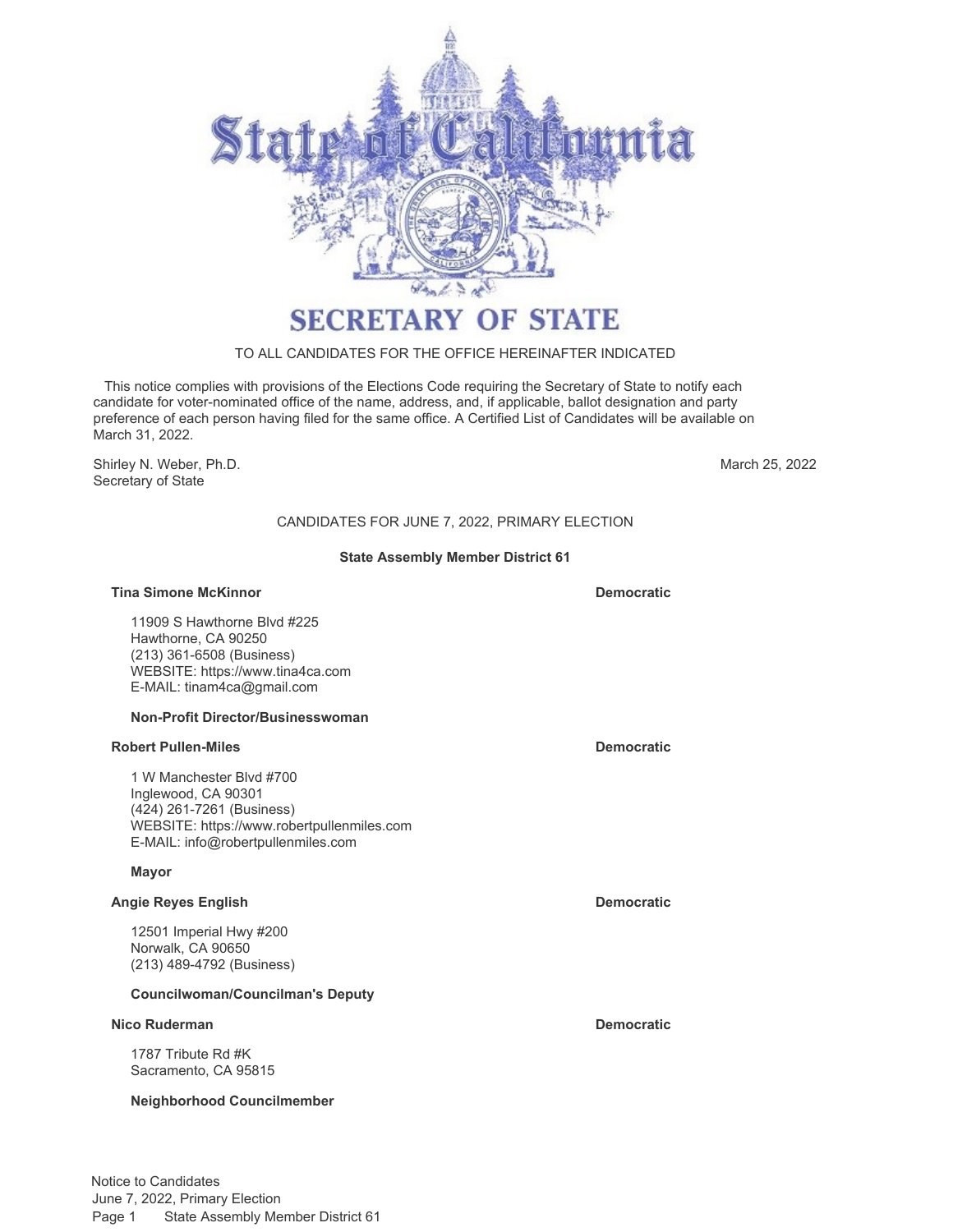# **James Arlandus Spencer Republican**

PO Box 2664 Inglewood, CA 90305 (310) 400-9100 (Business) E-MAIL: [drfreshair@msn.com](mailto:drfreshair@msn.com)

**Environmental Consultant**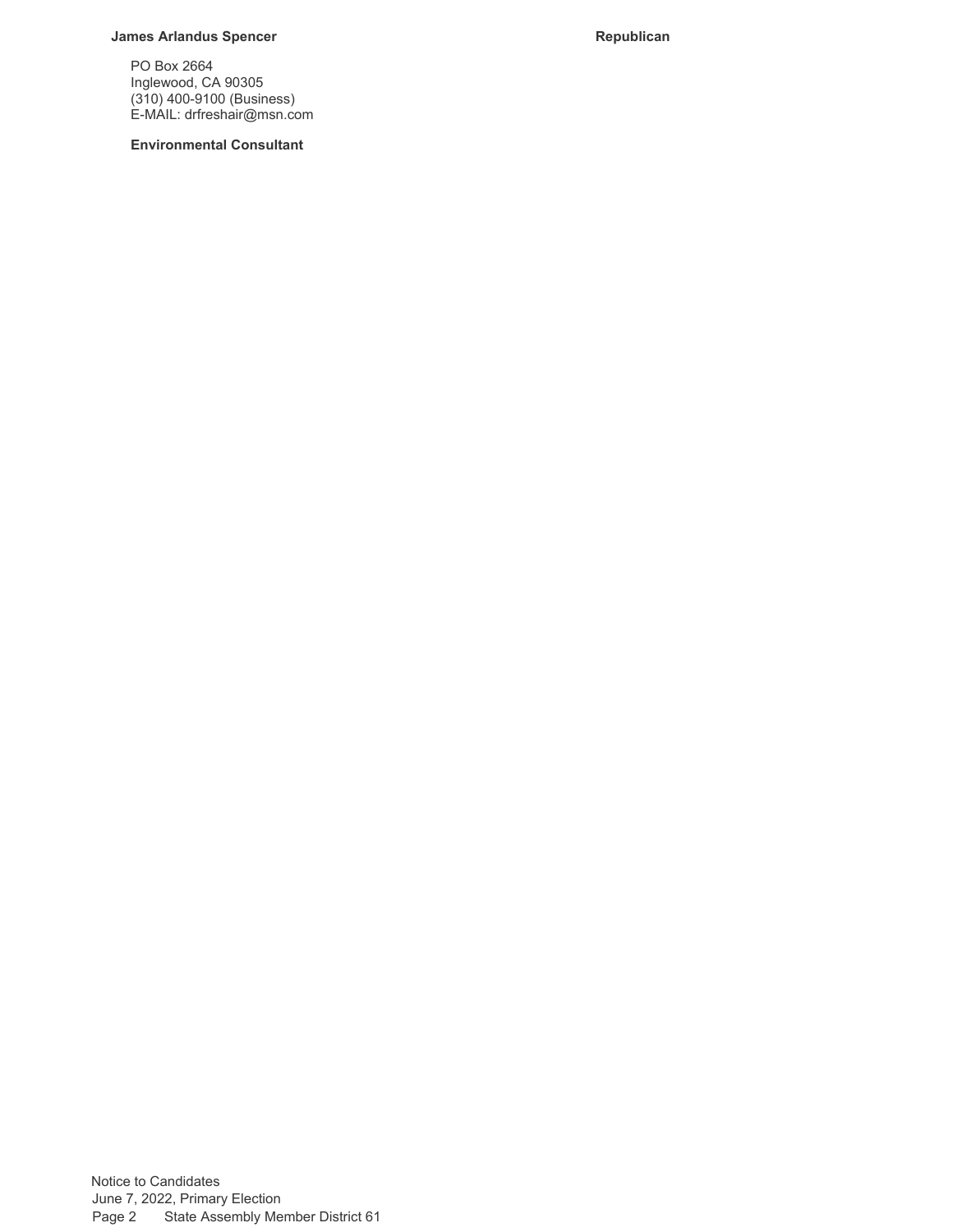

# TO ALL CANDIDATES FOR THE OFFICE HEREINAFTER INDICATED

 This notice complies with provisions of the Elections Code requiring the Secretary of State to notify each candidate for voter-nominated office of the name, address, and, if applicable, ballot designation and party preference of each person having filed for the same office. A Certified List of Candidates will be available on March 31, 2022.

Shirley N. Weber, Ph.D. Secretary of State

March 25, 2022

CANDIDATES FOR JUNE 7, 2022, PRIMARY ELECTION

### **State Assembly Member District 62**

### **Maria Estrada Democratic**

4632 Olanda St Lynwood, CA 90262 (805) 320-3967 (Business) E-MAIL: [strada3@msn.com](mailto:strada3@msn.com)

### **Accountant**

### **Anthony Rendon Democratic**

PO Box 4045 Lakewood, CA 90711 (562) 246-6365 (Business) WEBSITE:<https://www.anthonyrendon.org> E-MAIL: [assemblyman.arendon@gmail.com](mailto:assemblyman.arendon@gmail.com)

**Assemblymember**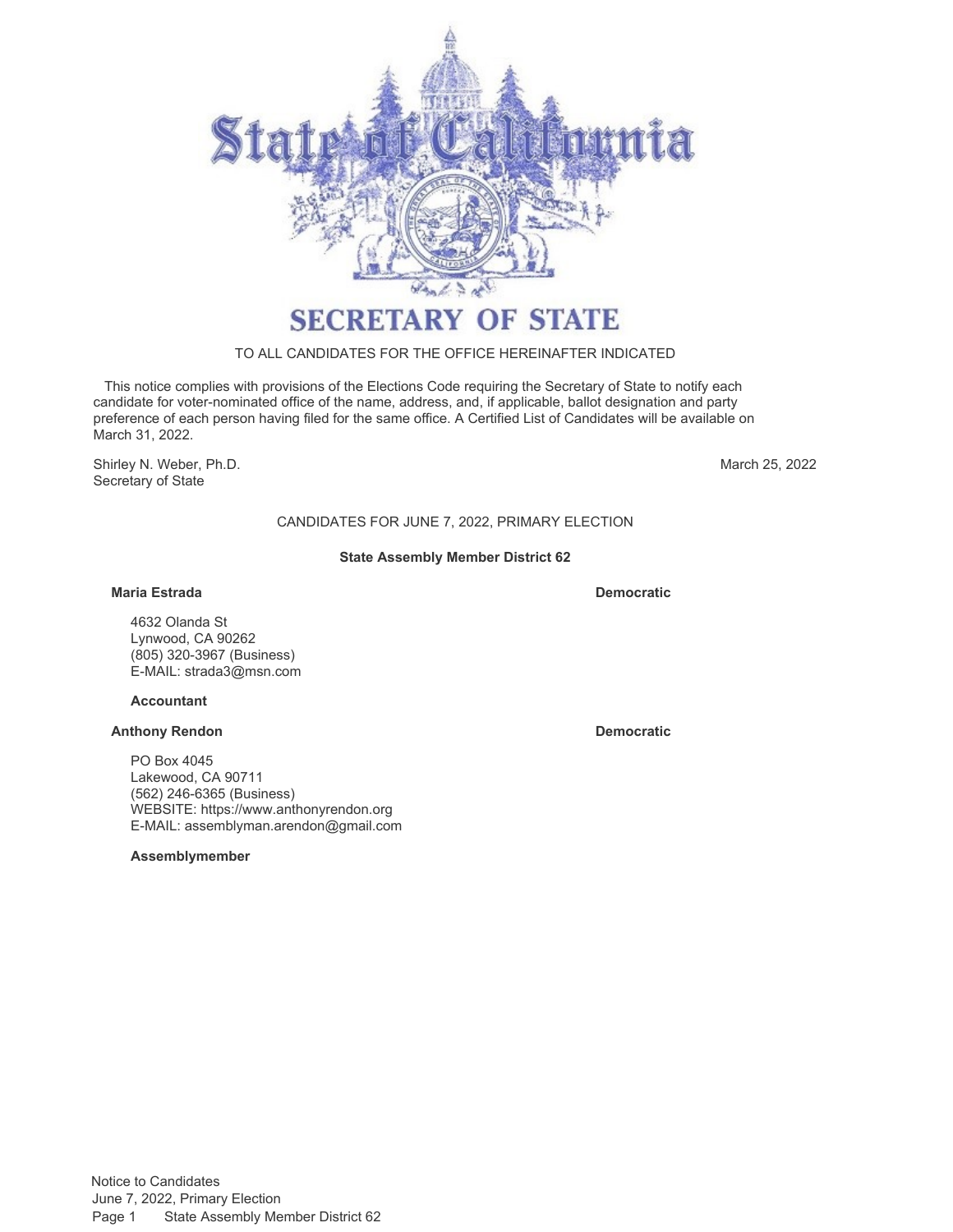

# TO ALL CANDIDATES FOR THE OFFICE HEREINAFTER INDICATED

 This notice complies with provisions of the Elections Code requiring the Secretary of State to notify each candidate for voter-nominated office of the name, address, and, if applicable, ballot designation and party preference of each person having filed for the same office. A Certified List of Candidates will be available on March 31, 2022.

Shirley N. Weber, Ph.D. Secretary of State

March 25, 2022

# CANDIDATES FOR JUNE 7, 2022, PRIMARY ELECTION

#### **State Assembly Member District 63**

#### **Bill Essayli**

P.O. Box 79301 Corona, CA 92877

#### **Attorney/Business Owner**

#### **Clint Lorimore Republican**

3711 A Arlington Ave Riverside, CA 92506 WEBSITE:<http://www.lorimoreforassembly.com> E-MAIL: [info@lorimoreforassembly.com](mailto:info@lorimoreforassembly.com)

#### **Mayor/Business Owner**

#### **Fauzia Rizvi Democratic**

283 Villafranca Corona, CA 92879 (714) 343-4280 (Business) WEBSITE:<https://www.fauziarizviforassembly.com> E-MAIL: [info@fauziarizviforassembly.com](mailto:info@fauziarizviforassembly.com)

#### **Businesswoman/Water Boardmember**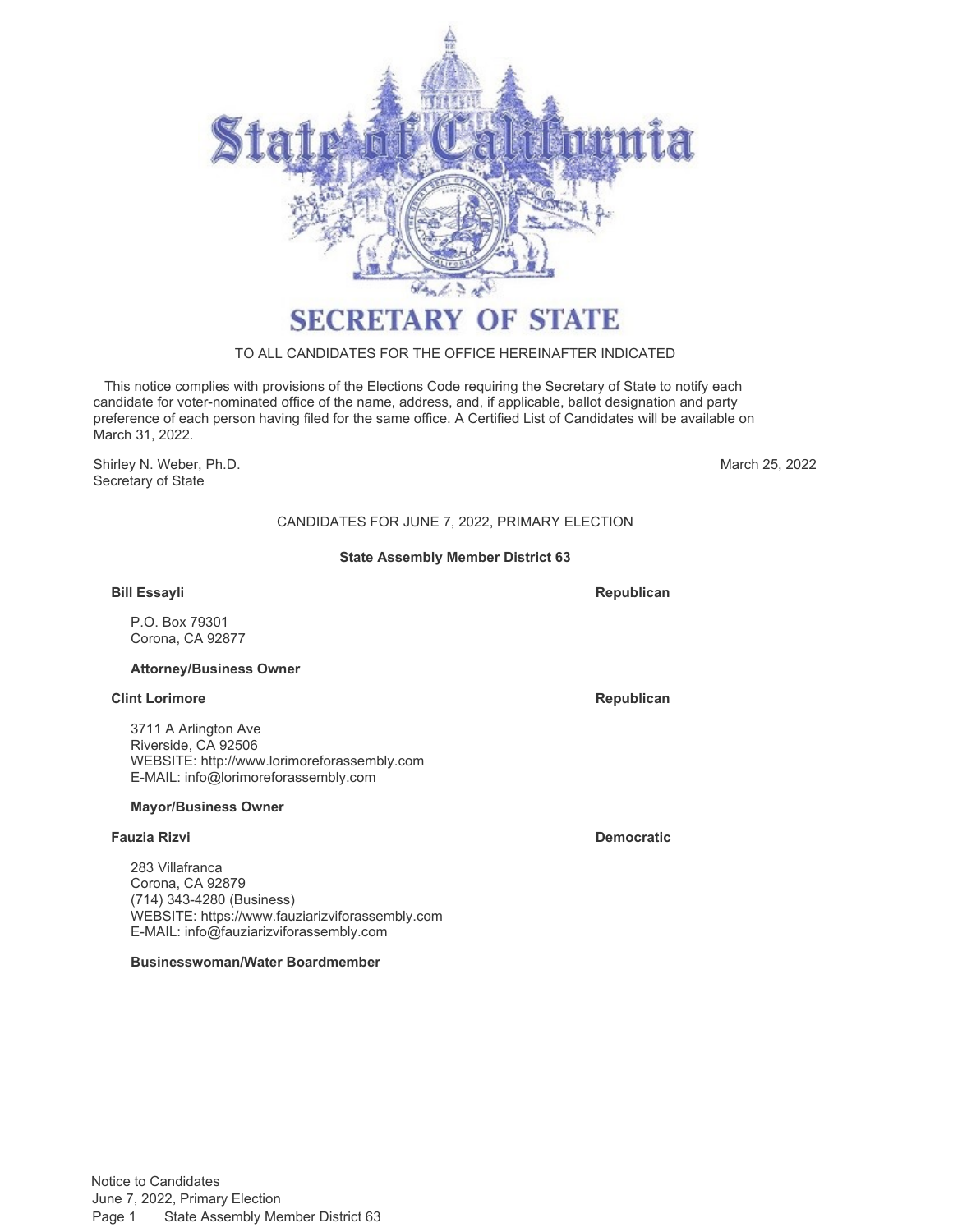

# TO ALL CANDIDATES FOR THE OFFICE HEREINAFTER INDICATED

 This notice complies with provisions of the Elections Code requiring the Secretary of State to notify each candidate for voter-nominated office of the name, address, and, if applicable, ballot designation and party preference of each person having filed for the same office. A Certified List of Candidates will be available on March 31, 2022.

Shirley N. Weber, Ph.D. Secretary of State

March 25, 2022

# CANDIDATES FOR JUNE 7, 2022, PRIMARY ELECTION

#### **State Assembly Member District 64**

#### **Elizabeth Alcantar Democratic**

4139 Live Oak St Cudahy, CA 90201

#### **Mayor/Community Educator**

#### **Roberto "Rob" Cancio Democratic**

13118 Rosecrans Ave Norwalk, CA 90650 WEBSITE:<https://www.votecancio.com> E-MAIL: [r.cancio@votecancio.com](mailto:r.cancio@votecancio.com)

#### **Doctor/Educator/Businessman**

### **Rose Espinoza Democratic**

PO Box 74 La Habra, CA 90631 (562) 458-4817 (Business) WEBSITE:<https://www.roseespinoza.com>

#### **Executive Director/Councilwoman**

#### **Raul Ortiz, Jr. Community Community Community Community Community Community Community Community Community Community**

11712 Hollyview Dr La Mirada, CA 90638

#### **Pest Control Manager**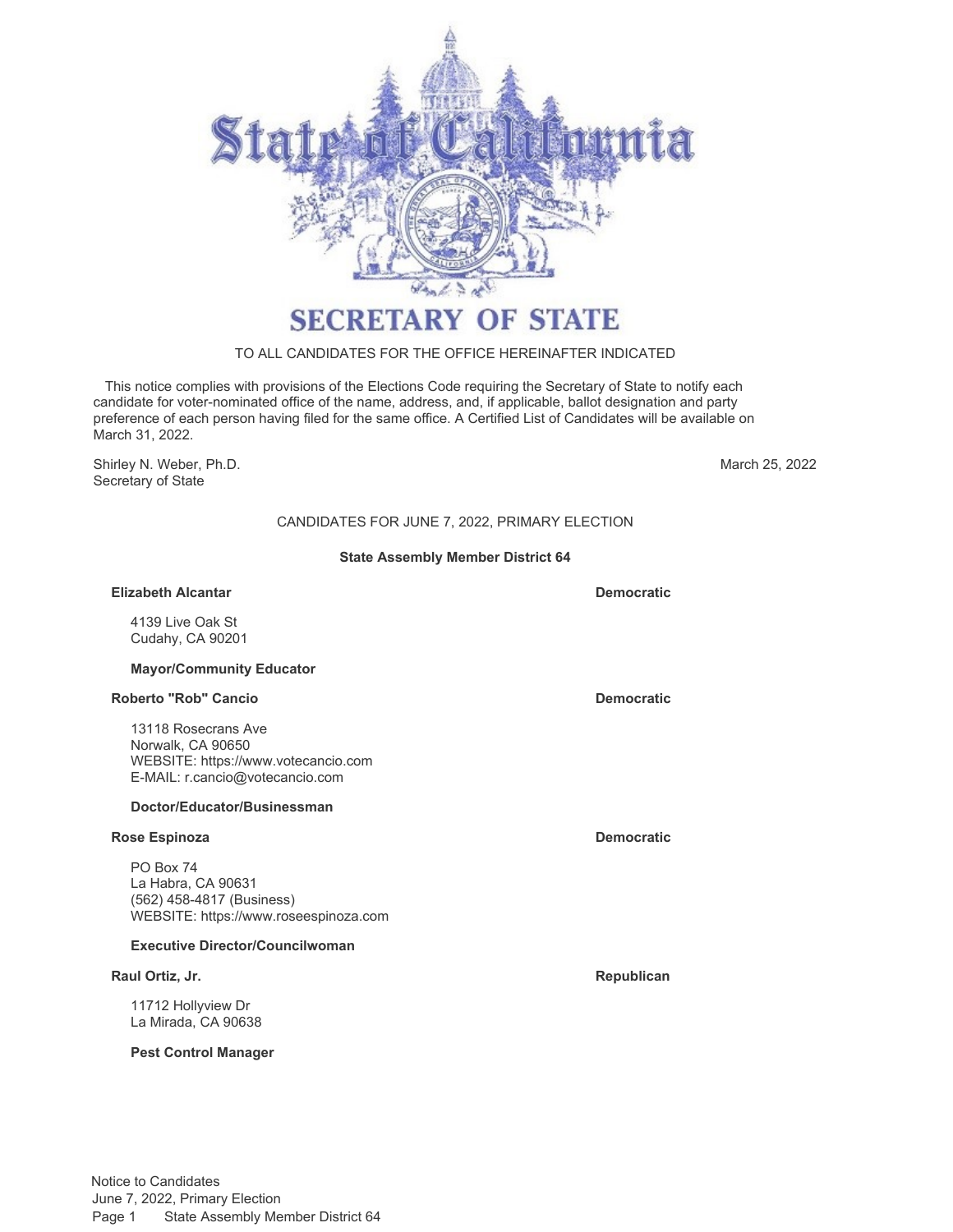#### **Blanca Pacheco Democratic**

8207 3rd St Ste 203 Downey, CA 90241 (562) 861-6001 (Business) WEBSITE:<https://www.pachecoforassembly.com> E-MAIL: [blanca.esq74@gmail.com](mailto:blanca.esq74@gmail.com)

#### **Downey Mayor/Businesswoman**

# **Ana M. Valencia Democratic**

12529 Benfield Ave Norwalk, CA 90650 (213) 305-8713 (Business) WEBSITE:<https://www.anavalenciaforassembly.com> E-MAIL: [avalen5@aol.com](mailto:avalen5@aol.com)

#### **Teacher/Councilmember**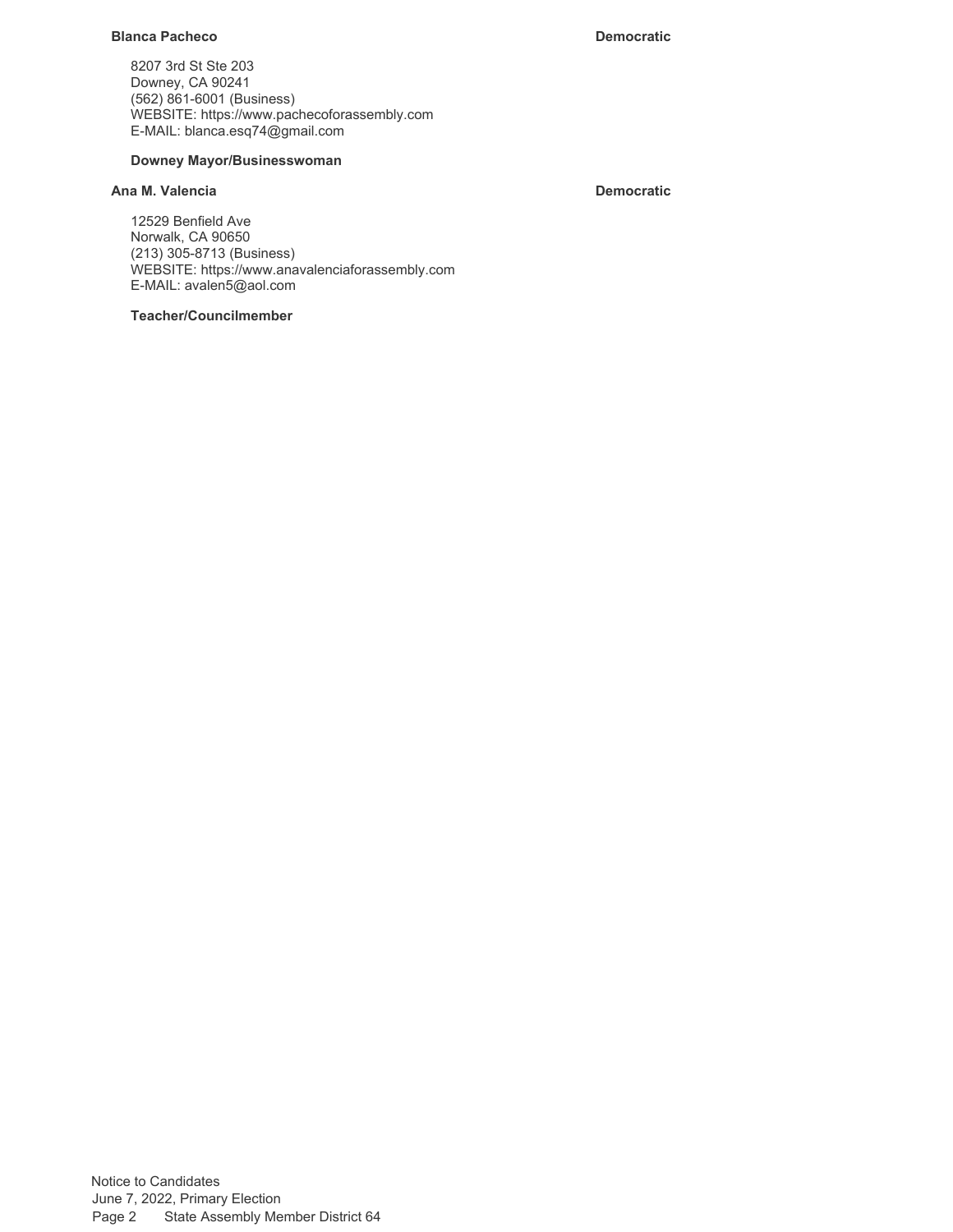

### TO ALL CANDIDATES FOR THE OFFICE HEREINAFTER INDICATED

 This notice complies with provisions of the Elections Code requiring the Secretary of State to notify each candidate for voter-nominated office of the name, address, and, if applicable, ballot designation and party preference of each person having filed for the same office. A Certified List of Candidates will be available on March 31, 2022.

Shirley N. Weber, Ph.D. Secretary of State

March 25, 2022

# CANDIDATES FOR JUNE 7, 2022, PRIMARY ELECTION

#### **State Assembly Member District 65**

#### **Mike Anthony Gipson Democratic**

12501 Imperial Hwy Ste 200 Norwalk, CA 90650 (213) 489-4792 (Business) (213) 489-4818 (FAX) WEBSITE:<https://www.mikegipson.net> E-MAIL: [allnew399@aol.com](mailto:allnew399@aol.com)

#### **California State Assemblymember**

#### **Fatima Iqbal-Zubair Democratic Democratic**

PO Box 11194 Carson, CA 90746 (424) 242-9208 (Business) WEBSITE:<https://www.fatimaforassembly.com> E-MAIL: [info@fatimaforassembly.com](mailto:info@fatimaforassembly.com)

**Public School Teacher**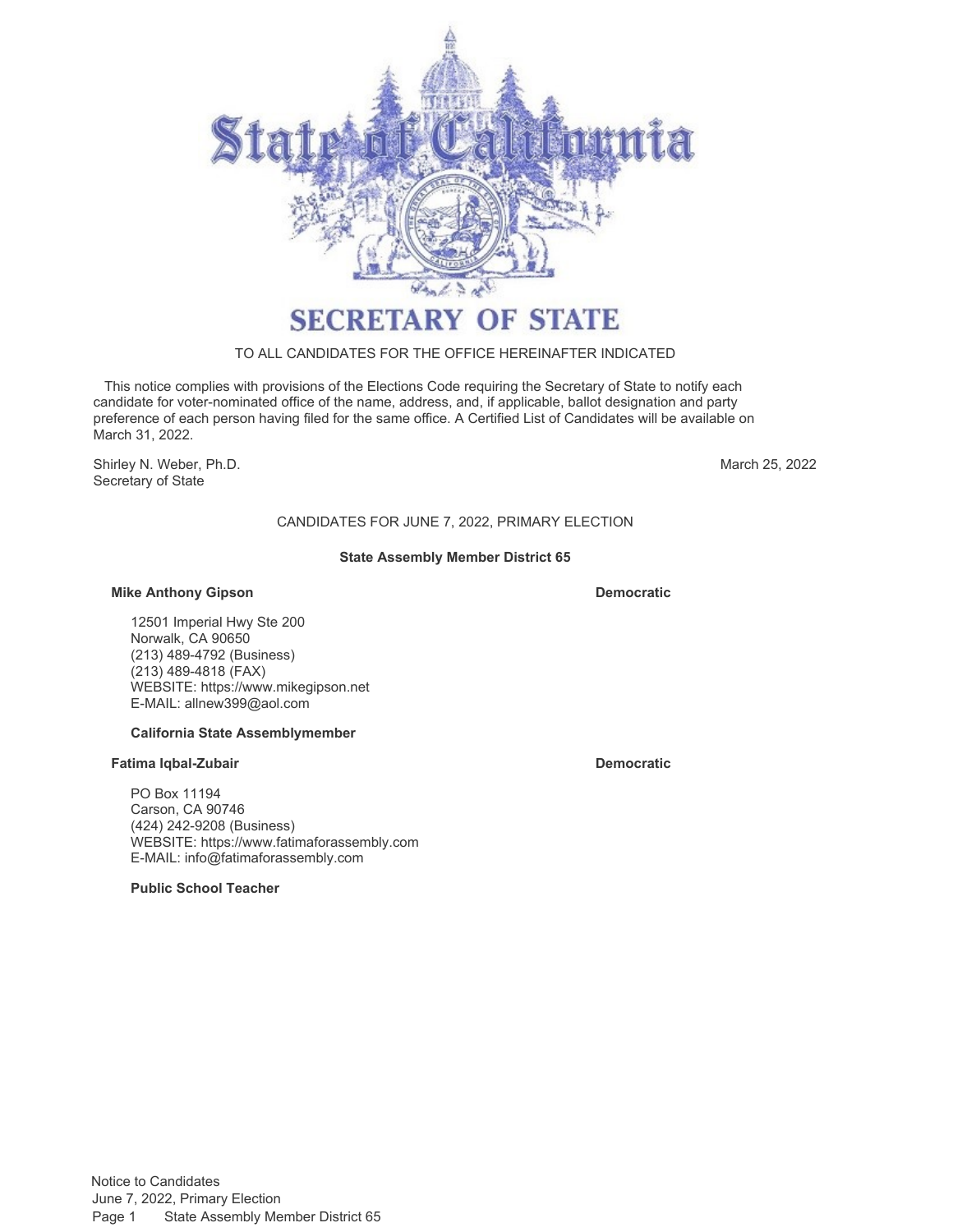

# TO ALL CANDIDATES FOR THE OFFICE HEREINAFTER INDICATED

 This notice complies with provisions of the Elections Code requiring the Secretary of State to notify each candidate for voter-nominated office of the name, address, and, if applicable, ballot designation and party preference of each person having filed for the same office. A Certified List of Candidates will be available on March 31, 2022.

Shirley N. Weber, Ph.D. Secretary of State

March 25, 2022

# CANDIDATES FOR JUNE 7, 2022, PRIMARY ELECTION

#### **State Assembly Member District 66**

### **George Barks**

**Republican**

711 N Prospect Ave Rendondo Beach, CA 90277

#### **Business Owner**

# **Al Muratsuchi Democratic**

P.O. Box 4375 Torrance, CA 90510 (424) 571-3206 (Business) WEBSITE:<https://www.alforassembly.com> E-MAIL: [info@alforassembly.com](mailto:info@alforassembly.com)

**South Bay Assemblymember**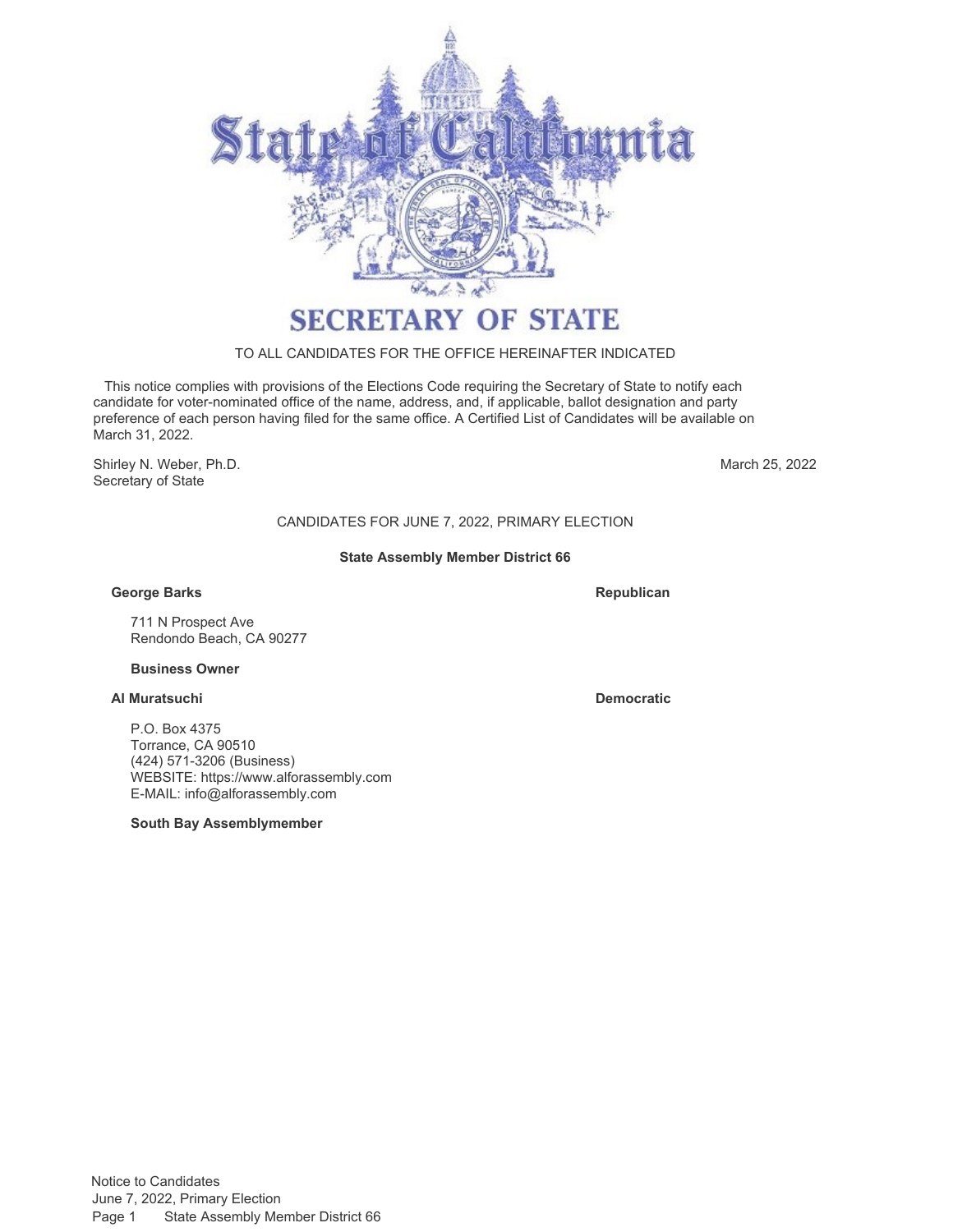

# TO ALL CANDIDATES FOR THE OFFICE HEREINAFTER INDICATED

 This notice complies with provisions of the Elections Code requiring the Secretary of State to notify each candidate for voter-nominated office of the name, address, and, if applicable, ballot designation and party preference of each person having filed for the same office. A Certified List of Candidates will be available on March 31, 2022.

Shirley N. Weber, Ph.D. Secretary of State

March 25, 2022

# CANDIDATES FOR JUNE 7, 2022, PRIMARY ELECTION

#### **State Assembly Member District 67**

#### **Param Brar Democratic**

1019 S Hastings Ave Fullerton, CA 92833

#### **Defense Contract Manager**

6291 San Francisco Dr Buena Park, CA 90620 (714) 234-6003 (Business) E-MAIL: [soumoua4assembly@gmail.com](mailto:soumoua4assembly@gmail.com)

#### **CAD Designer**

# **Sharon Quirk-Silva Democratic Democratic**

PO Box 4026 Fullerton, CA 92834 (714) 485-3377 (Business) WEBSITE:<https://www.sharonquirksilva.com> E-MAIL: [info@sharonquirk.com](mailto:info@sharonquirk.com)

#### **Assemblymember/Teacher**

13737 Artesia Blvd Ste 108 Cerritos, CA 90703 (562) 405-0797 (Business) E-MAIL: [sooyoo4abc@gmail.com](mailto:sooyoo4abc@gmail.com)

#### **School Board President**

Notice to Candidates June 7, 2022, Primary Election Page 1 State Assembly Member District 67

**Sou Moua Republican** 

**Soo Yoo Republican**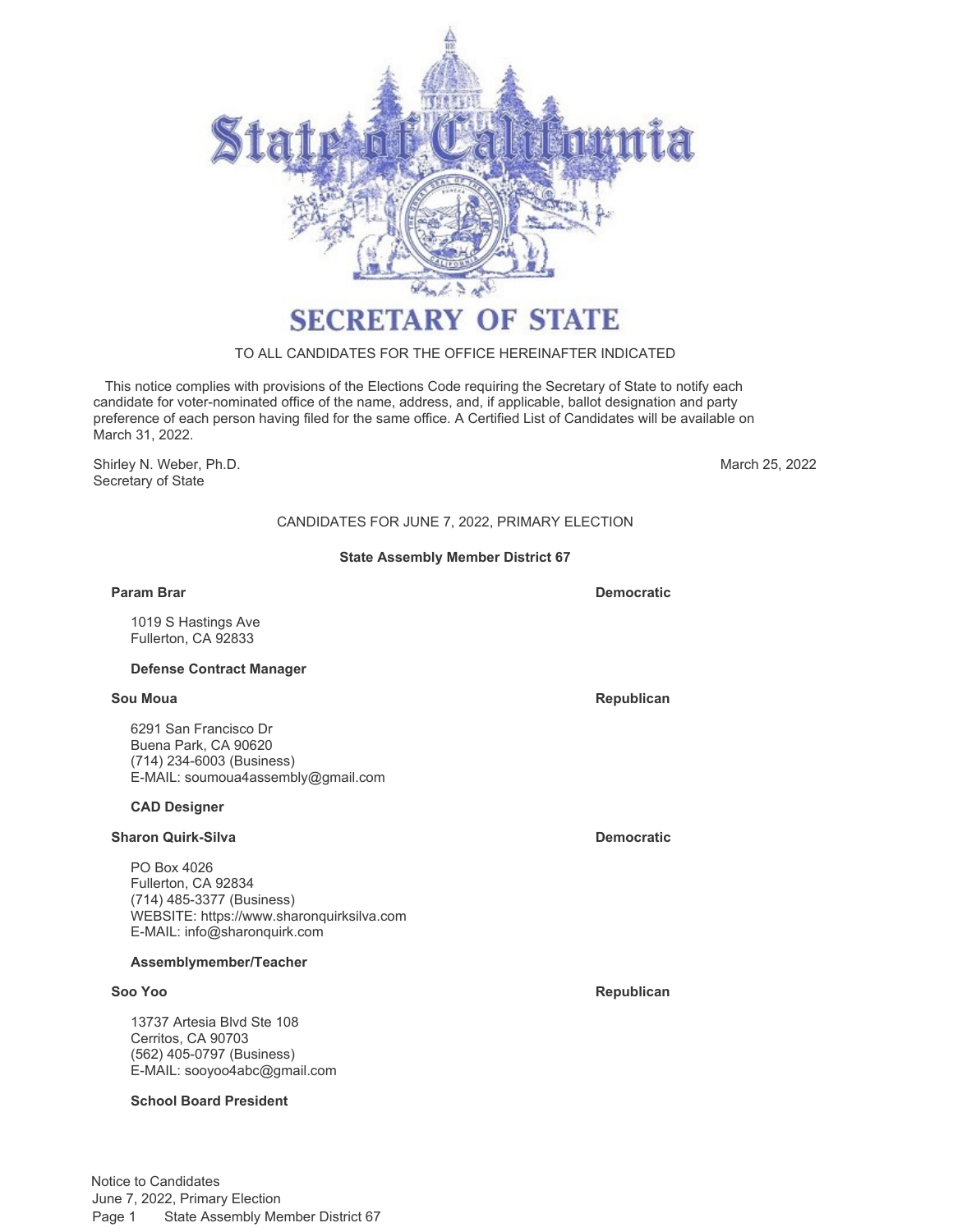

# TO ALL CANDIDATES FOR THE OFFICE HEREINAFTER INDICATED

 This notice complies with provisions of the Elections Code requiring the Secretary of State to notify each candidate for voter-nominated office of the name, address, and, if applicable, ballot designation and party preference of each person having filed for the same office. A Certified List of Candidates will be available on March 31, 2022.

Shirley N. Weber, Ph.D. Secretary of State

March 25, 2022

# CANDIDATES FOR JUNE 7, 2022, PRIMARY ELECTION

#### **State Assembly Member District 68**

#### **Mike Tardif**

412 N Santa Fe St Santa Ana, CA 92701 (714) 305-3388 (Business) E-MAIL: [mike@tardifsheetmetal.com](mailto:mike@tardifsheetmetal.com)

#### **Small Business Owner**

#### **Avelino Valencia Democratic**

801 S Anaheim Blvd #105 Anaheim, CA 92805 (714) 485-6864 (Business) WEBSITE:<https://avelinovalencia.com> E-MAIL: [avelino@avelinovalencia.com](mailto:avelino@avelinovalencia.com)

#### **Councilmember/Assemblymember's Deputy**

#### **Bulmaro "Boomer" Vicente Democratic**

3213 Park Dr Santa Ana, CA 92707 (714) 747-4271 (Business) WEBSITE:<https://www.vincenteforassembly.com> E-MAIL: [vicentebulmaro@gmail.com](mailto:vicentebulmaro@gmail.com)

#### **Policy Director**

#### **James Wallace Republican**

1902 E Bolingridge Dr Orange, CA 92865

#### **No Ballot Designation**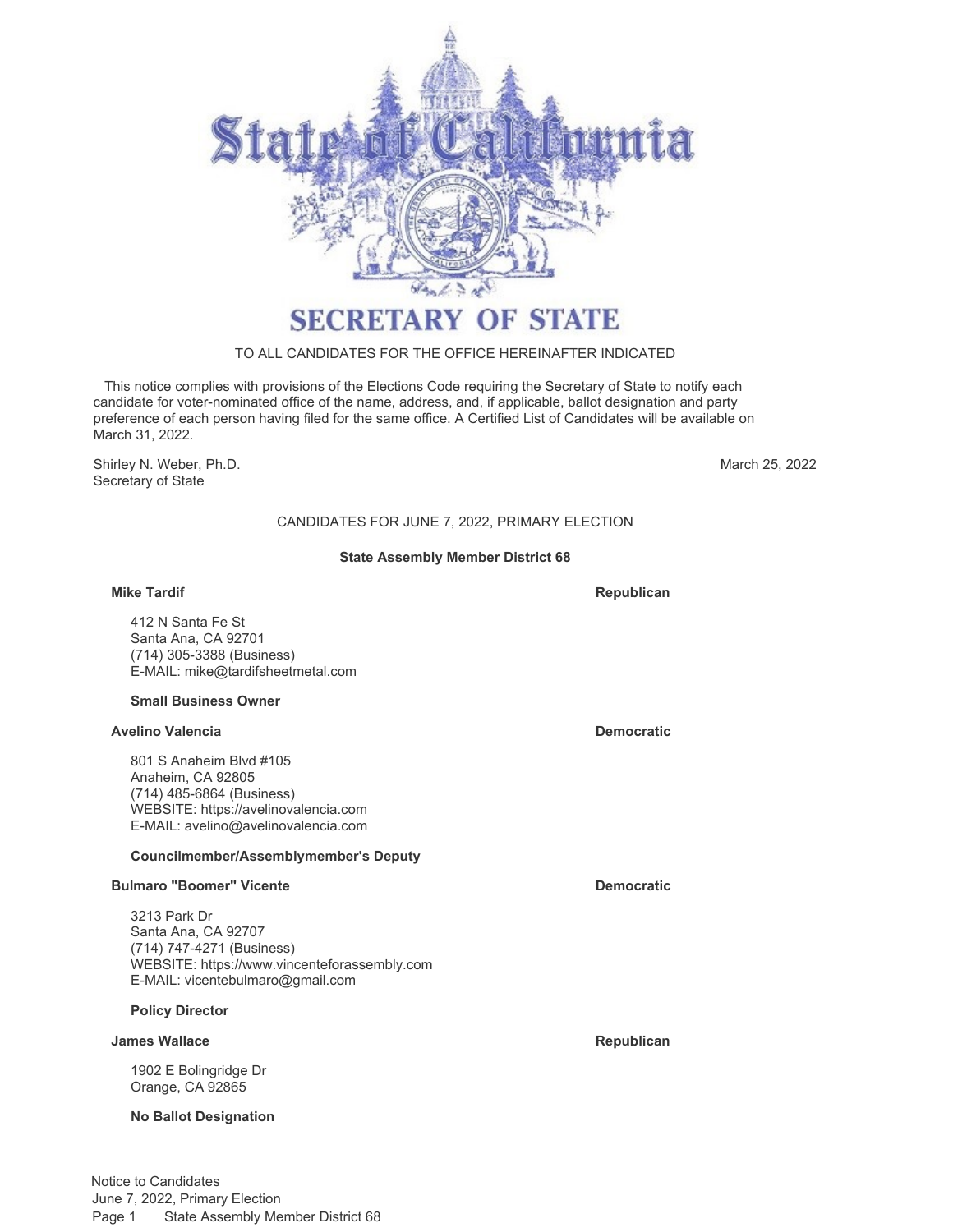

# TO ALL CANDIDATES FOR THE OFFICE HEREINAFTER INDICATED

 This notice complies with provisions of the Elections Code requiring the Secretary of State to notify each candidate for voter-nominated office of the name, address, and, if applicable, ballot designation and party preference of each person having filed for the same office. A Certified List of Candidates will be available on March 31, 2022.

Shirley N. Weber, Ph.D. Secretary of State

March 25, 2022

# CANDIDATES FOR JUNE 7, 2022, PRIMARY ELECTION

#### **State Assembly Member District 69**

# **Al Austin II Democratic** 4508 Atlantic Ave #106 Long Beach, CA 90807

#### **Long Beach Councilmember**

#### **Janet Denise Foster Democratic**

One Manchester Blvd Ste 700 Inglewood, CA 90301 (562) 528-5922 (Business) WEBSITE:<https://www.janetdfoster.com>

#### **Healthcare Administrator**

### **Josh Lowenthal Democratic**

PO Box 92604 Long Beach, CA 90809 WEBSITE:<https://www.joshlowenthal.com>

# **Small Business Owner**

### **Merry Taheri Democratic**

249 E Ocean Blvd #670 Long Beach, CA 90802 (909) 917-5651 (Business) E-MAIL: [merrytaheri@yahoo.com](mailto:merrytaheri@yahoo.com)

### **Citizen Police Commissioner**

Notice to Candidates June 7, 2022, Primary Election Page 1 State Assembly Member District 69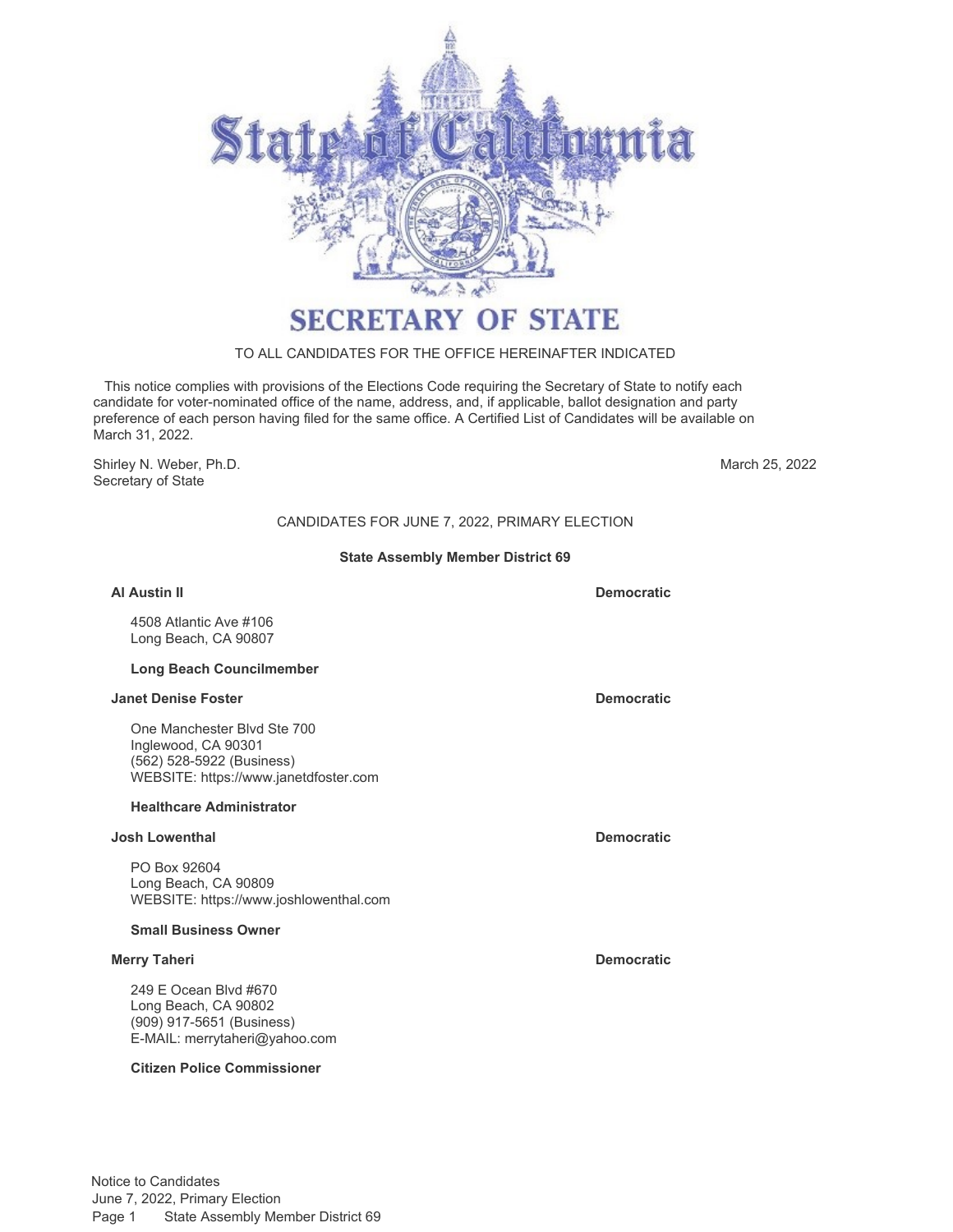

# TO ALL CANDIDATES FOR THE OFFICE HEREINAFTER INDICATED

 This notice complies with provisions of the Elections Code requiring the Secretary of State to notify each candidate for voter-nominated office of the name, address, and, if applicable, ballot designation and party preference of each person having filed for the same office. A Certified List of Candidates will be available on March 31, 2022.

Shirley N. Weber, Ph.D. Secretary of State

March 25, 2022

# CANDIDATES FOR JUNE 7, 2022, PRIMARY ELECTION

#### **State Assembly Member District 70**

**Ted Bui**

PO Box 9242 Fountain Valley, CA 92708

#### **City Councilman/Businessman**

#### **Jason Gray Republican**

16211 Kipling Cir Westminster, CA 92683 (714) 785-8802 (Business) E-MAIL: [jasongray714@gmail.com](mailto:jasongray714@gmail.com)

#### **City Commissioner**

#### **Emily Hibard Republican Republican Republican Republican**

11912 Paseo Bonita Los Alamitos, CA 90720 (562) 444-6751 (Business) WEBSITE:<https://www.emilyserves.com> E-MAIL: [hello@emilyserves.com](mailto:hello@emilyserves.com)

#### **Small Business Owner**

#### **Kimberly Ho Republican**

15201 Beach Blvd #C Westminster, CA 92683 (714) 357-5564 (Business) WEBSITE:<https://www.votekimberlyho.com> E-MAIL: [drkimberlyhs@gmail.com](mailto:drkimberlyhs@gmail.com)

#### **Westminster Councilwoman/Entrepreneur**

Notice to Candidates June 7, 2022, Primary Election Page 1 State Assembly Member District 70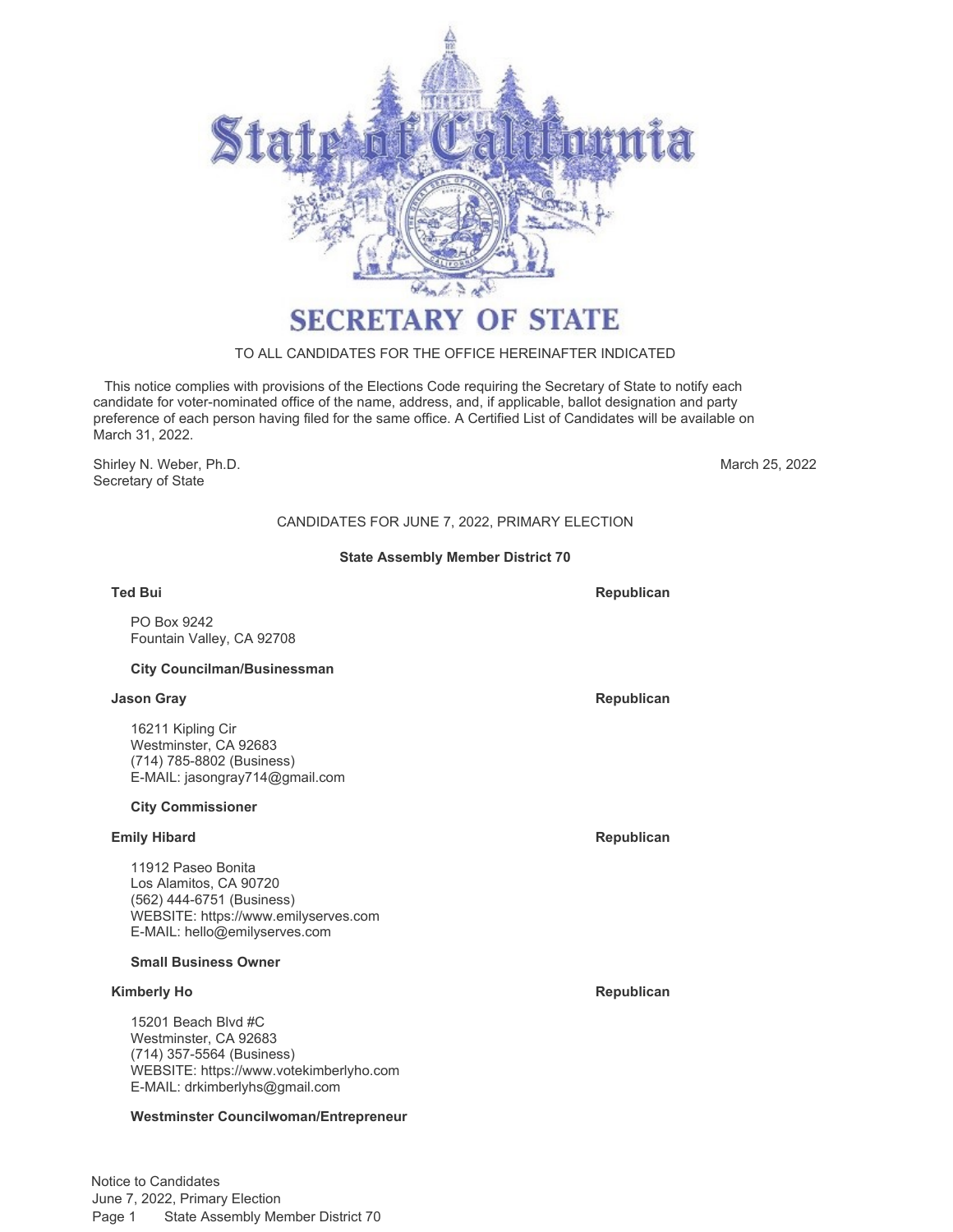#### **Diedre Thu-Ha Nguyen Democratic**

9401 Blanche Ave Garden Grove, CA 92841 (714) 864-4574 (Business) WEBSITE:<https://diedrenguyen.com> E-MAIL: [diedrenguyen@gmail.com](mailto:diedrenguyen@gmail.com)

#### **Cancer Researcher/Councilmember**

**Tri Ta Republican**

PO Box 10295 Westminster, CA 92685 WEBSITE:<https://www.tritaforassembly.com>

# **Mayor/Business Owner**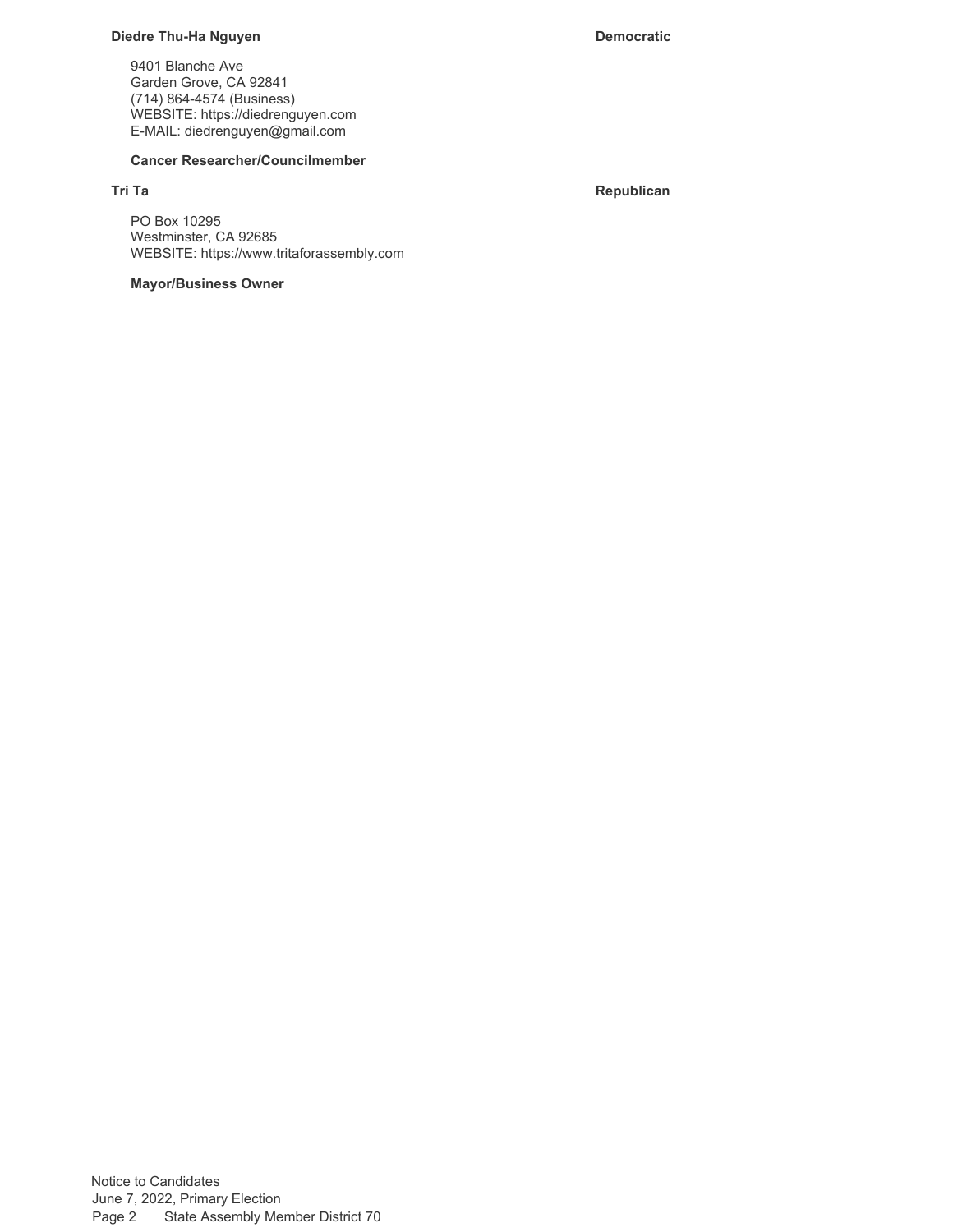

#### TO ALL CANDIDATES FOR THE OFFICE HEREINAFTER INDICATED

 This notice complies with provisions of the Elections Code requiring the Secretary of State to notify each candidate for voter-nominated office of the name, address, and, if applicable, ballot designation and party preference of each person having filed for the same office. A Certified List of Candidates will be available on March 31, 2022.

Shirley N. Weber, Ph.D. Secretary of State

March 25, 2022

# CANDIDATES FOR JUNE 7, 2022, PRIMARY ELECTION

#### **State Assembly Member District 71**

#### **Matt Rahn**

**Republican**

32787 Cleveland St Temecula, CA 92592 (619) 846-1916 (Business) WEBSITE:<https://www.rahnforassembly.com> E-MAIL: [mattrahn@me.com](mailto:mattrahn@me.com)

#### **Mayor/Educator/Businessman**

#### **Kate Sanchez Republican**

260 Buena Creek Rd San Marcos, CA 92069 WEBSITE:<https://www.sanchezforassembly.com> E-MAIL: [contact@sanchezforassembly.com](mailto:contact@sanchezforassembly.com)

**Businesswoman/Taxpayer Advocate**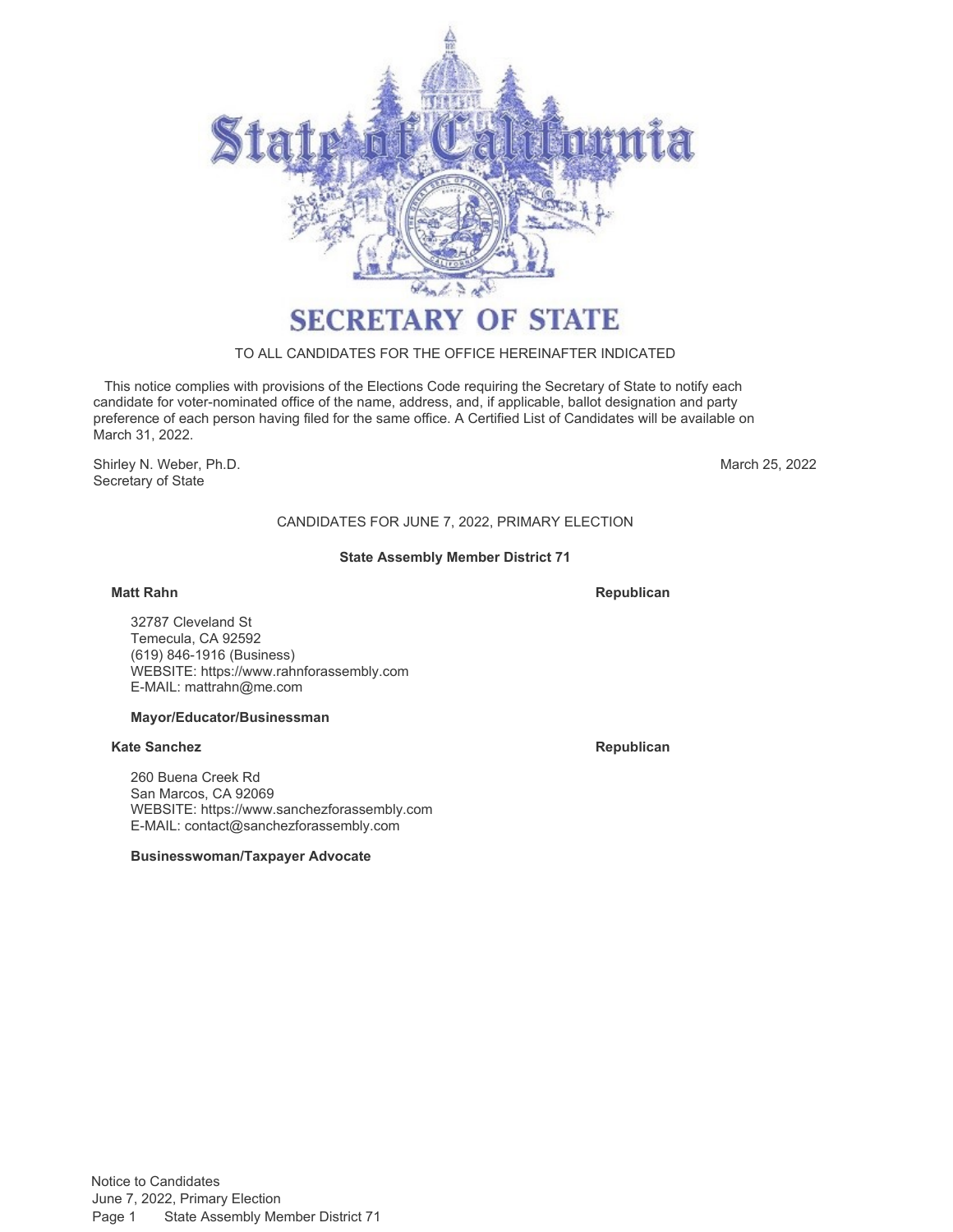

# TO ALL CANDIDATES FOR THE OFFICE HEREINAFTER INDICATED

 This notice complies with provisions of the Elections Code requiring the Secretary of State to notify each candidate for voter-nominated office of the name, address, and, if applicable, ballot designation and party preference of each person having filed for the same office. A Certified List of Candidates will be available on March 31, 2022.

Shirley N. Weber, Ph.D. Secretary of State

March 25, 2022

# CANDIDATES FOR JUNE 7, 2022, PRIMARY ELECTION

#### **State Assembly Member District 72**

#### **Diane Dixon Republican Republican Republican Republican**

3419 Via Lido Box 197 Newport Beach, CA 92663 WEBSITE:<https://www.dianedixonforassembly.com> E-MAIL: [dianebdixon@gmail.com](mailto:dianebdixon@gmail.com)

#### **City Council Member**

#### **Judie Mancuso Democratic**

PO Box 1125 Laguna Beach, CA 92652-1125 WEBSITE:<https://www.judiemanusco.com> E-MAIL: [ad72@judiemancuso.com](mailto:ad72@judiemancuso.com)

#### **Nonprofit Executive/Businesswoman**

#### **Benjamin Yu Republican**

1 League 60546 Irvine, CA 92602

**Businessman/City Commissioner**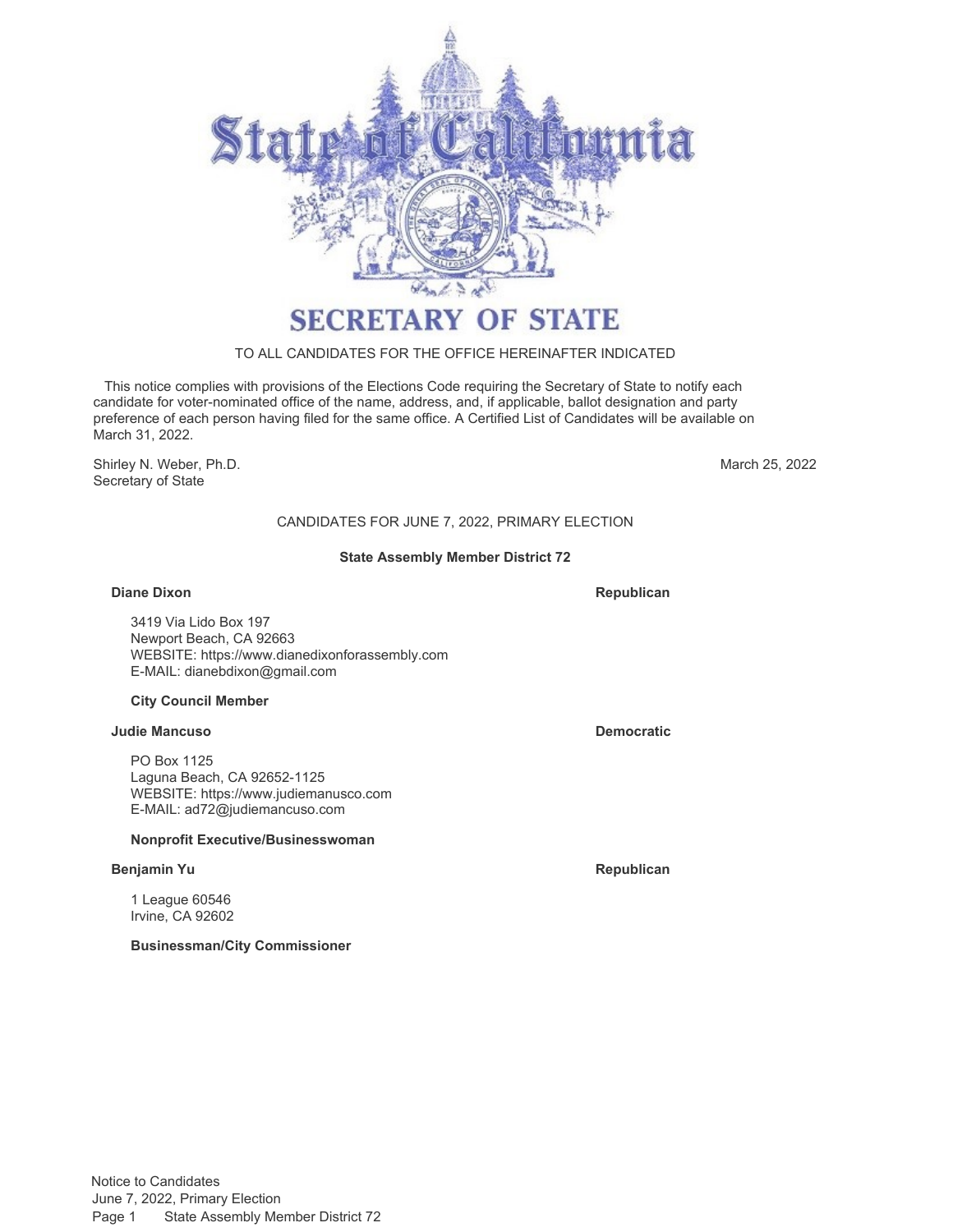

# TO ALL CANDIDATES FOR THE OFFICE HEREINAFTER INDICATED

 This notice complies with provisions of the Elections Code requiring the Secretary of State to notify each candidate for voter-nominated office of the name, address, and, if applicable, ballot designation and party preference of each person having filed for the same office. A Certified List of Candidates will be available on March 31, 2022.

Shirley N. Weber, Ph.D. Secretary of State

March 25, 2022

# CANDIDATES FOR JUNE 7, 2022, PRIMARY ELECTION

#### **State Assembly Member District 73**

#### **Steven "Steve" Choi**

105 Knob Creek Irvine, CA 92602

#### **Assemblyman/Educator/Businessman**

#### **Cottie Petrie-Norris Democratic**

19712 Macarthur Blvd #150 Irvine, CA 92612 (949) 599-4847 (Business) WEBSITE:<https://www.cottie.com> E-MAIL: [cottie@votecottie.com](mailto:cottie@votecottie.com)

**California State Assemblymember**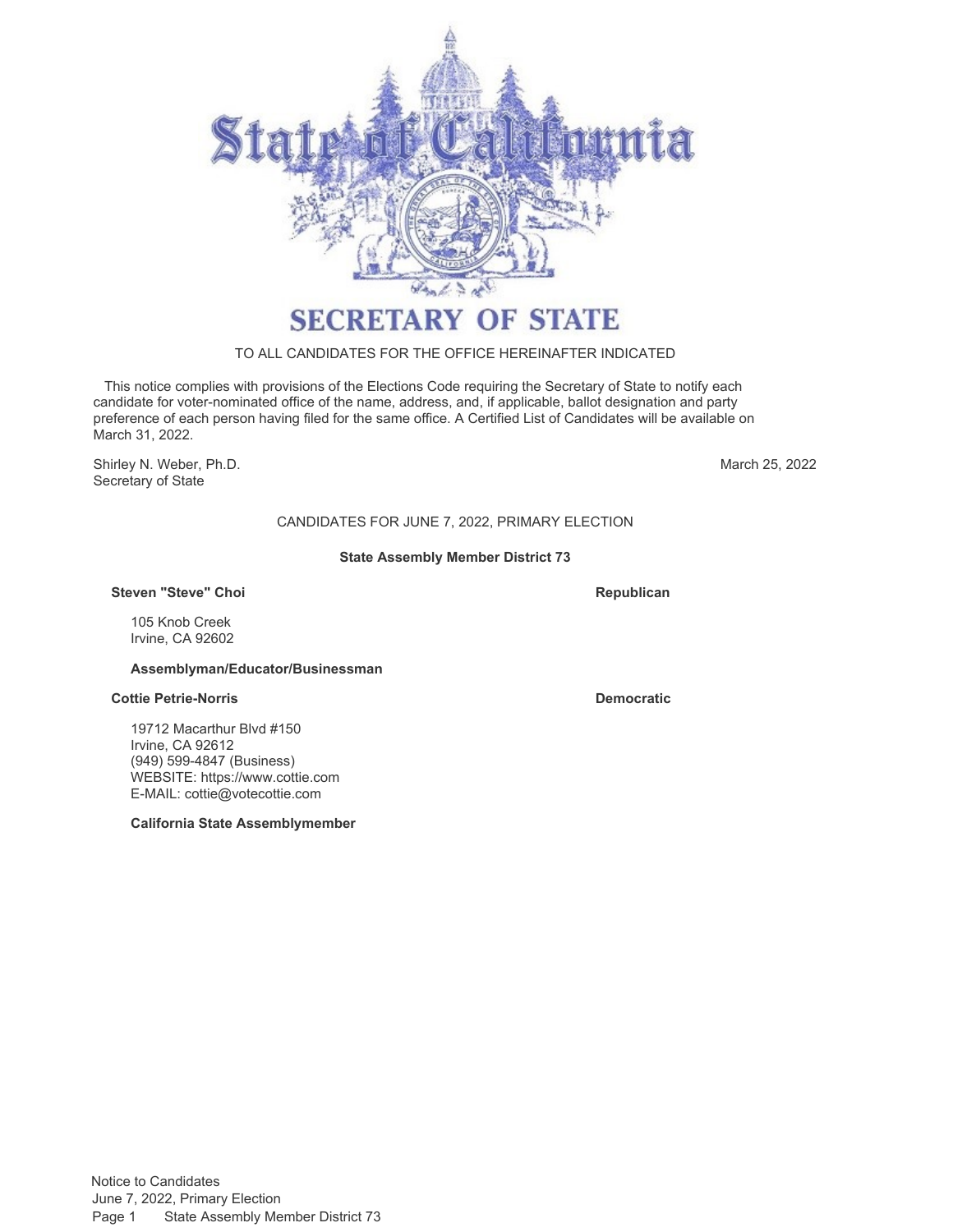

#### TO ALL CANDIDATES FOR THE OFFICE HEREINAFTER INDICATED

 This notice complies with provisions of the Elections Code requiring the Secretary of State to notify each candidate for voter-nominated office of the name, address, and, if applicable, ballot designation and party preference of each person having filed for the same office. A Certified List of Candidates will be available on March 31, 2022.

Shirley N. Weber, Ph.D. Secretary of State

March 25, 2022

# CANDIDATES FOR JUNE 7, 2022, PRIMARY ELECTION

#### **State Assembly Member District 74**

#### **Laurie Davies Republican**

28081 Marguerite Pkwy Mission Viejo, CA 92690 (949) 370-5255 (Business) WEBSITE:<https://www.daviesforca.com> E-MAIL: [ldavies499@sbcglobal.net](mailto:ldavies499@sbcglobal.net)

#### **Assemblywoman/Business Owner**

#### **Chris Duncan Democratic**

PO Box 3727 San Clemente, CA 92674

**Mayor Pro Tem**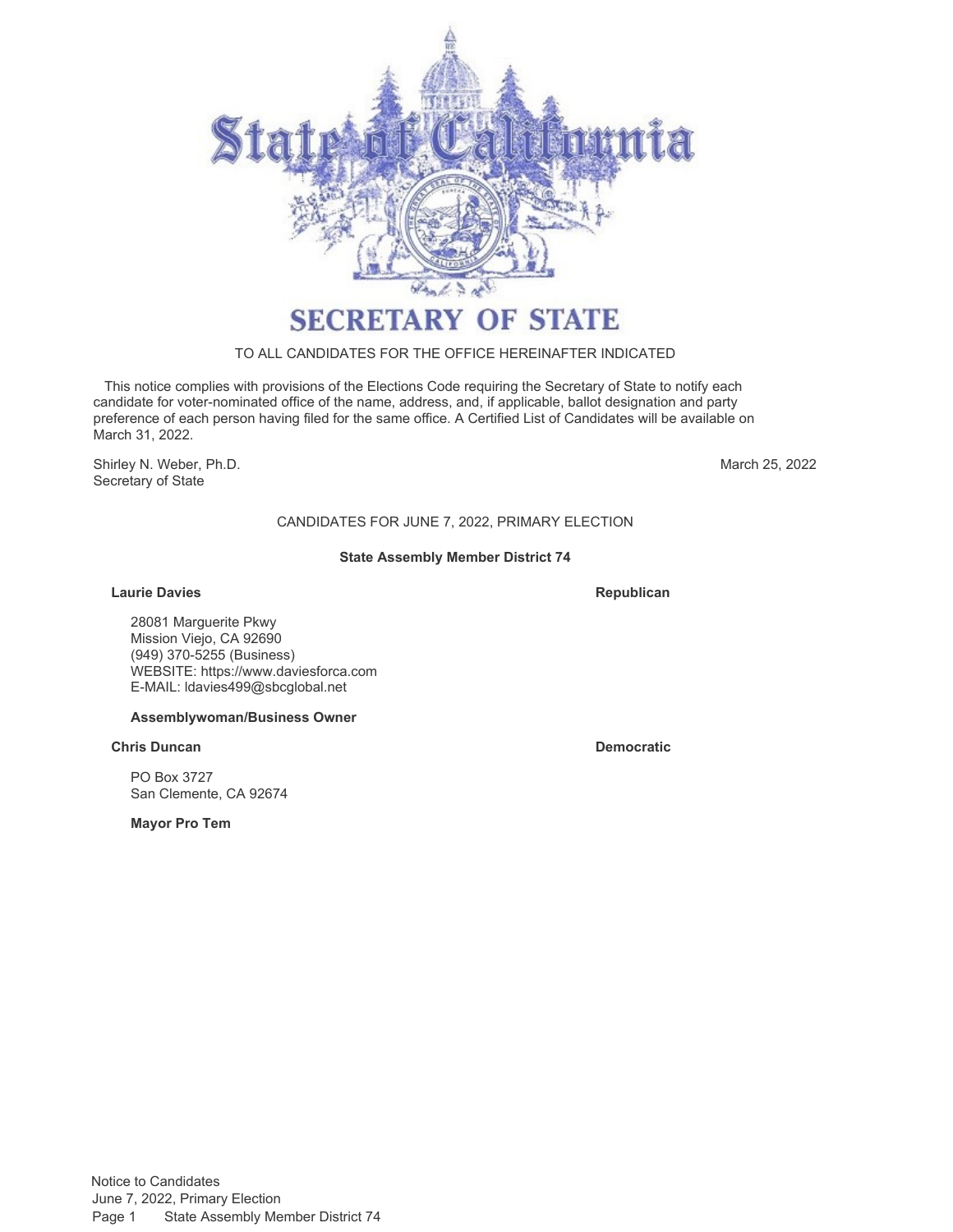

# TO ALL CANDIDATES FOR THE OFFICE HEREINAFTER INDICATED

 This notice complies with provisions of the Elections Code requiring the Secretary of State to notify each candidate for voter-nominated office of the name, address, and, if applicable, ballot designation and party preference of each person having filed for the same office. A Certified List of Candidates will be available on March 31, 2022.

Shirley N. Weber, Ph.D. Secretary of State

March 25, 2022

# CANDIDATES FOR JUNE 7, 2022, PRIMARY ELECTION

#### **State Assembly Member District 75**

### **Randy Voepel**

**Republican**

9219 Northcote Rd Santee, CA 92071 E-MAIL: [gail.ramer@gmail.com](mailto:gail.ramer@gmail.com)

#### **Assemblymember**

#### **Marie Waldron Republican**

28588 Cole Grade Rd #1437 Valley Center, CA 92082 (760) 703-1988 (Business) WEBSITE:<https://www.waldronforcalifornia.com> E-MAIL: [mariewaldron@yahoo.com](mailto:mariewaldron@yahoo.com)

#### **Business Owner/Assemblymember**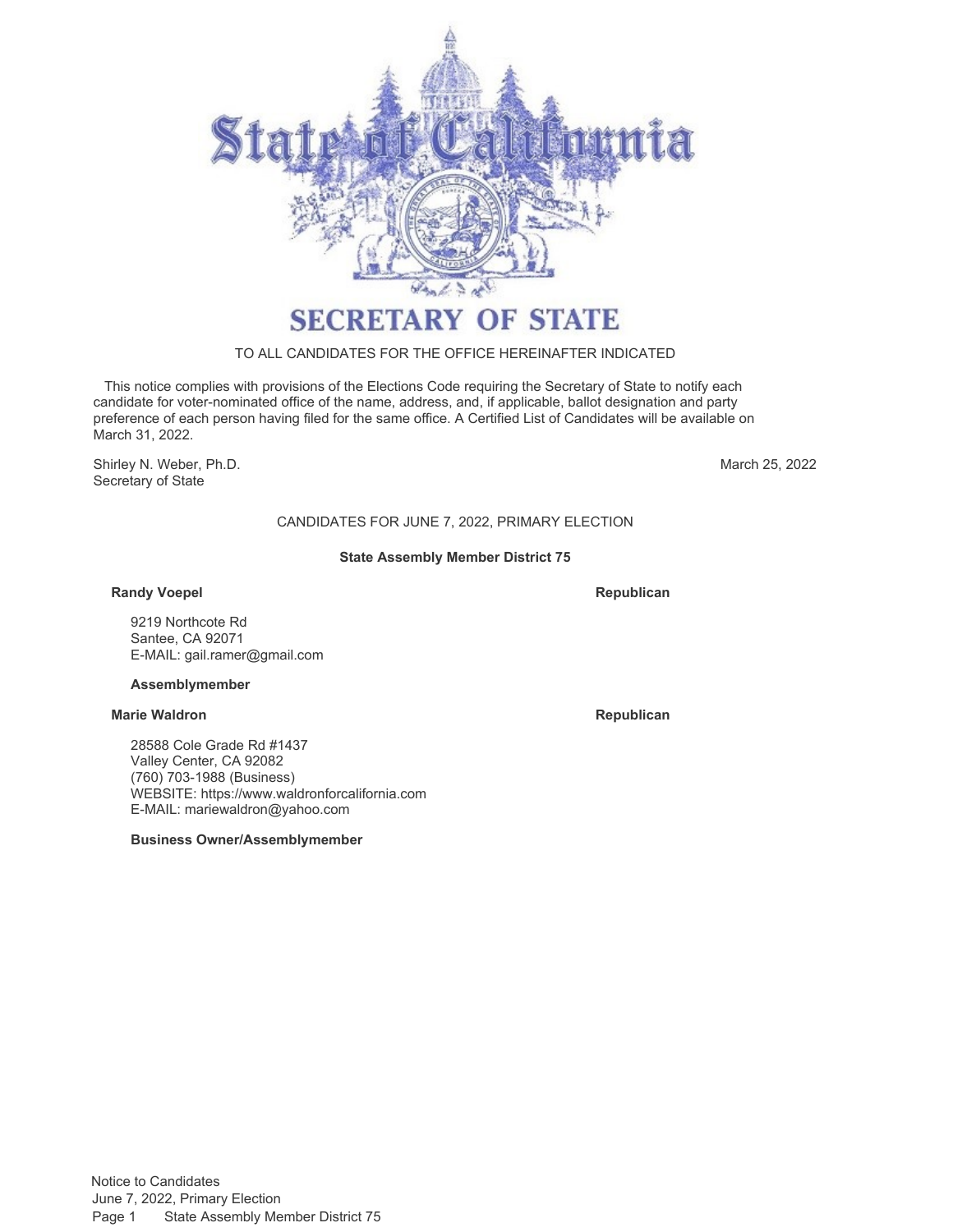

# TO ALL CANDIDATES FOR THE OFFICE HEREINAFTER INDICATED

 This notice complies with provisions of the Elections Code requiring the Secretary of State to notify each candidate for voter-nominated office of the name, address, and, if applicable, ballot designation and party preference of each person having filed for the same office. A Certified List of Candidates will be available on March 31, 2022.

Shirley N. Weber, Ph.D. Secretary of State

March 25, 2022

# CANDIDATES FOR JUNE 7, 2022, PRIMARY ELECTION

#### **State Assembly Member District 76**

#### **Kristie Bruce-Lane Republican**

17829 Ralphs Ranch Rd San Diego, CA 92127 (619) 537-6376 (Business) WEBSITE:<https://www.kristiebrucelane.com> E-MAIL: [kristie@kristiebrucelane.com](mailto:kristie@kristiebrucelane.com)

# **Businesswoman/Water Advocate**

#### **June Cutter Republican**

10531 4S Commons Dr # 166 San Diego, CA 92127 (714) 403-1218 (Business) WEBSITE:<https://www.junecutter.com> E-MAIL: [june@junecutter.com](mailto:june@junecutter.com)

# **Business Owner/Attorney**

# **Brian Maienschein Democratic**

12396 World Trade Dr #118 San Diego, CA 92128

**Assemblymember/Educator**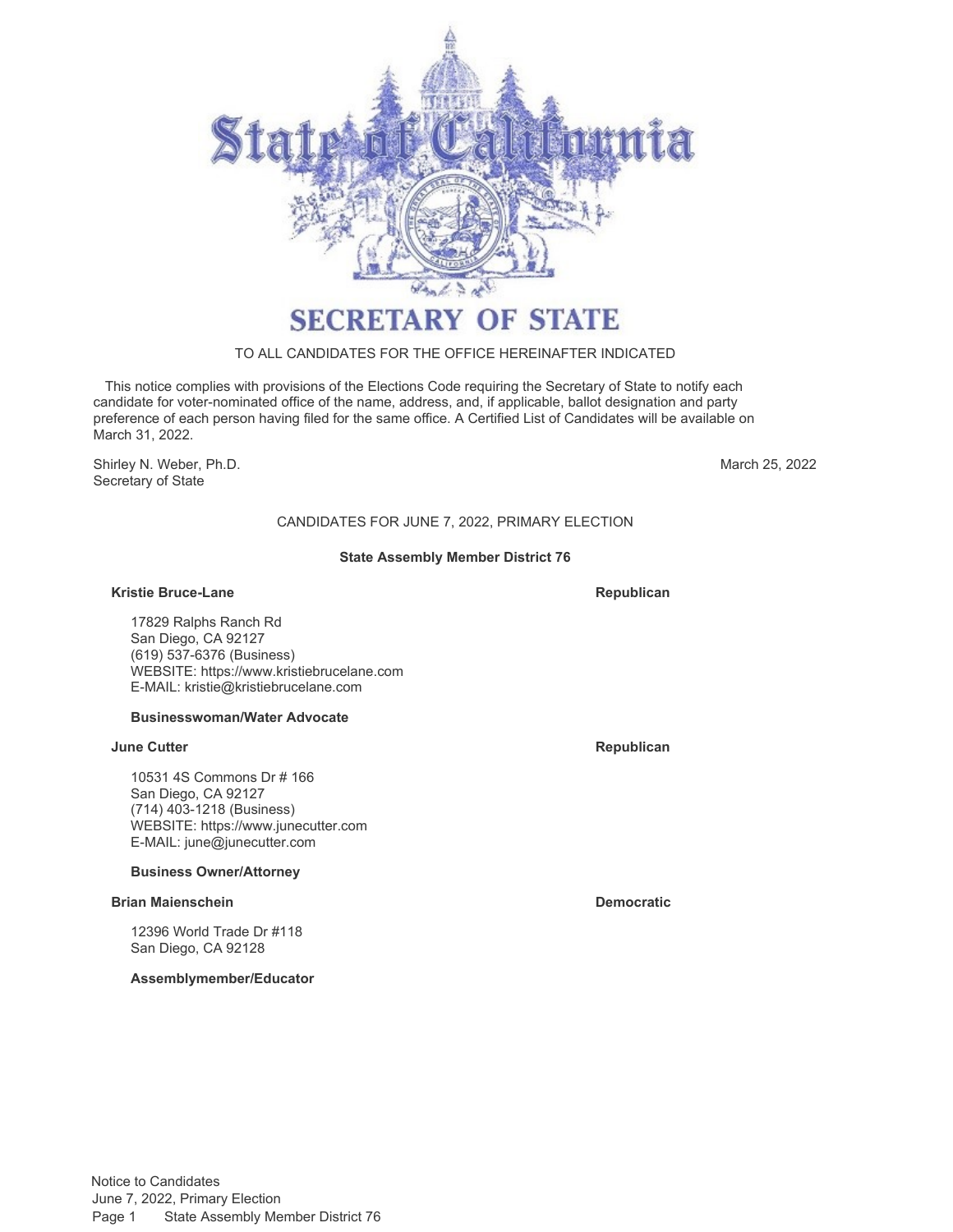

### TO ALL CANDIDATES FOR THE OFFICE HEREINAFTER INDICATED

 This notice complies with provisions of the Elections Code requiring the Secretary of State to notify each candidate for voter-nominated office of the name, address, and, if applicable, ballot designation and party preference of each person having filed for the same office. A Certified List of Candidates will be available on March 31, 2022.

Shirley N. Weber, Ph.D. Secretary of State

March 25, 2022

# CANDIDATES FOR JUNE 7, 2022, PRIMARY ELECTION

#### **State Assembly Member District 77**

#### **Tasha Boerner Horvath Democratic**

315 S Coast Hwy 101 Ste U10 Encinitas, CA 92024 (951) 805-4167 (Business) WEBSITE:<https://www.tasha4assembly.org> E-MAIL: [tasha@tasha4assembly.com](mailto:tasha@tasha4assembly.com)

#### **California State Assemblymember**

#### **Dan Downey <b>Republican**

PO Box 6085 San Diego, CA 92166

**CEO/Financial Advisor**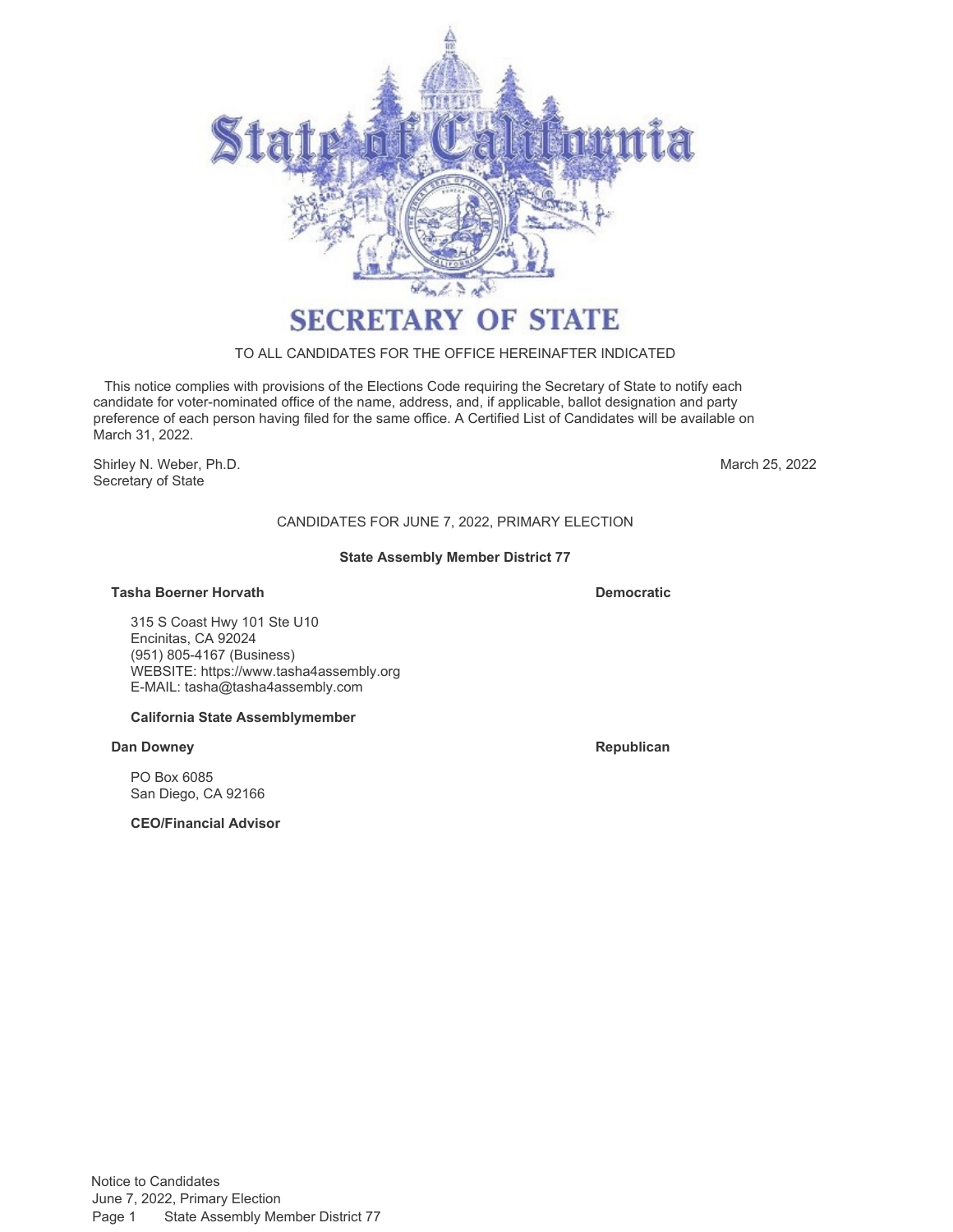

# TO ALL CANDIDATES FOR THE OFFICE HEREINAFTER INDICATED

 This notice complies with provisions of the Elections Code requiring the Secretary of State to notify each candidate for voter-nominated office of the name, address, and, if applicable, ballot designation and party preference of each person having filed for the same office. A Certified List of Candidates will be available on March 31, 2022.

Shirley N. Weber, Ph.D. Secretary of State

March 25, 2022

# CANDIDATES FOR JUNE 7, 2022, PRIMARY ELECTION

#### **State Assembly Member District 78**

### **Eric E. Gonzales**

**Republican**

8516 Flanders Dr San Diego, CA 92126 (858) 578-1321 (Business)

# **Retail Sales Associate**

#### **Chris Ward Democratic**

1050 University Ave #E-107-28 San Diego, CA 92103 (619) 786-0008 (Business) WEBSITE:<https://www.voteforward.com>

**Member of the Assembly, Dist. 78**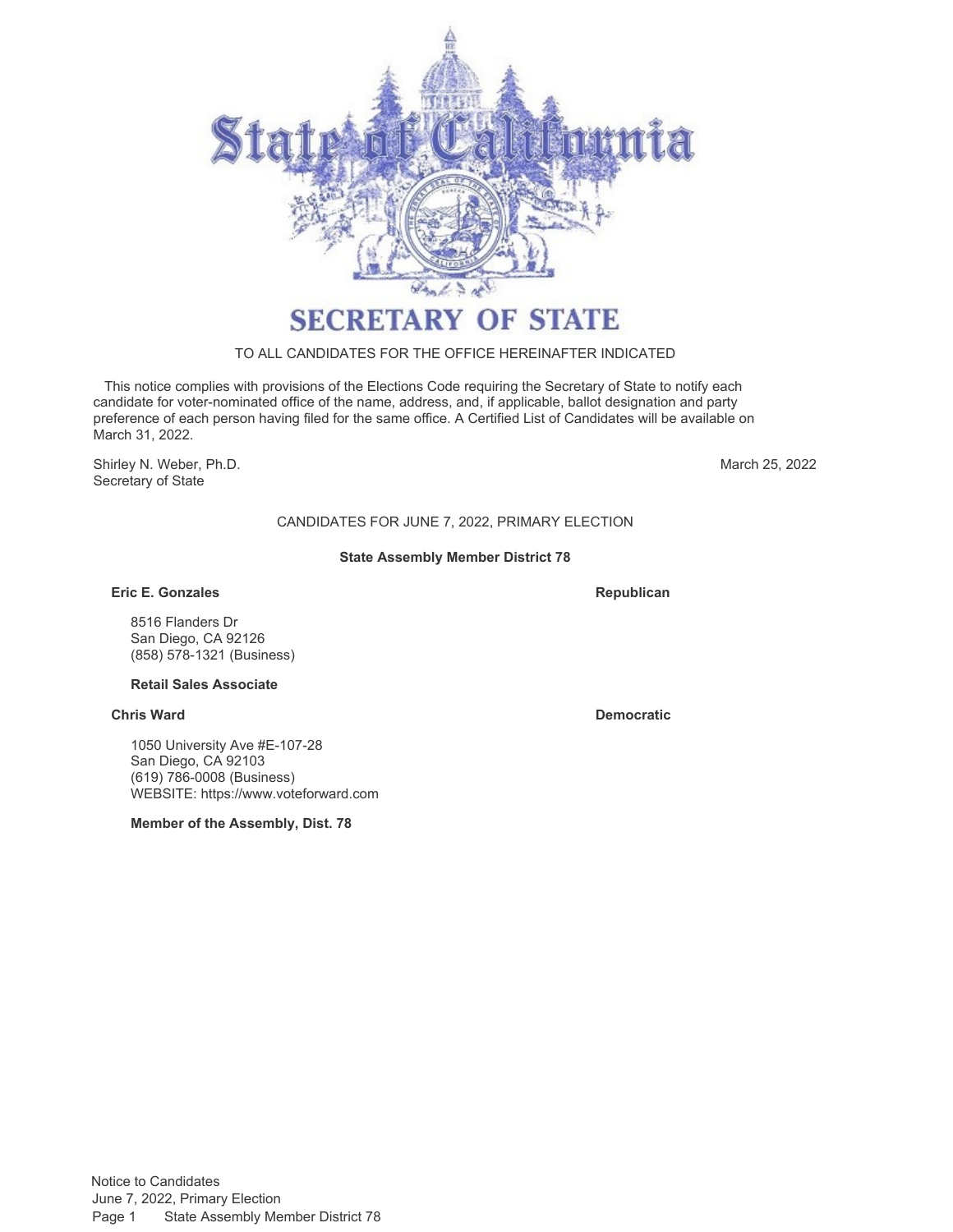

# TO ALL CANDIDATES FOR THE OFFICE HEREINAFTER INDICATED

 This notice complies with provisions of the Elections Code requiring the Secretary of State to notify each candidate for voter-nominated office of the name, address, and, if applicable, ballot designation and party preference of each person having filed for the same office. A Certified List of Candidates will be available on March 31, 2022.

Shirley N. Weber, Ph.D. Secretary of State

March 25, 2022

# CANDIDATES FOR JUNE 7, 2022, PRIMARY ELECTION

#### **State Assembly Member District 79**

#### **John Moore**

PO Box 151513 San Diego, CA 92115

#### **Retired Broker**

#### **Corbin Sabol Republican Republican Republican Republican Republican**

PO Box 15541 San Diego, CA 92175 (860) 383-3489 (Business) E-MAIL: [corbinsabol@protonmail.com](mailto:corbinsabol@protonmail.com)

#### **Project Manager**

### **Akilah Weber Democratic**

PO Box 3628 San Diego, CA 92163 (214) 766-8619 (Business) WEBSITE:<https://www.drakilahweber.com> E-MAIL: [aweber@drakilahweber.com](mailto:aweber@drakilahweber.com)

**State Assemblymember/Doctor**